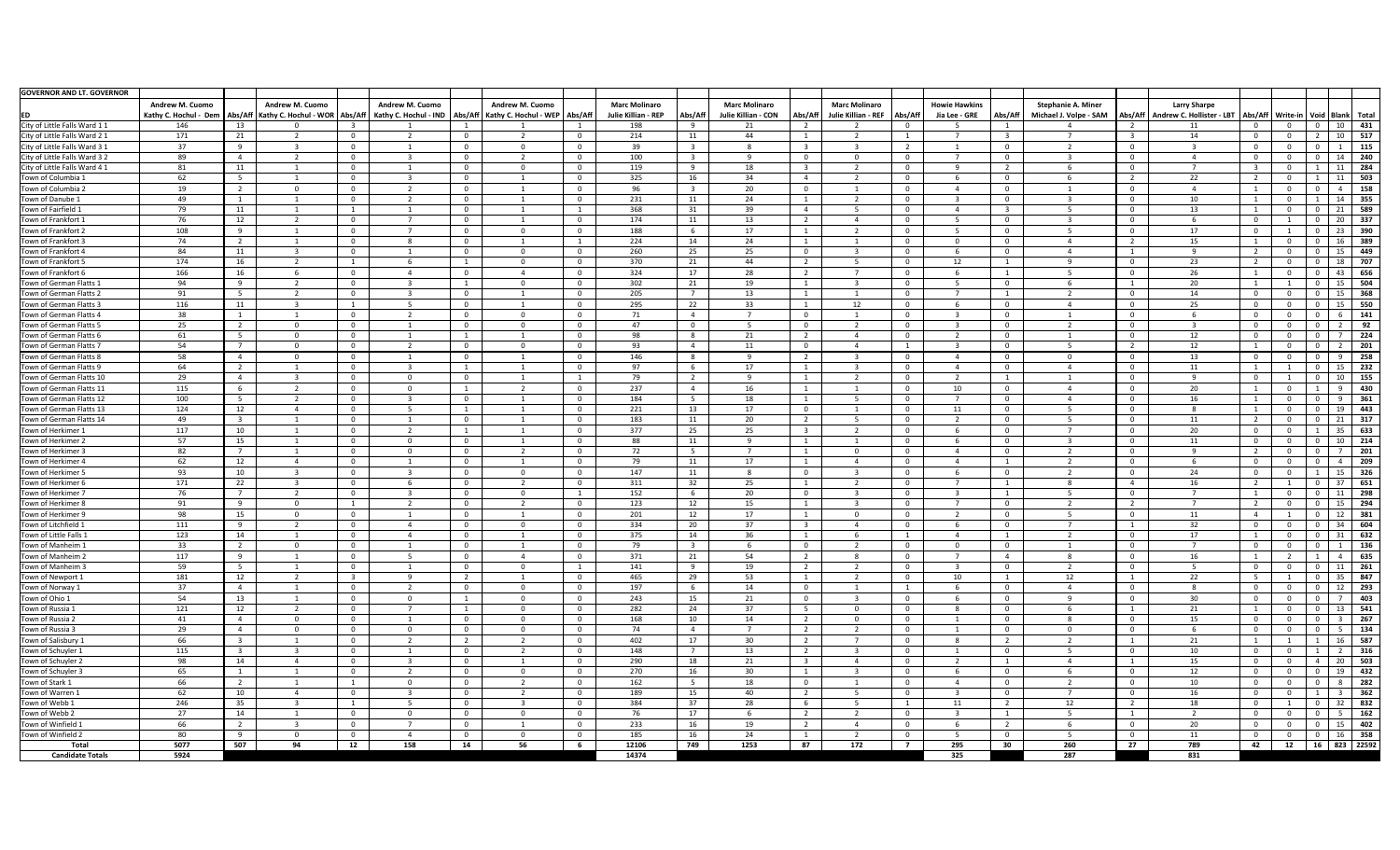| <b>COMPTROLLER</b>                                   |                           |                         |                                |                         |                           |                |                           |                      |                                  |                      |                          |                                  |                      |                |                    |                |                            |          |                                              |          |                        |
|------------------------------------------------------|---------------------------|-------------------------|--------------------------------|-------------------------|---------------------------|----------------|---------------------------|----------------------|----------------------------------|----------------------|--------------------------|----------------------------------|----------------------|----------------|--------------------|----------------|----------------------------|----------|----------------------------------------------|----------|------------------------|
|                                                      | <b>Thomas P. DiNapoli</b> |                         | <b>Thomas P. DiNapoli</b>      |                         | <b>Thomas P. DiNapoli</b> |                | <b>Thomas P. DiNapoli</b> |                      | <b>Thomas P. DiNapoli</b>        |                      | <b>Jonathan Trichter</b> |                                  | Jonathan Trichter    |                | <b>Mark Dunlea</b> |                | <b>Cruger E. Gallaudet</b> |          |                                              |          |                        |
| D                                                    | <b>DEM</b>                | Abs/Aff                 | <b>WOR</b>                     | Abs/Aft                 | <b>IND</b>                | Abs/Aff        | <b>WEP</b>                | Abs/Aff              | <b>REF</b>                       | Abs/Aff              | <b>REP</b>               | Abs/Aff                          | <b>CON</b>           | Abs/Aff        | <b>GRE</b>         | Abs/Aff        | <b>LBT</b>                 |          | Abs/Aff   Write-in   Void   Blank   Total    |          |                        |
| City of Little Falls Ward 11                         | 195                       | 17                      | $\overline{4}$                 | -3                      | 8                         | 2              |                           | $\Omega$             |                                  | $\Omega$             | 127                      | 8                                | 18                   | <u>າ</u>       |                    | $\Omega$       | $\overline{3}$             |          | $\mathbf{0}$<br>$\Omega$                     |          | 35<br>431              |
| City of Little Falls Ward 2 1                        | 252                       | 23                      | $\boldsymbol{\Lambda}$         | -3                      | 9                         |                | $\mathcal{D}$             | $\Omega$             | $\mathbf 0$                      | - 0                  | 150                      | -9                               | 32                   | - 0            | ຳ                  | $\overline{2}$ | $\overline{\phantom{a}}$   |          | $\overline{2}$<br>$\Omega$                   |          | 517<br>23              |
| City of Little Falls Ward 3 1                        | 47                        | 7                       | $\overline{4}$                 | $\Omega$                | $\overline{4}$            | $\Omega$       |                           | $\Omega$             | $\mathbf 0$                      |                      | 29                       | -5                               |                      |                |                    |                | $\cap$                     |          | $\Omega$<br>$\Omega$                         |          | 115                    |
| City of Little Falls Ward 3 2                        | 118                       | $\overline{4}$          | 6                              | $\mathbf 0$             | 5                         | $\mathbf{0}$   | 3                         | $\Omega$             | $\mathbf 0$                      | $\Omega$             | 74                       | $\overline{\mathbf{3}}$          | -5                   | $\Omega$       |                    | $\theta$       | ຳ                          | - 0      | $\overline{0}$<br>$\Omega$                   | 16       | 240                    |
| City of Little Falls Ward 4 1                        | 125                       | 16                      | $\boldsymbol{\varLambda}$      | 0                       | $\overline{3}$            |                |                           | $\Omega$             | $\mathbf 0$                      | $\Omega$             | 80                       | $\overline{7}$                   | 8                    |                | q                  |                | $\mathbf{R}$               |          | $\Omega$                                     |          | 284<br>23              |
| Town of Columbia 1                                   | 102                       | 6                       |                                |                         | 11                        | $\overline{0}$ |                           | $\Omega$             | $\overline{2}$                   | $\Omega$             | 289                      | 14                               | 33                   |                |                    |                |                            |          | $\overline{0}$                               |          | 503<br>29              |
| Town of Columbia 2                                   | 32                        | $\overline{0}$          | ຳ                              | $\overline{0}$          | 6                         | $\Omega$       | $\Omega$                  | $\Omega$             | $\Omega$                         |                      | 84                       | 5 <sup>5</sup>                   | 16                   | $\cap$         | $\Omega$           |                | $\Omega$                   |          | $\Omega$<br>$\Omega$                         |          | 158<br>13              |
| Town of Danube 1                                     | 89                        | 2                       |                                | - 0                     |                           | $\Omega$       | $\Omega$                  | $\Omega$             | ຳ                                |                      | 185                      | 10                               | 18                   |                | -3                 |                |                            |          | $\Omega$                                     | 31       | 355                    |
| Town of Fairfield 1                                  | 126                       | 15                      | 11                             | 1                       | 12                        | $\Omega$       | ຳ                         |                      | ຳ                                | $\Omega$             | 312                      | 30 <sup>°</sup>                  | 25                   | -3             |                    | -2             |                            |          | $\Omega$<br>$\Omega$                         | 37       | 589                    |
| Town of Frankfort 1                                  | 124                       | 11                      |                                | $\Omega$                | 9                         | $\mathbf{0}$   | ຳ                         | $\Omega$             |                                  |                      | 130                      | 9                                | 10                   | $\mathbf{R}$   |                    |                |                            |          | $\Omega$                                     |          | 337<br>25              |
| Town of Frankfort 2                                  | 156                       | 9                       |                                | $\Omega$                | 12                        | $\mathbf{0}$   | ຳ                         | $\Omega$             | $\Omega$                         | $\Omega$             | 143                      | $\overline{4}$                   | 11                   |                |                    |                |                            |          | $\Omega$<br>$\Omega$                         |          | 390<br>40              |
| Town of Frankfort 3                                  | 128                       | $\overline{\mathbf{3}}$ |                                | -0                      |                           |                |                           |                      | ຳ                                |                      | 163                      | 15                               | 17                   | $\mathcal{D}$  | -3                 |                | 5                          |          | $\Omega$<br>$\Omega$                         |          | 389<br>33 <sup>2</sup> |
| Town of Frankfort 4                                  | 128                       |                         |                                | $\Omega$                | 11<br>6                   | $\overline{2}$ |                           | $\Omega$             |                                  |                      | 209                      | 14                               | 28                   | - 0            | -3                 |                | $\Omega$                   |          | - 0<br>$\Omega$                              | 29       | 449                    |
| Town of Frankfort 5                                  | 244                       | 21<br>22                | $\overline{3}$                 | $\Omega$                | 18                        | $\overline{2}$ | ຳ                         |                      | ຳ                                | $\Omega$             | 308                      | 19                               | 34                   | $\Omega$       | 12                 | $\theta$       |                            | - 0      | $\overline{0}$<br>$\Omega$                   |          | 707<br>35              |
| Town of Frankfort 6                                  |                           |                         |                                |                         |                           |                | -3                        | $\Omega$             |                                  |                      |                          |                                  |                      |                |                    |                | -5                         |          | $\Omega$                                     |          | 656                    |
|                                                      | 255                       | 22                      | 6<br>$\overline{7}$            | $\Omega$                | 12                        | $\mathbf{0}$   |                           |                      |                                  |                      | 245                      | 12                               | 22                   |                | -6                 |                |                            |          |                                              |          | 65                     |
| Town of German Flatts 1<br>Town of German Flatts 2   | 143                       | 14<br>$\overline{7}$    |                                | $\overline{0}$          | 10                        | $\mathbf{0}$   | 2                         | $\Omega$<br>$\Omega$ | $\overline{2}$                   | $\Omega$<br>$\Omega$ | 253                      | 14                               | 15<br>$\overline{7}$ | $\Omega$       | -6                 | 0              | -3<br>્વ                   |          | $\Omega$<br>$\Omega$<br>$\Omega$<br>$\Omega$ |          | 504<br>34<br>368<br>26 |
| Town of German Flatts 3                              | 145<br>166                | 17                      | 5                              | -0<br>$\Omega$          | 9<br>17                   | $\mathbf{0}$   | 2                         | $\Omega$             | $\overline{0}$<br>$\overline{2}$ | $\Omega$             | 153<br>255               | 6<br>17                          | 27                   | <u>n</u>       |                    | 0              | 6                          | $\Omega$ | $\mathbf{0}$<br>- 0                          |          | 550<br>28              |
| Town of German Flatts 4                              | 50                        |                         | 8<br>$\boldsymbol{\varLambda}$ | $\Omega$                | $\overline{7}$            | $\Omega$       | $\overline{0}$            | $\Omega$             | $\mathbf 0$                      | - റ                  | 56                       | $\overline{4}$                   | ્ર                   | - 0            |                    | 0              | $\overline{2}$             | - 0      | $\Omega$<br>$\Omega$                         |          | 13<br>141              |
| Town of German Flatts 5                              | 38                        | $\overline{2}$          | $\overline{2}$                 | $\Omega$                | $\overline{2}$            | $\Omega$       | $\Omega$                  | $\Omega$             |                                  | $\Omega$             | 37                       | $\overline{0}$                   |                      | - റ            | $\mathbf{0}$       | 0              | $\Omega$                   |          | $\Omega$<br>$\Omega$                         |          | 92                     |
| Town of German Flatts 6                              | 88                        | 6                       | $\overline{3}$                 | $\mathbf 0$             | $\overline{4}$            | $\mathbf{0}$   |                           |                      | $\overline{2}$                   | $\Omega$             | 77                       | $\overline{7}$                   | 17                   |                | $\overline{3}$     | 0              | $\overline{2}$             |          | $\overline{0}$<br>$\Omega$                   | 11       | 224                    |
| Town of German Flatts 7                              | 83                        | - 7                     | 6                              | $\mathbf 0$             | $\overline{4}$            | $\mathbf{0}$   |                           | $\Omega$             | $\overline{0}$                   |                      | 71                       | 6                                |                      |                | -3                 | 0              | $\mathbf{R}$               |          | $\Omega$<br>$\Omega$                         |          | 201                    |
| Town of German Flatts 8                              | 96                        | 5 <sup>5</sup>          | $\mathbf{0}$                   | $\mathbf{0}$            | 5                         | $\mathbf{0}$   |                           | $\Omega$             |                                  | $\Omega$             | 121                      | $\overline{7}$                   | $\mathbf{R}$         |                | $\mathbf{3}$       | $\Omega$       |                            | $\Omega$ | $\overline{0}$<br>$\mathbf{0}$               |          | 258<br>13              |
| Town of German Flatts 9                              | 97                        | 4                       | -9                             | 0                       | -3                        | -3             |                           | $\Omega$             | $\Omega$                         | $\Omega$             | 81                       | $\overline{4}$                   |                      | - വ            | ຳ                  | $\Omega$       |                            |          | $\overline{0}$<br>$\Omega$                   |          | 232<br>18              |
| Town of German Flatts 10                             | 53                        | 4                       |                                | - 0                     | $\overline{\mathcal{L}}$  | $\Omega$       |                           |                      | $\mathbf 0$                      |                      | 54                       |                                  |                      | $\cap$         |                    |                |                            |          | $\Omega$                                     |          | 155<br>13              |
| Town of German Flatts 11                             | 174                       |                         |                                |                         | $\overline{3}$            | $\mathbf{0}$   |                           | $\Omega$             | $\mathbf 0$                      | $\Omega$             | 187                      | $\overline{2}$<br>5 <sup>5</sup> | 14                   |                |                    |                |                            | - 0      | $\Omega$<br>$\Omega$                         |          | 430                    |
| Town of German Flatts 12                             | 159                       | 6                       | 9                              | $\mathbf 0$<br>$\Omega$ | 5                         | $\Omega$       |                           | $\Omega$             | $\mathbf 0$                      |                      | 135                      |                                  | 17                   | $\cap$         |                    |                | $\Omega$                   |          |                                              | 21<br>20 | 361                    |
|                                                      | 169                       | 13                      |                                | $\Omega$                | 11                        |                |                           | $\cap$               | ຳ                                | $\cap$               |                          | 11                               |                      | $\cap$         |                    | $\sqrt{ }$     |                            | $\Omega$ | $\overline{0}$<br>$\Omega$                   |          | 443<br>26              |
| Town of German Flatts 13<br>Town of German Flatts 14 | 97                        | ັ້                      |                                | $\Omega$                | . .<br>8                  | $\Omega$       |                           | $\Omega$             |                                  | $\Omega$             | 180<br>147               | .<br>12                          | 13<br>15             |                |                    |                |                            |          | $\Omega$<br>$\Omega$                         | 21       | 317                    |
| Town of Herkimer 1                                   | 198                       | 14                      |                                | 0                       | 9                         |                |                           | $\Omega$             | $\Omega$                         |                      | 289                      | 21                               | 21                   |                |                    |                |                            |          | $\Omega$                                     | 59       | 633                    |
| Town of Herkimer 2                                   | 75                        | 16                      |                                | $\Omega$                | 6                         | $\mathbf{0}$   | $\Omega$                  | $\Omega$             |                                  | $\Omega$             | 66                       | 8                                |                      | -2             |                    |                |                            | - 0      | $\Omega$<br>$\Omega$                         | 21       | 214                    |
| Town of Herkimer 3                                   | 97                        |                         | $\mathcal{D}$                  | 0                       | $\Omega$                  |                |                           | $\Omega$             | $\Omega$                         |                      | 58                       | $\overline{4}$                   | $\Omega$             |                |                    |                |                            |          |                                              | 17       | 201                    |
| Town of Herkimer 4                                   | 77                        | 11                      | 9                              | $\Omega$                | 2                         | $\overline{0}$ | .5                        | $\Omega$             | 3                                | $\Omega$             | 56                       | 10                               | 11                   | $\Omega$       |                    |                |                            |          | $\Omega$<br>$\Omega$                         |          | 209<br>19              |
| Town of Herkimer 5                                   | 117                       | 10                      | $\Delta$                       | 0                       | $\overline{7}$            | $\Omega$       | $\Omega$                  |                      | ຳ                                |                      | 126                      | 8                                |                      |                |                    |                |                            |          | $\Omega$                                     | 37       | 326                    |
| Town of Herkimer 6                                   | 233                       | 28                      | 11                             | 2                       | -9                        |                |                           | $\Omega$             | $\Omega$                         |                      | 234                      | 30 <sup>°</sup>                  | 15                   |                | 8                  |                |                            |          | $\Omega$<br>$\Omega$                         | 70       | 651                    |
| Town of Herkimer 7                                   | 107                       | 8                       | 2                              | $\overline{1}$          | 12                        | $\Omega$       |                           | $\Omega$             |                                  | - 0                  | 121                      | $5\overline{)}$                  | 13                   | $\Omega$       | -3                 | $\theta$       |                            |          | $\Omega$<br>$\Omega$                         | 20       | 298                    |
| Town of Herkimer 8                                   | 126                       | 13                      | $\overline{3}$                 | $\overline{2}$          | 5 <sup>5</sup>            | -2             | -3                        | $\Omega$             | $\mathbf 0$                      | $\Omega$             | 88                       | 10                               | 13                   | - റ            | $\overline{3}$     | $\Omega$       | ຳ                          |          | $\Omega$                                     |          | 294<br>24              |
| Town of Herkimer 9                                   | 145                       | 18                      | 6                              | $\overline{0}$          | 9                         |                | 2                         | $\Omega$             | $\overline{0}$                   | $\Omega$             | 151                      | 11                               | 11                   | $\overline{0}$ | $\overline{2}$     | 0              | $\overline{2}$             |          | $\Omega$<br>$\Omega$                         |          | $22 \mid 381$          |
| Town of Litchfield 1                                 | 180                       | 11                      | $\overline{7}$                 | $\mathbf 0$             | 10                        | $\mathbf{0}$   | $\overline{0}$            | $\mathbf 0$          | $\overline{2}$                   |                      | 289                      | 19                               | 32                   | $\overline{3}$ | 7                  | 0              | $\mathsf{q}$               |          | $\Omega$<br>$\Omega$                         |          | 604<br>33              |
| Town of Little Falls 1                               | 186                       | 20                      | 8                              | $\mathbf{0}$            | 9                         |                | 2                         | $\Omega$             |                                  | $\Omega$             | 284                      | 9                                | 33                   | <u>റ</u>       | $\overline{ }$     |                |                            | - 0      | $\overline{0}$<br>$\Omega$                   | 70       | 632                    |
| Town of Manheim 1                                    | 49                        | $\overline{3}$          | 5                              | $\mathbf{0}$            | $\overline{2}$            | $\Omega$       | $\overline{0}$            | $\Omega$             | $\overline{0}$                   | $\Omega$             | 60                       | $\overline{2}$                   | $\overline{ }$       | $\Omega$       | $\mathbf{0}$       | $\theta$       |                            |          | $\overline{0}$<br>$\Omega$                   |          | 136                    |
| Town of Manheim 2                                    | 215                       | 11                      | 9                              | $\Omega$                | 11                        | $\overline{2}$ | 3                         | $\Omega$             |                                  |                      | 280                      | 19                               | 41                   | -2             | $\overline{2}$     |                | $\mathbf{R}$               |          | $\Omega$                                     |          | 635<br>33              |
| Town of Manheim 3                                    | 102                       | 6                       |                                | $\overline{0}$          | $5\overline{)}$           | $\mathbf{0}$   | ຳ                         |                      |                                  | $\Omega$             | 101                      | 8                                | 15                   | $\overline{2}$ | $\Omega$           | 0              | $\Omega$                   | - 0      | $\overline{0}$<br>$\Omega$                   |          | 261<br>17              |
| Town of Newport 1                                    | 270                       | 21                      | 10                             | $\overline{\mathbf{3}}$ | 18                        | -3             |                           | $\Omega$             |                                  |                      | 380                      | 20                               | 42                   | $\Omega$       |                    | $\overline{2}$ | 6                          |          | $\Omega$<br>$\Omega$                         |          | 847<br>65              |
| Town of Norway 1                                     | 60                        | 5                       | $\overline{4}$                 | $\overline{0}$          | $\overline{2}$            | $\overline{0}$ | ີ                         | $\Omega$             |                                  | $\Omega$             | 165                      | 6                                | 13                   |                |                    | $\Omega$       |                            | $\Omega$ | $\Omega$<br>$\Omega$                         |          | 293<br>28              |
| Town of Ohio 1                                       | 85                        | 14                      | .5.                            | 0                       | $\overline{0}$            |                | $\overline{0}$            | $\Omega$             | $\mathbf 0$                      | $\Omega$             | 235                      | 13                               | 22                   | - 0            | -5                 | $\theta$       |                            |          | $\Omega$<br>$\Omega$                         |          | 403<br>19              |
| Town of Russia 1                                     | 163                       | 16                      | -5                             | $\Omega$                | 11                        |                |                           | $\Omega$             | $\mathbf 0$                      | $\Omega$             | 255                      | 22                               | 27                   |                | ຳ                  |                |                            |          | $\Omega$                                     |          | 541<br>25              |
| Town of Russia 2                                     | 65                        | -5                      | $\mathcal{L}$                  | $\Omega$                | $\overline{2}$            | $\Omega$       |                           | $\Omega$             | $\mathbf 0$                      | $\Omega$             | 148                      | 9                                | 17                   | $\overline{2}$ |                    |                |                            |          | $\overline{0}$<br>$\Omega$                   |          | 267                    |
| Town of Russia 3                                     | 41                        |                         | $\Omega$                       | 0                       |                           | $\Omega$       | $\Omega$                  | $\Omega$             |                                  |                      | 63                       | $\overline{4}$                   | 10                   | $\mathcal{L}$  | $\Omega$           |                | $\Omega$                   |          | $\Omega$<br>$\Omega$                         |          | 134                    |
| Town of Salisbury 1                                  | 122                       | 6                       | 8                              | $\Omega$                | 9                         | ຳ              |                           | ຳ                    | $\overline{0}$                   |                      | 338                      | 14                               | 26                   |                | -5                 |                |                            |          | $\Omega$<br>$\Omega$                         |          | 587<br>43              |
| Town of Schuyler 1                                   | 142                       | -6                      |                                |                         | .5.                       |                | $\Omega$                  | $\Omega$             | $\Omega$                         | $\Omega$             | 116                      | 5 <sub>1</sub>                   | 10                   | $\Omega$       | ാ                  |                |                            |          | $\Omega$<br>$\Omega$                         |          | 316<br>18              |
| Town of Schuyler 2                                   | 152                       | 11                      |                                | - 0                     | 12                        | $\Omega$       |                           | $\Omega$             | $\Omega$                         |                      | 236                      | 19                               | 18                   |                | ຳ                  |                |                            |          |                                              | 38       | 503                    |
| Town of Schuyler 3                                   | 118                       | $\overline{4}$          |                                | $\mathbf 0$             | 11                        |                | ີ                         | $\Omega$             |                                  | $\Omega$             | 209                      | 13                               | 24                   |                |                    |                |                            |          | $\Omega$<br>$\Omega$                         | 37       | 432                    |
| Town of Stark 1                                      | 90                        | $\overline{3}$          |                                | 0                       | 5                         | $\Omega$       |                           | $\Omega$             | $\mathbf 0$                      |                      | 128                      | 5 <sup>5</sup>                   | 17                   | - വ            |                    |                |                            |          |                                              | 20       | 282                    |
| Town of Warren 1                                     | 79                        | 15                      | 8                              | $\mathbf{0}$            | 10                        | $\overline{0}$ |                           | $\Omega$             |                                  | $\Omega$             | 166                      | 11                               | 34                   |                | -8                 |                | -8                         | $\Omega$ | $\Omega$                                     |          | 362<br>18              |
| Town of Webb 1                                       | 325                       | 39                      | 8                              | $\Omega$                | 20                        | -3             | 7                         | $\Omega$             | -3                               | $\Omega$             | 320                      | 31                               | 13                   |                | 8                  |                | 11                         | - 0      | $\overline{0}$                               |          | 832<br>35 <sub>2</sub> |
| Town of Webb 2                                       | 41                        | 15                      |                                | $\Omega$                | $\overline{3}$            | $\mathbf{0}$   |                           | $\Omega$             | $\Omega$                         | $\Omega$             | 67                       | 14                               | <b>Q</b>             |                | ຳ                  |                | - 0                        | - 0      | $\Omega$<br>$\Omega$                         |          | 162                    |
| Town of Winfield                                     | 113                       | 6                       |                                |                         | 10                        |                |                           | $\Omega$             | $\Omega$                         | $\Omega$             | 181                      | 13                               | 23                   |                | -5                 |                | -5                         |          | $\Omega$                                     | 32       | 402                    |
| Town of Winfield 2                                   | 111                       | <b>Q</b>                | 10                             | $\Omega$                |                           |                |                           | $\Omega$             |                                  |                      | 159                      | 13                               | 21                   |                |                    |                |                            |          | $\mathbf 0$<br>$\Omega$                      |          | 25<br>358              |
| Total                                                | 7563                      | 630                     | 316                            | 18                      | 444                       | 38             | 100                       | -9                   | 46                               | $\overline{7}$       | 9704                     | 639                              | 997                  | 67             | 213                | 20             | 182                        | 14       | $\overline{\mathbf{2}}$                      |          | 8 1575 22592           |
|                                                      | 9171                      |                         |                                |                         |                           |                |                           |                      |                                  |                      | 11407                    |                                  |                      |                | 233                |                | 196                        |          |                                              |          |                        |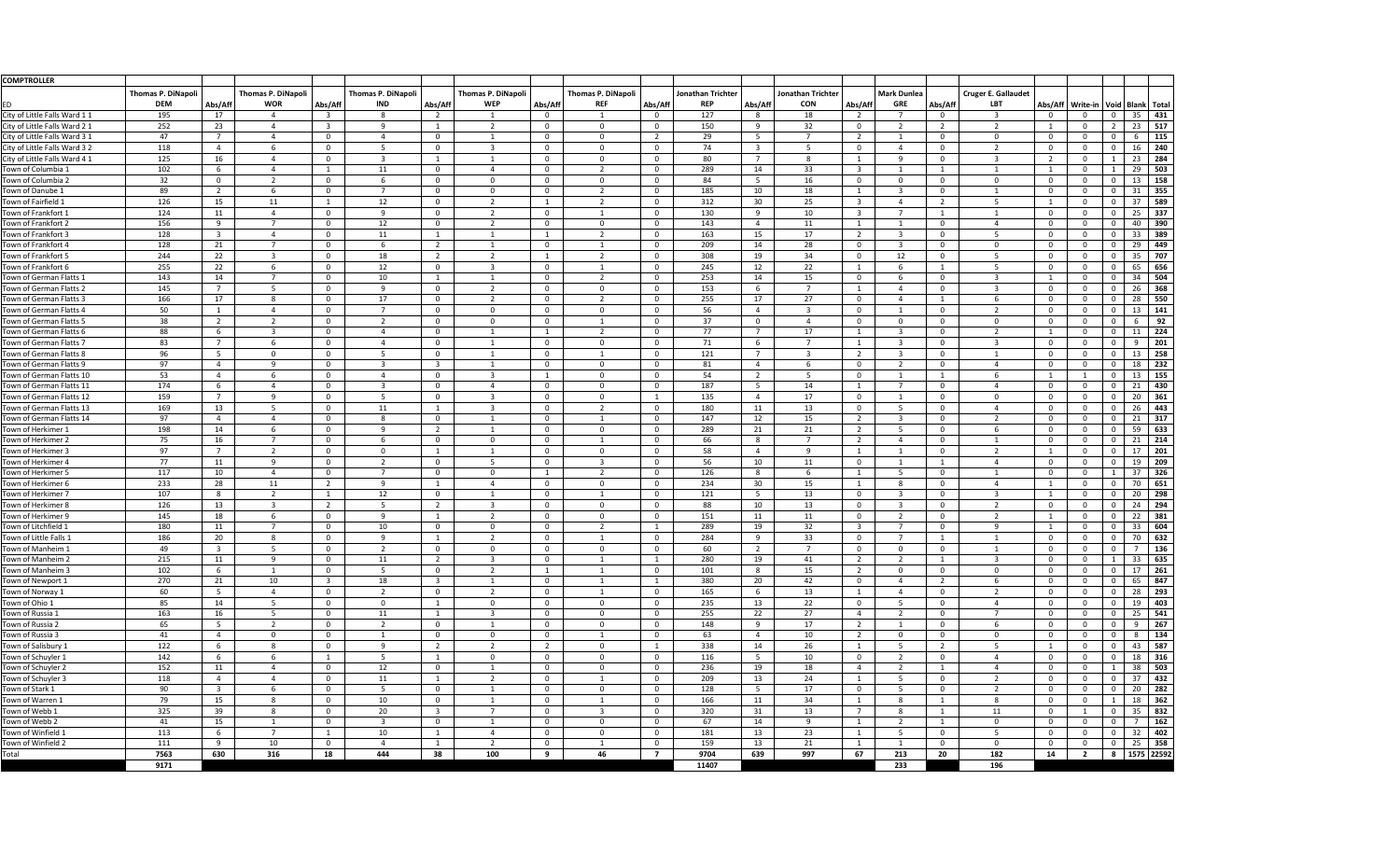| <b>ATTORNEY GENERAL</b>       |                  |                 |                          |                |                  |                |                      |                         |                      |                         |                        |                |                         |                |                              |                |                                           |                |    |     |
|-------------------------------|------------------|-----------------|--------------------------|----------------|------------------|----------------|----------------------|-------------------------|----------------------|-------------------------|------------------------|----------------|-------------------------|----------------|------------------------------|----------------|-------------------------------------------|----------------|----|-----|
|                               | Letitia A. James |                 | Letitia A. James         |                | Letitia A. James |                | <b>Keith Wofford</b> |                         | <b>Keith Wofford</b> |                         | <b>Michael Sussman</b> |                | Nancy B. Sliwa          |                | <b>Christopher B. Garvey</b> |                |                                           |                |    |     |
| ED                            | <b>DEM</b>       | Abs/Aff         | <b>WOR</b>               | Abs/Aff        | <b>IND</b>       | Abs/Aff        | <b>REP</b>           | Abs/Aff                 | <b>CON</b>           | Abs/Aff                 | <b>GRE</b>             | Abs/Aff        | <b>REF</b>              | Abs/Aff        | <b>LBT</b>                   |                | Abs/Aff   Write-in   Void   Blank   Total |                |    |     |
| City of Little Falls Ward 11  | 161              | 17              | $\mathbf{3}$             | $\mathbf{3}$   |                  |                | 145                  | 10                      | 25                   |                         | -5                     | $\Omega$       | $\overline{A}$          | 0              |                              | $\Omega$       | $\Omega$                                  | $\Omega$       | 50 | 431 |
| City of Little Falls Ward 2 1 | 215              | 24              | 4                        |                | 4                | $\Omega$       | 173                  | 10                      | 25                   | $\overline{1}$          | 10 <sup>°</sup>        | $\Omega$       | $\mathbf{1}$            |                |                              |                | $\Omega$                                  | $\overline{2}$ | 40 | 517 |
| City of Little Falls Ward 3 1 | 47               | 8               | 4                        | $\Omega$       |                  | 0              | 33                   | 4                       | 6                    | - 4                     |                        | $\Omega$       | $\overline{0}$          | $\Omega$       |                              | $\Omega$       | $\Omega$                                  | $\Omega$       |    | 115 |
| City of Little Falls Ward 3 2 | 107              |                 | $\overline{4}$           | $\mathbf{0}$   | 6                | $\mathbf{0}$   | 78                   | $\overline{\mathbf{3}}$ | 9                    | $\Omega$                | $\overline{2}$         | $\overline{0}$ | -3                      | $\Omega$       |                              | $\Omega$       | $\Omega$                                  | $\mathbf 0$    | 23 | 240 |
| City of Little Falls Ward 4 1 | 109              | 14              | $\overline{2}$           | $\mathbf 0$    | 6                |                | 96                   | -8                      | 9                    | $\overline{1}$          | $\overline{7}$         | $\mathbf{0}$   |                         |                |                              | - 2            | $\Omega$                                  |                | 24 | 284 |
| Town of Columbia 1            | 79               | 5 <sup>5</sup>  | $5\overline{)}$          | -1             | 6                | $\mathbf{0}$   | 299                  | 14                      | 34                   | $5\overline{)}$         | $5^{\circ}$            |                | $\overline{3}$          | $\mathbf{0}$   |                              |                | $\overline{0}$                            |                | 40 | 503 |
| Town of Columbia 2            | 21               | $\mathbf{0}$    | $\overline{2}$           | $\overline{0}$ | 4                | $\mathbf{0}$   | 92                   | $\overline{a}$          | 15                   | $\overline{0}$          | $\mathcal{D}$          |                | $\overline{0}$          | $\mathbf 0$    | $\Omega$                     | $\overline{0}$ | $\overline{0}$                            | $\overline{0}$ | 17 | 158 |
| Town of Danube 1              | 66               | $\mathbf{0}$    | $\overline{2}$           | $\mathbf{0}$   |                  | $\Omega$       | 202                  | 12                      | 18                   |                         |                        | $\Omega$       |                         | $\Omega$       |                              | $\Omega$       | $\Omega$                                  | 0              | 39 | 355 |
| Town of Fairfield 1           | 96               | 15              | $\overline{7}$           | $\overline{2}$ | 9                | 0              | 323                  | 30                      | 29                   | $\overline{2}$          | 9                      |                |                         | $\Omega$       |                              |                | $\Omega$                                  | $\Omega$       | 58 | 589 |
| Town of Frankfort 1           | 92               | 11              | $\mathbf 0$              | $\mathbf{0}$   | $\overline{7}$   | $\mathbf{0}$   | 157                  | - 7                     | 13                   | $\overline{\mathbf{3}}$ | 6                      | $\Omega$       | 6                       | $\Omega$       |                              | $\Omega$       | $\Omega$                                  | $\Omega$       | 31 | 337 |
| Town of Frankfort 2           | 128              | $\overline{7}$  | 6                        | $\overline{0}$ | 12               | $\mathbf{0}$   | 158                  | $5\overline{5}$         | 10                   | -1                      | $\overline{3}$         | $\overline{0}$ |                         | $\Omega$       |                              | $\Omega$       | $\Omega$                                  | $\mathbf 0$    | 56 | 390 |
| Town of Frankfort 3           | 87               | $\overline{3}$  | 4                        | $\mathbf 0$    | 7                | $\mathbf{0}$   | 195                  | 16                      | 20                   | $\overline{3}$          | $\Omega$               | $\mathbf{0}$   |                         | $\Omega$       |                              | $\Omega$       | $\Omega$                                  | $\Omega$       | 46 | 389 |
| Town of Frankfort 4           | 93               | $\overline{a}$  | 4                        | $\mathbf{0}$   |                  | $\Omega$       | 235                  | 31                      | 28                   | $\overline{1}$          | $\Lambda$              | $\Omega$       | $\mathbf{3}$            | $\Omega$       |                              |                | $\Omega$                                  | $\Omega$       | 42 | 449 |
| Town of Frankfort 5           | 194              | 18              | 4                        |                | 11               |                | 347                  | 19                      | 35                   | $\overline{2}$          | 8                      |                | 3                       |                |                              | - 0            | $\Omega$                                  | $\Omega$       | 56 | 707 |
| Town of Frankfort 6           | 198              | 16              | 7                        | $\mathbf{0}$   | 8                | $\mathbf{0}$   | 276                  | 17                      | 24                   | -1                      | 6                      | $\overline{2}$ | 6                       | $\mathbf 0$    |                              | $\Omega$       | $\mathbf{0}$                              | $\mathbf{0}$   | 91 | 656 |
| Town of German Flatts 1       | 98               | 11              | 10                       |                | 9                |                | 279                  | 15                      | 19                   | $\Omega$                | $\overline{7}$         | $\mathbf{0}$   |                         | $\Omega$       |                              |                | $\Omega$                                  | $\mathbf{0}$   | 48 | 504 |
| Town of German Flatts 2       | 118              | $\mathbf{3}$    | 3                        | $\mathbf{0}$   | -5               | $\Omega$       | 169                  | 6                       | 9                    | -1                      | -5                     |                | $\overline{2}$          | $\Omega$       | ີ                            | $\Omega$       | $\Omega$                                  | $\Omega$       | 44 | 368 |
| Town of German Flatts 3       | 132              | 10              | $\overline{4}$           | $\overline{0}$ | 11               | $\mathbf{0}$   | 276                  | 21                      | 36                   | $\overline{2}$          | $\overline{7}$         | $\overline{0}$ | 2                       | $\mathbf 0$    | 11                           | $\Omega$       | $\overline{0}$                            | $\overline{0}$ | 38 | 550 |
| Town of German Flatts 4       | 36               |                 | $\overline{3}$           | $\mathbf{0}$   | 5                | $\Omega$       | 66                   | - 4                     |                      | $\overline{0}$          | ຳ                      | $\Omega$       |                         | $\mathbf 0$    |                              | $\Omega$       | $\Omega$                                  | $\Omega$       | 16 | 141 |
| Town of German Flatts 5       | 28               | $\overline{2}$  |                          | $\Omega$       |                  | $\Omega$       | 39                   |                         | 5                    | $\Omega$                |                        |                | ົາ                      | 0              |                              | $\Omega$       | $\Omega$                                  |                | 13 | 92  |
| Town of German Flatts 6       | 75               | $5\overline{)}$ | $\overline{2}$           |                | $\overline{3}$   | 0              | 84                   | $\overline{7}$          | 21                   | $\overline{0}$          | $\overline{2}$         | $\Omega$       | 3                       |                |                              |                | -1                                        | $\mathbf 0$    | 15 | 224 |
| Town of German Flatts 7       | 62               | $\overline{ }$  | 4                        | $\mathbf{0}$   | 3                | 0              | 82                   | 5 <sup>5</sup>          | 10                   | -1                      | -5                     |                | -3                      | $\Omega$       |                              |                | $\Omega$                                  | $\mathbf 0$    | 14 | 201 |
| Town of German Flatts 8       | 76               | 5 <sup>5</sup>  | $\overline{2}$           | $\mathbf 0$    | $\overline{3}$   | $\Omega$       | 127                  | - 7                     | $\mathbf{3}$         | $\overline{3}$          | 5                      | $\overline{0}$ |                         | $\mathbf 0$    |                              | $\overline{0}$ | $\Omega$                                  | $\overline{0}$ | 24 | 258 |
| Town of German Flatts 9       | 80               | $\overline{3}$  | 5                        | $\mathbf{0}$   | 6                | $\mathbf{3}$   | 89                   | -5                      | $\mathbf{7}$         | $\overline{0}$          | -5                     | $\Omega$       |                         | $\Omega$       |                              | $\Omega$       | $\Omega$                                  | $\Omega$       | 22 | 232 |
| Town of German Flatts 10      | 45               | 6               | 3                        | $\mathbf{0}$   | 3                | $\Omega$       | 63                   | $\overline{2}$          | 6                    | $\Omega$                | 2                      | $\Omega$       |                         | $\Omega$       |                              | -2             | $\Omega$                                  |                | 15 | 155 |
| Town of German Flatts 11      | 133              | 6               | 5                        | $\mathbf 0$    | 5                | $\mathbf 0$    | 211                  | $\overline{3}$          | 13                   | $\overline{2}$          | 8                      | $\Omega$       | $\overline{2}$          | 0              |                              | $\Omega$       | $\overline{0}$                            | $\mathbf 0$    | 34 | 430 |
| Town of German Flatts 12      | 134              | 8               | $\overline{2}$           | $\Omega$       | 9                | $\Omega$       | 155                  | -3                      | 12                   | $\Omega$                |                        | $\Omega$       |                         |                |                              | $\Omega$       | $\Omega$                                  | 0              | 28 | 361 |
| Town of German Flatts 13      | 133              | 11              | 3                        | $\Omega$       | 5                |                | 209                  | 13                      | 18                   | $\Omega$                |                        |                | $\overline{2}$          | $\Omega$       |                              | $\overline{0}$ | $\Omega$                                  | $\mathbf 0$    | 37 | 443 |
| Town of German Flatts 14      | 69               |                 | 5                        | 0              | $\overline{3}$   | $\Omega$       | 171                  | 12                      | 15                   |                         | $\overline{2}$         | $\Omega$       | $\overline{0}$          | 0              | 3                            | $\Omega$       | $\Omega$                                  | $\mathbf 0$    | 32 | 317 |
| Town of Herkimer 1            | 135              | 10              | 4                        | $\mathbf{0}$   | 9                |                | 325                  | 24                      | 26                   | $\overline{2}$          | 9                      | $\overline{0}$ | $\mathbf 0$             | - 1            | 10                           |                | $\overline{0}$                            | $\Omega$       | 76 | 633 |
| Town of Herkimer 2            | 69               | 14              | $\overline{2}$           | $\mathbf 0$    |                  | 0              | 70                   | - q                     | 8                    |                         | $\overline{7}$         |                | $\overline{0}$          | $\overline{0}$ |                              | $\Omega$       | $\Omega$                                  | 0              | 24 | 214 |
| Town of Herkimer 3            | 85               | 6               | 4                        | $\mathbf 0$    | -1               | 0              | 61                   | 6                       | 7                    | -1                      | $\mathbf 0$            |                | $\overline{2}$          | $\Omega$       |                              |                | $\Omega$                                  | 0              | 25 | 201 |
| Town of Herkimer 4            | 55               | 10              | 9                        | $\mathbf{0}$   | 4                | $\mathbf{0}$   | 66                   | 9                       | 12                   | -1                      | $\overline{3}$         | $\mathbf{0}$   | 4                       | $\mathbf 0$    |                              | $\overline{0}$ | $\Omega$                                  | $\mathbf 0$    | 30 | 209 |
| Town of Herkimer 5            | 103              | 8               | - 1                      | $\mathbf 0$    | 6                | $\mathbf{0}$   | 143                  | 10                      | 3                    | $\mathbf 0$             | -5                     |                |                         | $\Omega$       | 3                            | $\Omega$       | $\Omega$                                  |                | 41 | 326 |
| Town of Herkimer 6            | 181              | 21              | 10                       | $\overline{2}$ | 11               |                | 271                  | 35                      | 18                   | - 1                     | $\Lambda$              | $\Omega$       | $\overline{\mathbf{3}}$ | $\mathbf 0$    |                              |                |                                           | $\overline{0}$ | 85 | 651 |
| Town of Herkimer 7            | 84               | 8               | $\overline{3}$           | -1             | 6                | $\mathbf{0}$   | 143                  | -5                      | 14                   | $\overline{0}$          | $\overline{2}$         | $\Omega$       | $\overline{2}$          | $\Omega$       | 2                            |                | $\Omega$                                  | $\Omega$       | 27 | 298 |
| Town of Herkimer 8            | 110              | 12              | $\overline{3}$           |                | -5               | 0              | 104                  | 10                      | 11                   | $\overline{2}$          | $\overline{2}$         | $\Omega$       | $\overline{2}$          |                |                              | $\Omega$       | $\overline{0}$                            | $\Omega$       | 27 | 294 |
| Town of Herkimer 9            | 122              | 11              | $\overline{4}$           | $\overline{0}$ | $\overline{7}$   |                | 174                  | 14                      | 14                   | -1                      | $\overline{2}$         | $\overline{0}$ | -3                      |                |                              |                |                                           | 1              | 23 | 381 |
| Town of Litchfield 1          | 151              | 9               | 6                        | $\mathbf{0}$   | -8               | 0              | 318                  | 21                      | 33                   | $\overline{\mathbf{3}}$ | 6                      | $\mathbf{0}$   | $\mathbf{0}$            | $\Omega$       |                              | $\overline{2}$ | $\Omega$                                  | $\Omega$       | 39 | 604 |
| Town of Little Falls 1        | 147              | 19              | $\overline{4}$           | $\mathbf{0}$   | 5                | $\mathbf{0}$   | 313                  | 10                      | 33                   | $\overline{0}$          | $\overline{3}$         | $\Omega$       | $\overline{4}$          |                |                              |                | $\Omega$                                  | $\Omega$       | 88 | 632 |
| Town of Manheim 1             | 34               | $\overline{2}$  | $\mathbf{3}$             | $\overline{0}$ | - 1              | $\mathbf 0$    | 70                   | $\overline{2}$          | 6                    | $\mathbf 0$             | $\overline{2}$         | $\overline{0}$ | $\overline{0}$          | $\mathbf 0$    | $\mathbf{0}$                 | $\mathbf 0$    | $\Omega$                                  | $\mathbf{0}$   | 16 | 136 |
| Town of Manheim 2             | 169              | 12              | 9                        | $\mathbf{0}$   | -9               | 0              | 310                  | 20                      | 42                   | 2                       | 6                      |                | -3                      | -2             | q                            | $\Omega$       |                                           |                | 39 | 635 |
| Town of Manheim 3             | 78               | $\overline{7}$  | $\overline{3}$           | $\mathbf{0}$   | $\overline{7}$   | $\mathbf{0}$   | 111                  | 8                       | 17                   | $\overline{2}$          |                        | $\overline{0}$ | $\overline{\mathbf{3}}$ | $\Omega$       | $\overline{2}$               |                | $\Omega$                                  | $\Omega$       | 21 | 261 |
| Town of Newport 1             | 200              | 20              | 11                       | $\overline{2}$ | 16               | $\mathbf{3}$   | 423                  | 25                      | 45                   | $\overline{0}$          | 10 <sup>°</sup>        | $\mathbf{0}$   | 4                       | $\Omega$       | 8                            | $\Omega$       | $\Omega$                                  | $\Omega$       | 80 | 847 |
| Town of Norway 1              | 39               | $\overline{4}$  | $\overline{\phantom{0}}$ | $\overline{0}$ | $\overline{2}$   | $\mathbf{0}$   | 174                  | $\overline{7}$          | 14                   | $\overline{1}$          | $\Lambda$              | $\mathbf{0}$   | $\overline{3}$          | $\Omega$       | $\mathcal{D}$                | $\Omega$       | $\Omega$                                  | $\overline{0}$ | 42 | 293 |
| Town of Ohio 1                | 63               | 13              | 5                        | $\mathbf{0}$   | 4                |                | 247                  | 13                      | 21                   | $\mathbf 0$             | $\Lambda$              | $\mathbf{0}$   | $\overline{2}$          | $\mathbf{0}$   |                              | $\Omega$       | $\Omega$                                  | $\mathbf{0}$   | 27 | 403 |
| Town of Russia 1              | 131              | 14              | $\overline{2}$           | $\mathbf{0}$   | 9                | $2^{\circ}$    | 274                  | 23                      | 31                   | $\Delta$                | $\mathbf{q}$           | $\Omega$       | $\overline{2}$          | $\mathbf{0}$   |                              | $\Omega$       | $\Omega$                                  | $\Omega$       | 36 | 541 |
| Town of Russia 2              | 51               | 4               | $\overline{2}$           | $\Omega$       | 3                | $\mathbf{0}$   | 159                  | -9                      | 15                   | $\overline{2}$          |                        | $\Omega$       | $\overline{0}$          | 0              |                              | $\Omega$       | $\Omega$                                  | $\mathbf 0$    | 13 | 267 |
| Town of Russia 3              | 29               | 4               | -1                       | $\mathbf{0}$   | $\mathbf{0}$     | $\mathbf 0$    | 71                   | $\overline{a}$          | 9                    | $\overline{2}$          | $\overline{0}$         | $\Omega$       |                         | $\mathbf 0$    | $\mathbf{0}$                 | $\mathbf{0}$   | $\overline{0}$                            | $\mathbf{0}$   | 13 | 134 |
| Town of Salisbury 1           | 87               | 5               | $\overline{4}$           |                | 4                |                | 372                  | 19                      | 29                   | $\overline{2}$          | $\overline{3}$         |                | -3                      | $\Omega$       | $\overline{7}$               |                | $\Omega$                                  | $\mathbf{0}$   | 48 | 587 |
| Town of Schuyler 1            | 110              | 6               | 9                        | -1             | 5 <sup>5</sup>   |                | 130                  | $5\overline{5}$         | 11                   | $\mathbf 0$             | $\overline{2}$         | $\mathbf{0}$   | $\overline{2}$          | $\Omega$       |                              | $\overline{0}$ | $\Omega$                                  | $\Omega$       | 28 | 316 |
| Town of Schuyler 2            | 100              | 11              | 9                        | $\overline{0}$ | $\overline{4}$   | $\overline{0}$ | 269                  | 20                      | 23                   | $\overline{a}$          | $\overline{2}$         | $\mathbf{0}$   | 6                       | $\mathbf 0$    | $\overline{7}$               | $\Omega$       | $\overline{0}$                            |                | 47 | 503 |
| Town of Schuyler 3            | 87               | $\overline{2}$  | $\overline{2}$           | $\mathbf{0}$   | 7                | $\mathbf{0}$   | 235                  | 15                      | 28                   |                         |                        | $\Omega$       | $\Delta$                |                |                              | $\Omega$       | $\Omega$                                  | $\mathbf 0$    | 43 | 432 |
| Town of Stark 1               | 68               | $\mathbf{3}$    |                          | $\mathbf{0}$   | 5                | 0              | 154                  | 5                       | 18                   | $\mathbf 0$             | $\overline{2}$         | $\mathbf{0}$   | $\overline{2}$          | $\mathbf 0$    |                              | $\Omega$       | $\Omega$                                  |                | 21 | 282 |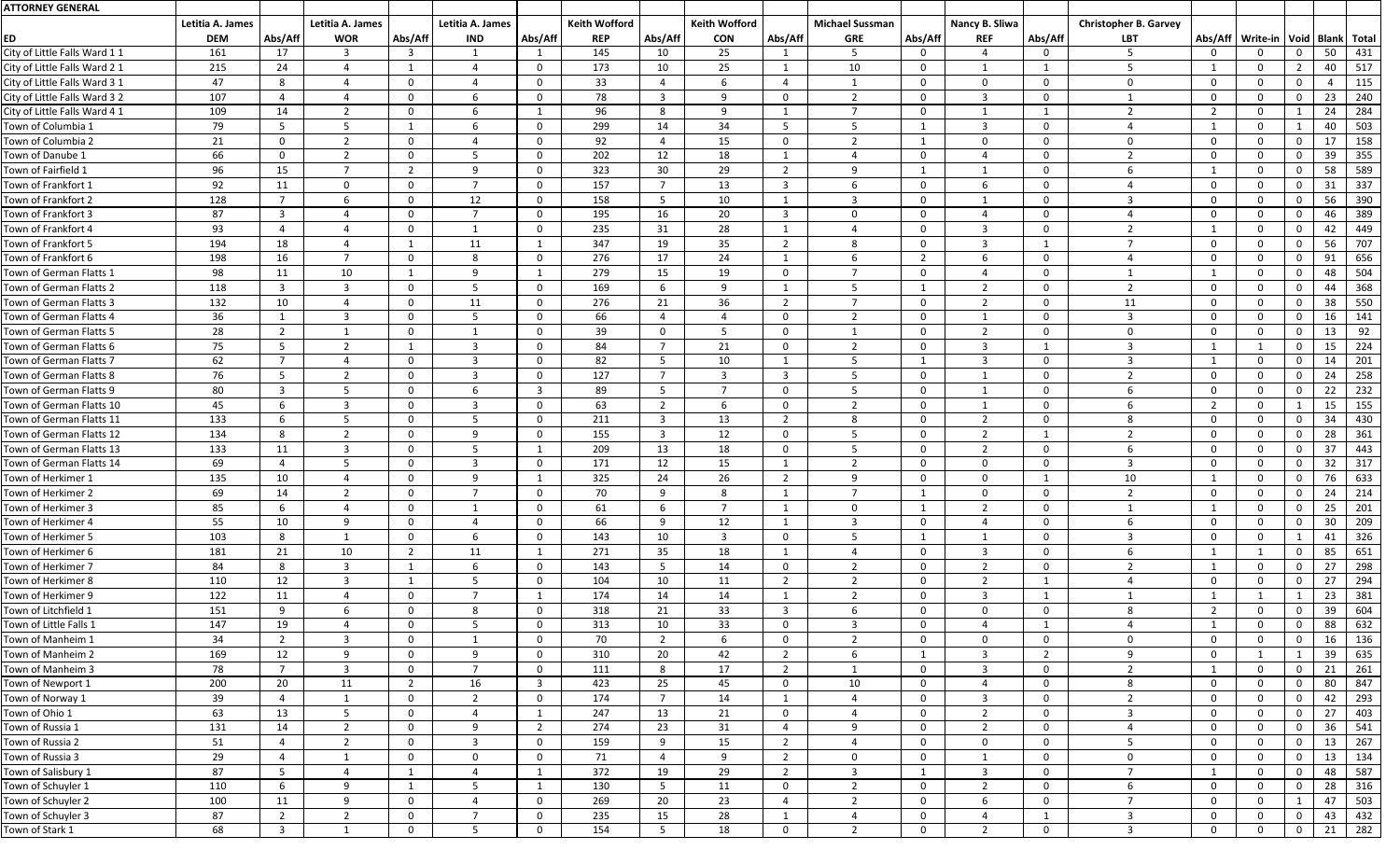|                    | 7140 |       |     |    |     | 12644              |                |      |    | 272 |          | 143 |    |            |  |               |     |
|--------------------|------|-------|-----|----|-----|--------------------|----------------|------|----|-----|----------|-----|----|------------|--|---------------|-----|
| Total              | 5964 | E A J | 245 | -- | 348 | 10781              | 712            | 1071 | 80 | 259 | 12<br>-- | 131 | 12 | <b>D</b> 1 |  | 10 2125 22592 |     |
| Town of Winfield 2 |      |       |     |    |     | 173                |                |      |    |     |          |     |    |            |  |               | 358 |
| Town of Winfield 1 |      |       |     |    |     | 193                | 1 A            |      |    |     |          |     |    |            |  |               | 402 |
| Town of Webb 2     |      |       |     |    |     |                    | 1 <sup>C</sup> |      |    |     |          |     |    |            |  |               | 162 |
| Town of Webb 1     | 283  |       |     |    |     | 350<br><u> JJV</u> |                |      |    | 10  |          |     |    |            |  |               | 832 |
| Town of Warren 1   |      |       |     |    |     | 178                | 14             |      |    |     |          |     |    |            |  | <u>JU</u>     | 362 |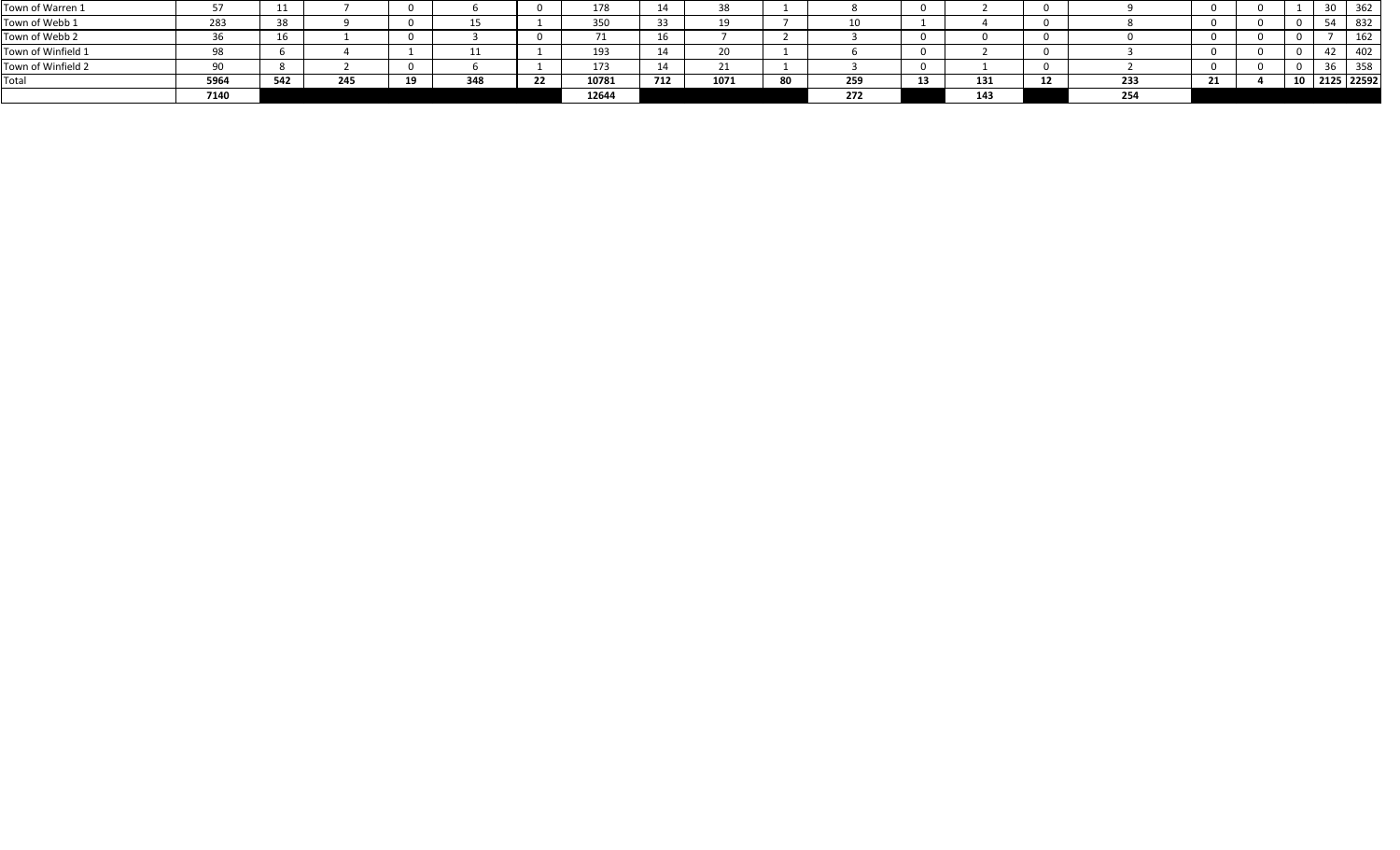| <b>UNITED STATES SENATOR</b>  |                                     |                    |                                     |                |                                     |                         |                                     |                         |                                             |                |                                             |                      |                                             |                |                                         |                 |     |
|-------------------------------|-------------------------------------|--------------------|-------------------------------------|----------------|-------------------------------------|-------------------------|-------------------------------------|-------------------------|---------------------------------------------|----------------|---------------------------------------------|----------------------|---------------------------------------------|----------------|-----------------------------------------|-----------------|-----|
| ED                            | Kirsten E. Gillibrand<br><b>DEM</b> | Abs/Aff            | Kirsten E. Gillibrand<br><b>WOR</b> | Abs/Aff        | Kirsten E. Gillibrand<br><b>IND</b> | Abs/Aff                 | Kirsten E. Gillibrand<br><b>WEP</b> | Abs/Aff                 | <b>Chele Chiavacci Farley</b><br><b>REP</b> | Abs/Aff        | <b>Chele Chiavacci Farley</b><br><b>CON</b> | Abs/Aff              | <b>Chele Chiavacci Farley</b><br><b>REF</b> |                | Abs/Aff Write-in   Void   Blank   Total |                 |     |
| City of Little Falls Ward 1 1 | 207                                 | 16                 |                                     |                | - 4                                 |                         | $\overline{7}$                      | 0                       | 130                                         | 10             | 19                                          |                      | -2                                          | $\Omega$       |                                         | 25 <sub>2</sub> | 431 |
| City of Little Falls Ward 2 1 | 235                                 | 27                 |                                     | $\mathbf{0}$   | -9                                  | $\overline{0}$          | $\mathbf{\Lambda}$                  | 0                       | 168                                         | 12             | 30                                          | $\mathbf 0$          | $\overline{2}$                              | $\mathbf{0}$   |                                         | 23              | 517 |
| City of Little Falls Ward 3 1 | 42                                  | 8                  |                                     |                | - 4                                 | $\overline{0}$          | $\Omega$                            | $\overline{0}$          | 36                                          |                |                                             | $\overline{2}$       |                                             | $\overline{2}$ |                                         |                 | 115 |
| City of Little Falls Ward 3 2 | 118                                 | $\Delta$           |                                     | $\Omega$       | -6                                  | $\overline{0}$          | 2                                   | $\overline{0}$          | 78                                          | $\overline{3}$ | 8                                           | $\mathbf 0$          | $\mathbf{0}$                                | $\overline{0}$ |                                         | 18              | 240 |
| City of Little Falls Ward 4 1 | 132                                 | 18                 |                                     | $\Omega$       | -5                                  |                         | $\overline{2}$                      | $\mathbf 0$             | 83                                          | 9              | 10                                          |                      | $\Omega$                                    | $\mathbf{0}$   |                                         | 17              | 284 |
| Town of Columbia 1            | 108                                 | 9                  | 12                                  |                | - 5                                 | $\overline{0}$          | $\overline{3}$                      |                         | 282                                         | 15             | 33                                          | -3                   | $\overline{2}$                              | $\mathbf{0}$   |                                         | 28              | 503 |
| Town of Columbia 2            | 36                                  |                    | -3                                  | $\mathbf{0}$   | $\overline{3}$                      | $\overline{0}$          |                                     | $\overline{0}$          | 81                                          |                | 19                                          | $\mathbf 0$          | $\mathbf{0}$                                | $\mathbf{0}$   |                                         | 9               | 158 |
| Town of Danube 1              | 94                                  |                    |                                     | $\mathbf{0}$   | 11                                  | $\overline{0}$          | $\Omega$                            | $\mathbf 0$             | 189                                         | 11             | 17                                          |                      | $\mathbf 0$                                 | $\mathbf{0}$   |                                         | 26              | 355 |
| Town of Fairfield 1           | 135                                 | 17                 | 11                                  | 4              | 15                                  |                         | -3                                  |                         | 309                                         | 27             | 25                                          | $\overline{2}$       |                                             | $\mathbf{0}$   |                                         | 38              | 589 |
| Town of Frankfort 1           | 120                                 | 13                 |                                     | $\Omega$       | 13                                  | $\Omega$                | -3                                  | -0                      | 136                                         | 8              | 9                                           | -3                   | $\Omega$                                    | $\mathbf{0}$   |                                         | 24              | 337 |
| Town of Frankfort 2           | 141                                 | -9                 |                                     | $\Omega$       | 15                                  | $\overline{0}$          |                                     | - 0                     | 148                                         |                | 14                                          |                      |                                             | $\mathbf{0}$   |                                         | 45              | 390 |
| Town of Frankfort 3           | 126                                 | $\mathbf{\Lambda}$ | q                                   |                | 8                                   |                         | $\overline{2}$                      | $\mathbf 0$             | 169                                         | 14             | 14                                          |                      |                                             | $\mathbf{0}$   | - 0                                     | 36              | 389 |
| Town of Frankfort 4           | 121                                 | 20                 |                                     | $\Omega$       | $\overline{3}$                      | $\overline{0}$          |                                     | $\overline{0}$          | 231                                         | 19             | 23                                          | $\mathbf 0$          | ຳ                                           | $\mathbf{0}$   |                                         | 25              | 449 |
| Town of Frankfort 5           | 243                                 | 18                 | 12                                  | $\Omega$       | 17                                  | $\overline{\mathbf{3}}$ |                                     |                         | 312                                         | $\Omega$       | 39                                          |                      | -3                                          | $\mathbf{0}$   |                                         | 55              | 707 |
| Town of Frankfort 6           | 259                                 | 18                 | 10                                  | $\Omega$       | 11                                  | $\Omega$                |                                     | -0                      | 250                                         | 15             | 19                                          | -2                   | 3                                           |                |                                         | 63              | 656 |
| Town of German Flatts 1       | 136                                 | 12                 | 18                                  |                | 10                                  |                         |                                     | - 0                     | 255                                         | 17             | 16                                          |                      | $\Omega$                                    | $\Omega$       |                                         | 33              | 504 |
| Town of German Flatts 2       | 156                                 |                    |                                     | $\Omega$       | -                                   | $\overline{0}$          |                                     | $\Omega$                | 155                                         |                | 8                                           |                      |                                             | $\mathbf{0}$   |                                         | 20              | 368 |
| Town of German Flatts 3       | 187                                 | 16                 |                                     | $\Omega$       | 15                                  | $\overline{0}$          |                                     | - റ                     | 245                                         | 19             | 29                                          | $\mathbf 0$          |                                             |                |                                         | 25 <sub>2</sub> | 550 |
| Town of German Flatts 4       | 55                                  |                    |                                     | $\Omega$       |                                     | - 0                     | റ                                   | $\Omega$                | 60                                          | 3              |                                             | $\Omega$             |                                             | $\mathbf{0}$   |                                         | 8               | 141 |
| Town of German Flatts 5       | 40                                  | -3                 |                                     | 0              | 3                                   | $\overline{0}$          | $\Omega$                            | 0                       | 38                                          | $\Omega$       |                                             | $\mathbf{0}$         | $\Omega$                                    | $\mathbf{0}$   |                                         |                 | 92  |
| Town of German Flatts 6       | 96                                  | -6                 |                                     |                | - 0                                 | $\overline{0}$          |                                     | - 0                     | 79                                          |                | 14                                          | $\mathbf 0$          | $\Omega$                                    | $\mathbf{0}$   |                                         | 13              | 224 |
| Town of German Flatts 7       | 81                                  | 8                  |                                     |                | $\Delta$                            | $\overline{0}$          |                                     | $\Omega$                | 76                                          | -5             | 8                                           |                      |                                             | $\mathbf{0}$   |                                         | 11              | 201 |
| Town of German Flatts 8       | 96                                  |                    |                                     |                | ्द                                  | $\overline{0}$          | $\Omega$                            | $\mathbf{0}$            | 124                                         |                |                                             | $\overline{2}$       |                                             | $\mathbf{0}$   |                                         | 8               | 258 |
| Town of German Flatts 9       | 93                                  |                    |                                     | $\Omega$       |                                     | - 3                     |                                     | - 0                     | 86                                          |                | 10                                          | $\mathbf 0$          |                                             | $\mathbf{0}$   |                                         | 15              | 232 |
| Town of German Flatts 10      | 59                                  |                    |                                     |                |                                     |                         | -3                                  |                         | 54                                          |                |                                             | $\mathbf{0}$         |                                             |                |                                         | 10              | 155 |
| Town of German Flatts 11      | 175                                 | 8                  |                                     | $\Omega$       | - 3                                 | $\overline{0}$          | -3                                  | $\mathbf{0}$            | 195                                         |                | 11                                          | $\mathbf 0$          |                                             | $\mathbf{0}$   |                                         | 21              | 430 |
| Town of German Flatts 12      | 162                                 | $\overline{7}$     |                                     | $\Omega$       | 6                                   | $\overline{0}$          | -3                                  | $\mathbf 0$             | 147                                         | $\overline{3}$ | 13                                          |                      |                                             |                |                                         | 13              | 361 |
| Town of German Flatts 13      | 168                                 | 14                 |                                     | $\Omega$       | ۵                                   | -2                      |                                     | $\Omega$                | 180                                         | 11             | 18                                          | $\mathbf{0}$         | 3                                           | $\mathbf{0}$   |                                         | 25              | 443 |
| Town of German Flatts 14      | 87                                  |                    |                                     |                |                                     | 0                       | h                                   |                         | 153                                         | 10             | 18                                          |                      | 0                                           | $\Omega$       |                                         | 22              | 317 |
| Town of Herkimer 1            | 199                                 | 12                 | -8                                  | $\mathbf{0}$   | -8                                  | $\overline{2}$          | $\overline{2}$                      |                         | 296                                         | 21             | 23                                          | 3                    | $\mathcal{P}$                               | $\mathbf{0}$   | - 0                                     | 56              | 633 |
| Town of Herkimer 2            | 78                                  | 17                 |                                     | 0              | - 7                                 | $\overline{0}$          |                                     | $\overline{0}$          | 70                                          | 8              |                                             | $\overline{2}$       |                                             | $\mathbf{0}$   | - 0                                     | 18              | 214 |
| Town of Herkimer 3            | 92                                  | $\overline{7}$     |                                     | $\Omega$       | - 3                                 | $\overline{0}$          | ຳ                                   | $\overline{0}$          | 55                                          | 6              |                                             |                      | $\mathcal{D}$                               |                | $\Omega$                                | 21              | 201 |
| Town of Herkimer 4            | 75                                  | 11                 | 12                                  |                | - 4                                 | $\overline{0}$          | 2                                   | $\Omega$                | 58                                          | -9             | 13                                          | $\Omega$             | -3                                          | $\overline{0}$ | $\Omega$                                | 21              | 209 |
| Town of Herkimer 5            | 118                                 | 10                 |                                     |                | - 8                                 | $\overline{0}$          | $\Omega$                            | $\Omega$                | 134                                         | 9              | 3                                           | $\mathbf 0$          | ົາ                                          | $\mathbf{0}$   |                                         | 34              | 326 |
| Town of Herkimer 6            | 239                                 | 28                 | 14                                  | $\overline{2}$ | 15                                  |                         | 8                                   | $\Omega$                | 234                                         | 31             | 20                                          |                      |                                             | $\overline{0}$ |                                         | 56              | 651 |
| Town of Herkimer 7            | 115                                 | $\overline{7}$     |                                     | $\overline{2}$ | 10                                  | $\overline{0}$          | $\Omega$                            | $\overline{0}$          | 120                                         | 6              | 17                                          | $\mathbf 0$          |                                             | $\mathbf{0}$   | $\cap$                                  | 16              | 298 |
| Town of Herkimer 8            | 135                                 | 15                 | ົາ                                  | $\overline{2}$ | 6                                   |                         | -3                                  | $\Omega$                | 89                                          | 10             | 12                                          |                      | $\overline{0}$                              | $\overline{0}$ | ി                                       | 18              | 294 |
| Town of Herkimer 9            | 147                                 | 15                 |                                     | $\Omega$       | - 7                                 |                         |                                     | $\Omega$                | 160                                         | 12             | 12                                          | $\mathbf 0$          |                                             |                |                                         | 17              | 381 |
| Town of Litchfield 1          | 193                                 | 13                 | 13                                  | $\Omega$       | <b>q</b>                            | $\overline{0}$          | $\Omega$                            | $\Omega$                | 290                                         | 18             | 35                                          |                      | -3                                          | $\mathbf{0}$   |                                         | 26              | 604 |
| Town of Little Falls 1        | 198                                 | 21                 | 12                                  |                | -8                                  | $\Omega$                | -6                                  | $\Omega$                | 281                                         | -9             | 36                                          | $\mathbf 0$          |                                             | $\overline{2}$ |                                         | 56              | 632 |
| Town of Manheim 1             | 44                                  | -3                 |                                     | $\mathbf{0}$   | -3                                  | $\overline{0}$          |                                     | $\Omega$                | 62                                          | $\overline{2}$ | $\overline{ }$                              | $\mathbf 0$          | $\Omega$                                    | $\mathbf{0}$   |                                         |                 | 136 |
| Town of Manheim 2             | 211                                 | 14                 | 11                                  | $\Omega$       | 11                                  |                         |                                     | - 0                     | 273                                         | 19             | 36                                          | -3                   |                                             | $\mathbf{0}$   |                                         | 44              | 635 |
| Town of Manheim 3             | 97                                  |                    |                                     |                |                                     | - 0                     | $\Omega$                            | $\Omega$                | 99                                          |                | 15                                          | -3                   |                                             | $\Omega$       |                                         | 20              | 261 |
| Town of Newport 1             | 266                                 | 23                 | 16                                  | $\overline{2}$ | 20                                  | -3                      | ່າ                                  |                         | 388                                         | 20             | 47                                          | - 7                  |                                             | $\mathbf{0}$   |                                         | 56              | 847 |
| Town of Norway 1              | 75                                  |                    | Q                                   |                | $\overline{3}$                      | $\overline{0}$          | $\Omega$                            | $\Omega$                | 156                                         |                | 13                                          |                      |                                             | $\overline{0}$ |                                         | 23              | 293 |
| Town of Ohio 1                | 84                                  | 11                 |                                     | $\Omega$       | -6                                  | $\overline{2}$          |                                     | $\Omega$                | 237                                         | 13             | 22                                          |                      | ി                                           | $\mathbf{0}$   | ാ                                       | 17              | 403 |
| Town of Russia 1              | 156                                 | 18                 |                                     | $\Omega$       | 13                                  |                         |                                     | $\Omega$                | 265                                         | 21             | 33                                          |                      | $\Omega$                                    | $\Omega$       |                                         | 18              | 541 |
| Town of Russia 2              | 63                                  |                    |                                     | $\Omega$       |                                     | $\overline{0}$          |                                     | $\Omega$                | 157                                         | 10             | 18                                          | $\overline{2}$       |                                             | $\mathbf{0}$   |                                         |                 | 267 |
| Town of Russia 3              | 41                                  |                    |                                     | $\Omega$       | $\Omega$                            | $\overline{0}$          | $\Omega$                            | - 0                     | 63                                          |                | 8                                           | - 2                  |                                             | $\mathbf{0}$   |                                         | q               | 134 |
| Town of Salisbury 1           | 119                                 | $\mathsf{Q}$       |                                     |                | 10                                  |                         |                                     |                         | 358                                         | 14             | 25                                          | $\overline{2}$       |                                             |                | - 0                                     | 32              | 587 |
| Town of Schuyler 1            | 141                                 | 6                  |                                     |                | $\boldsymbol{\Lambda}$              |                         | $\mathcal{D}$                       | $\mathbf 0$             | 119                                         | 5 <sup>5</sup> | 11                                          | $\mathbf 0$          |                                             | $\overline{0}$ |                                         | 18              | 316 |
| Town of Schuyler 2            | 140                                 | 13                 |                                     | $\Omega$       | 11                                  | - 0                     |                                     | $\Omega$                | 239                                         | 18             | 22                                          |                      |                                             | $\mathbf{0}$   |                                         | 42              | 503 |
| Town of Schuyler 3            | 115                                 |                    |                                     | $\Omega$       | -8                                  | $\overline{0}$          |                                     | $\Omega$                | 226                                         | 13             | 26                                          | -2                   |                                             | $\mathbf{0}$   |                                         | 31              | 432 |
| Town of Stark 1               | 97                                  | -5                 | -8                                  | $\Omega$       | - 5                                 | $\overline{0}$          | $\overline{2}$                      | $\Omega$                | 136                                         | -5             | 16                                          | $\mathbf 0$          |                                             | $\mathbf{0}$   |                                         |                 | 282 |
| Town of Warren 1              | 94                                  | 15                 | 12                                  | $\mathbf{0}$   | -9                                  | $\overline{0}$          |                                     | $\overline{0}$          | 160                                         | 12             | 30                                          |                      |                                             | $\mathbf{0}$   |                                         | 22              | 362 |
| Town of Webb 1                | 332                                 | 40                 | 16                                  |                | 14                                  | $\overline{\mathbf{3}}$ | 2                                   | $\overline{0}$          | 331                                         | 30             | 21                                          | 6                    | 8                                           | $\mathbf{0}$   | - റ                                     | 28              | 832 |
| Town of Webb 2                | 43                                  | 15                 |                                     | $\Omega$       | - 2                                 | - 0                     | $\Omega$                            | $\Omega$                | 66                                          | 14             | -5                                          | $\overline{2}$       | -3                                          | $\mathbf{0}$   |                                         | 8               | 162 |
| Town of Winfield 1            | 117                                 | 10                 | 10                                  | - 1            | 10                                  | $\overline{0}$          | -5                                  | 0                       | 181                                         | 14             | 27                                          | $\overline{2}$       | 3                                           | $\overline{0}$ |                                         | 22              | 402 |
| Town of Winfield 2            | 120                                 | 10                 | q                                   | $\mathbf{0}$   | $\boldsymbol{\varDelta}$            | - 2                     |                                     | - 0                     | 150                                         | 12             | 19                                          |                      |                                             | $\mathbf{0}$   |                                         | 26              | 358 |
| <b>Total</b>                  | 7652                                | 656                | 431 34                              |                | 438                                 | રર                      | 144                                 | $\overline{\mathbf{z}}$ | 9902                                        | 631            | 1035                                        | 75<br>$\blacksquare$ | 88                                          |                | 11 9 0 0 22592                          |                 |     |
| <b>Candidate Total</b>        | 9388                                |                    |                                     |                |                                     |                         |                                     |                         | 11742                                       |                |                                             |                      |                                             |                |                                         |                 |     |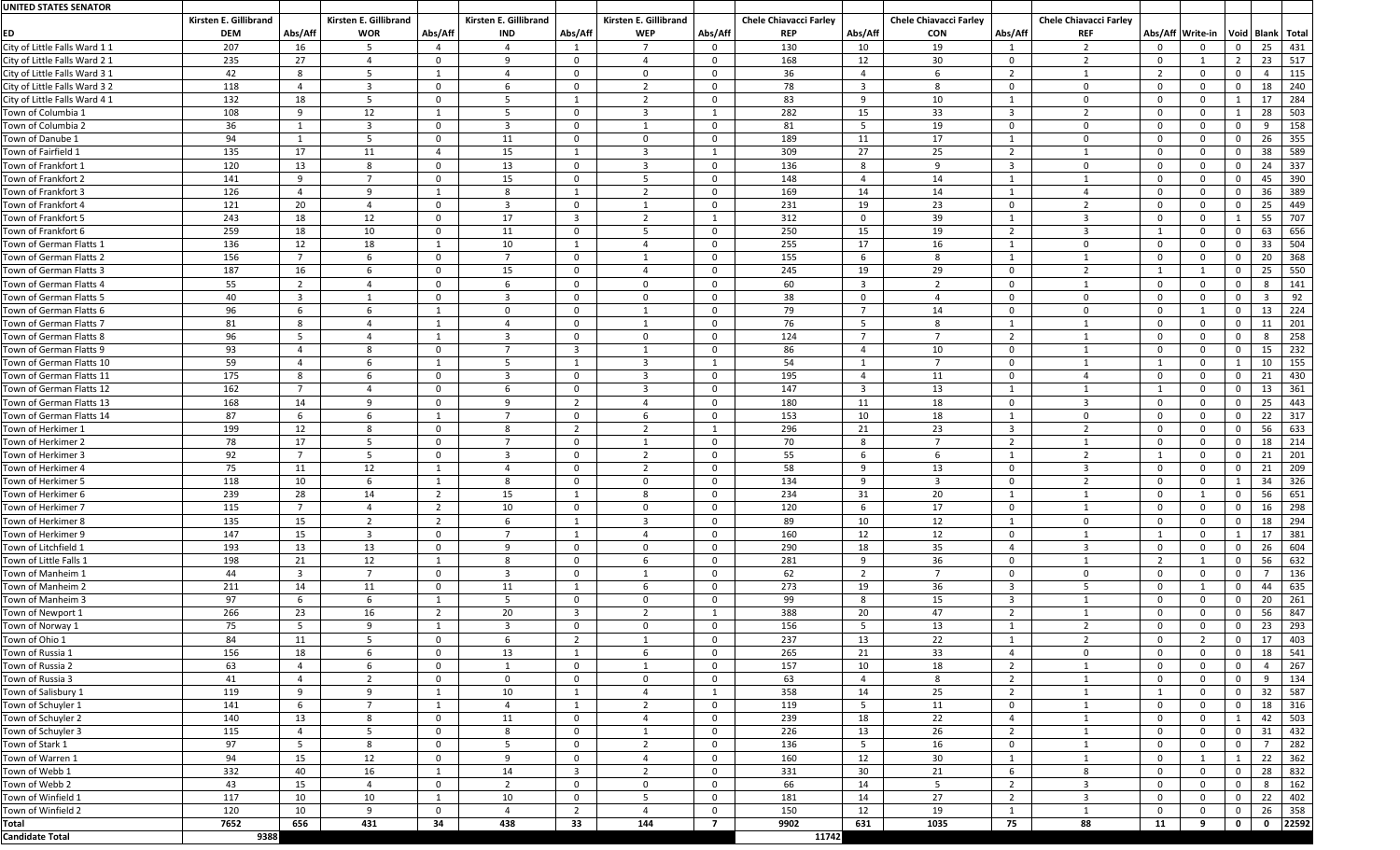| Scott J. DelConte<br>Scott J. DelConte<br>Scott J. DelConte<br>Donald A. Greenwood<br>Donald A. Greenwood<br>Karen M. Brand<br><b>Ted Limpert</b><br><b>Gerry Neri</b><br><b>Christina Cagnina</b><br>James P. Murphy<br>James P. Murphy<br>James P. Murphy<br><b>Joseph Cote</b><br><b>Donald A. Greenwood</b><br><b>Gerry Neri</b><br>Gerry Neri<br>Abs/Aff<br>Abs/Aff<br>Abs/Aff<br>Abs/Aff<br>Abs/Aff<br>Abs/Aff<br>Abs/Aff<br>Abs/Aft<br>Abs/Aff<br><b>DEM</b><br><b>REP</b><br><b>DEM</b><br>Abs/Aff<br>Abs/Aff<br>Abs/Aff<br><b>DEM</b><br>Abs/Af<br><b>CON</b><br><b>CON</b><br>Abs/Aff<br><b>IND</b><br><b>REP</b><br>CON<br><b>IND</b><br><b>DEM</b><br>Abs/Aff<br><b>IND</b><br><b>REP</b><br><b>REP</b><br><b>CON</b><br><b>IND</b><br>  Abs/Aff  Write-in   Void   Blank   Total<br>136<br>ity of Little Falls Ward 11<br>160<br>152<br>143<br>166<br>139<br>149<br>22<br>309<br>1724<br>149<br>19<br>$2\Delta$<br>19<br><b>1Ο</b><br>Q<br>285<br>2068<br>195<br>12<br>176<br>195<br>174<br>32<br>189<br>178<br>184<br>189<br>12<br>23<br>-23<br>-23<br>-29<br>-23<br>12<br>っっ<br>-38<br>-38<br>31<br>-31<br>-38<br>26<br>$\overline{4}$<br>104<br>105<br>103<br>QG.<br>City of Little Falls Ward 3 2<br>110<br>83<br>$\Omega$<br>85<br>୍ରମ<br>104<br>102<br>102<br>۵Q<br>10 I<br>104<br>ity of Little Falls Ward 4 1<br>10<br>93.<br>175<br>13.<br>-15<br>-16<br>Q<br>271<br>- 82<br>-305<br>282<br>294<br>ን7በ<br>15<br>- 86<br>$\overline{4}$<br>22<br>$\overline{0}$<br>20<br>91<br>ົາາ<br>81<br>- 20<br>- 88<br>18<br>109<br>19<br>-86<br>16<br>-631<br>266<br>203<br>192<br>-65<br>183<br>10<br>10<br>17<br>10<br>63<br>181<br>1420<br>- 1 3<br>$\Omega$<br>-63<br>15<br>- റ<br>14<br>307<br>2356<br>- 82<br>310<br>322<br>- 90<br>Town of Fairfield 1<br>325<br>-31<br>- 2 2<br>377<br>- 1 2<br>17<br>-28<br>19.<br>219<br>Town of Frankfort 1<br>ാ<br>148<br>152<br>143<br>1348<br>152<br>14<br>11<br>17<br>- 10<br>റ<br>121<br>107<br>150<br>107<br>Town of Frankfort 2<br>165<br>-161<br>145<br>1556<br>97<br>184<br>18<br>186<br>10<br>102<br>170<br>22<br>81<br>166<br>291<br>Town of Frankfort 3<br>റ -<br>-83<br>-20<br>16<br>-18<br>$\mathbf 4$<br>1 Q<br>23<br>247<br>237<br>230<br>228<br>1796<br>Town of Frankfort 4<br>91<br>17<br>- 07<br>24<br>27<br>10 I<br>233<br>24<br>28<br>-86<br>10<br>22<br><u>ດາ</u><br>-28<br>2828<br>189<br>21<br>338<br>15<br>201<br>326<br>173<br>328<br>374<br>Town of Frankfort 5<br>338<br>177<br>16<br>15<br>18<br>-41<br>- 1 2<br>- 16<br>44<br>$\overline{4}$<br>-12<br>264<br>262<br>Town of Frankfort 6<br>191<br>292<br>21<br>200<br>277<br>283<br>$\Omega$<br>184<br>482<br>177<br>22<br>15<br><b>20</b><br>12<br>18<br>-13<br>15<br>100<br>282<br>264<br>Town of German Flatts :<br>ຳາ<br>271<br>19<br>265<br>-22<br>- 87<br>- 95<br>11<br>18<br>101<br>166<br>106<br>165<br>158<br>276<br>1472<br>Town of German Flatts 2<br>$\cap$<br>173<br>12<br>14<br>- 96<br>15<br>21<br>272<br>2200<br>129<br>279<br>19<br>281<br>125<br>206<br>Town of German Flatts 3<br>1 $\cap$<br>$\cap$<br>296<br>124<br>-27<br>126<br>-23<br>$\mathcal{D}$<br>- 21<br>22<br>10<br>2 ລ<br>ົາດ<br>-35<br>Town of German Flatts 4<br>- 33<br>60<br>63<br>- 34<br>-59<br>110<br>-564<br>$\Omega$<br>30<br>37<br>35<br>28<br>Town of German Flatts 5<br>$\overline{0}$<br>$\Omega$<br>29<br><u>n</u><br>34<br>44<br>. വ<br>97<br>92<br>Town of German Flatts 6<br>- 73<br>93<br>20<br>$\cap$<br>- 64<br>18<br>11<br>18<br>52<br>- 58<br>102<br>88.<br>- 93<br>17<br>85<br>Town of German Flatts 7<br>$\cap$<br>13.<br>-61<br>12<br>124<br>72<br>134<br>119<br>67<br>10<br>$\cap$<br>61<br>כיד<br>114<br>172<br>101<br>- 73<br>105<br>90<br>10<br>71<br>-89<br>- 1 2<br>12<br>11<br>65<br>49<br>$\Omega$<br>-39<br>63<br>41<br>$10^{-1}$<br>14<br>41<br>66<br>230<br>120<br>208<br>214<br>203<br>256<br>118<br>$\Omega$<br>13<br>121<br>118<br>172<br>16<br>-14<br>-12<br>150<br>128<br>130<br>168<br>125<br>158<br>10<br>124<br>151<br><b>Town of German Flatts 12</b><br>11<br>17<br>168<br>12<br>$10^{-1}$<br>າ10<br>142<br>11<br>206<br>137<br>196<br>11<br>18<br>136<br>210<br>$\cap$<br>136<br>189<br>14<br>1772<br>- 16<br>11<br>$\blacksquare$ 1<br>13<br>19<br>$\mathcal{D}$<br>16<br>$\cap$<br>$10^{-1}$<br>$\cap$<br>Town of German Flatts 14<br>168<br>165<br>-66<br>-62<br>14<br>27<br>308<br>111<br>349<br>120<br>317<br>117<br>329<br>27<br>ີ<br>118<br>-28<br>23.<br>51<br>10<br>12<br>78<br>Town of Herkimer 2<br>12 <sup>°</sup><br>ב מ<br>73.<br>-63<br>81<br>11<br>-61<br>-16<br>-80<br>67<br>- 72<br>Town of Herkimer 3<br>-63<br>59<br>Town of Herkimer 4<br>58<br><b>10</b><br>57<br>-69<br>17<br>-63<br>1 N<br>12<br>136<br>Town of Herkimer .<br>- 88<br>10<br>135<br>്ദാ<br>167<br>272<br>271<br>261<br>Town of Herkimer 6<br>175<br>284<br>39<br>24<br>16<br>180<br><b>20</b><br>40<br>$\overline{2}$<br>171<br>22<br>-20<br>25<br>37<br>-28<br>- 18<br>-38<br>127<br>77<br>134<br>132<br>133<br>17<br>$\cap$<br>20<br>Town of Herkimer 7<br>-18<br>$\cap$<br>-75<br>105<br>101<br>103<br>95.<br>101<br>87<br>Town of Herkimer 8<br>90<br>111<br>12<br>10 I<br>-14<br>1 C<br>11<br>10<br>15.<br>-12<br>Town of Herkimer 9<br>116<br>13<br>108<br>175<br>168<br>108<br>176<br>176<br>117<br>13<br>16<br>17<br>13<br>-13<br>14<br>127<br>312<br>Town of Litchfield 1<br>22<br>316<br>-10<br>326<br>130<br>דחג<br>132.<br>-42<br>125<br>22<br>289<br>292<br>280<br>Town of Little Falls 1<br>134<br>316<br>130<br>148<br>-18<br>- 22<br>133<br>-21<br>Town of Manheim :<br>- 33.<br>່ 1 ∩<br><b>7</b><br>1 N<br>-76<br>-31<br>71<br>റ<br>ົາດ<br>74<br>165<br>21<br>167<br>290<br>12<br>305<br>159<br>286<br>20<br>$\Lambda$<br>328<br>-20<br>189<br>12<br>- 43<br>12<br>21<br>12<br>45<br>45<br>77<br>105<br>113<br>104<br>17<br>-19<br>-70<br>114<br>-8<br>-24<br>389<br>177<br>409<br>197<br>421<br>47<br>182<br><b>20</b><br>442<br>177<br>-19<br>49.<br>49<br>170<br>172<br>- 45<br>169<br>169<br>- 17<br>- 43<br>67<br>13<br>247<br>$\cap$<br>238<br>256<br>239<br>14<br>- 28<br>14<br>25<br>-64<br>- 65<br>-13<br>269<br>259<br>117<br>-284<br>23<br>269<br>10.<br>272<br>- 37<br>118<br>32 I<br>- 21<br>121<br>119<br>14<br>-22<br>- 6<br>-23<br>-11<br>52<br>10<br>148<br>149<br>155<br>-22<br>-23<br>153<br>-49<br>22<br>54<br>-23<br>-48<br>10.<br>- 25<br>10<br>- 68<br>26<br>-63<br>11<br>333<br>Town of Salisbury 1<br>-88<br>365<br>341<br>- 74<br>15<br>റാ<br>-34<br>103<br>Town of Schuyler 1<br>140<br>120<br>105<br>132<br>119<br>- q3<br>14<br>- 85<br>267<br>Town of Schuyler<br>୍ରଦ<br>288<br>22<br>1N ว<br>276<br>- 87<br>10.<br>20 I<br>213<br>295<br>Town of Schuyler 3<br>76<br>- 26<br>237<br>15<br>77<br>227<br>228<br>-29<br>- 78<br>$\cap$<br>-79<br>16<br>24<br>Town of Stark 1<br>67<br>138<br>140<br>64<br>126<br>$\cap$<br>-70<br>134<br>71<br>-19<br>10<br>59<br>183<br>-59<br>168<br>Town of Warren 1<br>189<br>12<br>-62<br>177<br>-41<br>-10<br>-13<br>Town of Webb :<br>268<br>35<br>349<br>371<br>267<br>338<br>379<br>278<br>วคค<br>-35.<br>- 8<br>-34<br>-39<br>Town of Webb 2<br>- 29<br>-69<br>15<br>- 29<br>12.<br>206<br>194<br>202<br>77<br>202<br>235<br>Town of Winfield 1<br>-90<br>19<br>16<br>30.<br>16.<br>_1 ດ<br>181<br>159<br>209<br>Town of Winfield 2<br>- 79<br>- 22<br>181<br>14<br>158<br>- 23<br>-85<br>$\cap$<br>-85<br>749<br>10458   697   1194   84   445   34<br>692<br>5486  <br>522  <br>530<br>731<br>1255<br>90<br>5425 491<br>10201<br>518<br>1058<br>40<br>11161<br>5811<br>10682<br>438<br>1151<br>434<br>5632<br>67<br>39<br>92<br>476<br>11910<br>13235<br>7791<br>6008<br>6341<br>5916 | <b>STATE SUPREME COURT JUSTICE</b> |  |  |  |  |  |       |  |  |  |  |  |  |  |       |  |  |  |
|--------------------------------------------------------------------------------------------------------------------------------------------------------------------------------------------------------------------------------------------------------------------------------------------------------------------------------------------------------------------------------------------------------------------------------------------------------------------------------------------------------------------------------------------------------------------------------------------------------------------------------------------------------------------------------------------------------------------------------------------------------------------------------------------------------------------------------------------------------------------------------------------------------------------------------------------------------------------------------------------------------------------------------------------------------------------------------------------------------------------------------------------------------------------------------------------------------------------------------------------------------------------------------------------------------------------------------------------------------------------------------------------------------------------------------------------------------------------------------------------------------------------------------------------------------------------------------------------------------------------------------------------------------------------------------------------------------------------------------------------------------------------------------------------------------------------------------------------------------------------------------------------------------------------------------------------------------------------------------------------------------------------------------------------------------------------------------------------------------------------------------------------------------------------------------------------------------------------------------------------------------------------------------------------------------------------------------------------------------------------------------------------------------------------------------------------------------------------------------------------------------------------------------------------------------------------------------------------------------------------------------------------------------------------------------------------------------------------------------------------------------------------------------------------------------------------------------------------------------------------------------------------------------------------------------------------------------------------------------------------------------------------------------------------------------------------------------------------------------------------------------------------------------------------------------------------------------------------------------------------------------------------------------------------------------------------------------------------------------------------------------------------------------------------------------------------------------------------------------------------------------------------------------------------------------------------------------------------------------------------------------------------------------------------------------------------------------------------------------------------------------------------------------------------------------------------------------------------------------------------------------------------------------------------------------------------------------------------------------------------------------------------------------------------------------------------------------------------------------------------------------------------------------------------------------------------------------------------------------------------------------------------------------------------------------------------------------------------------------------------------------------------------------------------------------------------------------------------------------------------------------------------------------------------------------------------------------------------------------------------------------------------------------------------------------------------------------------------------------------------------------------------------------------------------------------------------------------------------------------------------------------------------------------------------------------------------------------------------------------------------------------------------------------------------------------------------------------------------------------------------------------------------------------------------------------------------------------------------------------------------------------------------------------------------------------------------------------------------------------------------------------------------------------------------------------------------------------------------------------------------------------------------------------------------------------------------------------------------------------------------------------------------------------------------------------------------------------------------------------------------------------------------------------------------------------------------------------------------------------------------------------------------------------------------------------------------------------------------------------------------------------------------------------------------------------------------------------------------------------------------------------------------------------------------------------------------------------------------------------------------------------------------------------------------------------------------------------------------------------------------------------------------------------------------------------------------------------------------------------------------------------------------------------------------------------------------------------------------------------------------------------------------------------------------------------------------------------------------------------------------------------------------------------------------------------------------------------------------------------------------------------------------------------------------------------------------------------------------------------------------------------------------------------------------------------------------------------------------------------------------------------------------------------------------------------------------------------------------------------------------------------------------------------------------------------------------------------------------------------------------------------------------------------------------------------------------------------------------------------------------------------------------------------------------------------------------------------------------------------------------------------------|------------------------------------|--|--|--|--|--|-------|--|--|--|--|--|--|--|-------|--|--|--|
|                                                                                                                                                                                                                                                                                                                                                                                                                                                                                                                                                                                                                                                                                                                                                                                                                                                                                                                                                                                                                                                                                                                                                                                                                                                                                                                                                                                                                                                                                                                                                                                                                                                                                                                                                                                                                                                                                                                                                                                                                                                                                                                                                                                                                                                                                                                                                                                                                                                                                                                                                                                                                                                                                                                                                                                                                                                                                                                                                                                                                                                                                                                                                                                                                                                                                                                                                                                                                                                                                                                                                                                                                                                                                                                                                                                                                                                                                                                                                                                                                                                                                                                                                                                                                                                                                                                                                                                                                                                                                                                                                                                                                                                                                                                                                                                                                                                                                                                                                                                                                                                                                                                                                                                                                                                                                                                                                                                                                                                                                                                                                                                                                                                                                                                                                                                                                                                                                                                                                                                                                                                                                                                                                                                                                                                                                                                                                                                                                                                                                                                                                                                                                                                                                                                                                                                                                                                                                                                                                                                                                                                                                                                                                                                                                                                                                                                                                                                                                                                                                                                                                                                                                                            |                                    |  |  |  |  |  |       |  |  |  |  |  |  |  |       |  |  |  |
|                                                                                                                                                                                                                                                                                                                                                                                                                                                                                                                                                                                                                                                                                                                                                                                                                                                                                                                                                                                                                                                                                                                                                                                                                                                                                                                                                                                                                                                                                                                                                                                                                                                                                                                                                                                                                                                                                                                                                                                                                                                                                                                                                                                                                                                                                                                                                                                                                                                                                                                                                                                                                                                                                                                                                                                                                                                                                                                                                                                                                                                                                                                                                                                                                                                                                                                                                                                                                                                                                                                                                                                                                                                                                                                                                                                                                                                                                                                                                                                                                                                                                                                                                                                                                                                                                                                                                                                                                                                                                                                                                                                                                                                                                                                                                                                                                                                                                                                                                                                                                                                                                                                                                                                                                                                                                                                                                                                                                                                                                                                                                                                                                                                                                                                                                                                                                                                                                                                                                                                                                                                                                                                                                                                                                                                                                                                                                                                                                                                                                                                                                                                                                                                                                                                                                                                                                                                                                                                                                                                                                                                                                                                                                                                                                                                                                                                                                                                                                                                                                                                                                                                                                                            |                                    |  |  |  |  |  |       |  |  |  |  |  |  |  |       |  |  |  |
|                                                                                                                                                                                                                                                                                                                                                                                                                                                                                                                                                                                                                                                                                                                                                                                                                                                                                                                                                                                                                                                                                                                                                                                                                                                                                                                                                                                                                                                                                                                                                                                                                                                                                                                                                                                                                                                                                                                                                                                                                                                                                                                                                                                                                                                                                                                                                                                                                                                                                                                                                                                                                                                                                                                                                                                                                                                                                                                                                                                                                                                                                                                                                                                                                                                                                                                                                                                                                                                                                                                                                                                                                                                                                                                                                                                                                                                                                                                                                                                                                                                                                                                                                                                                                                                                                                                                                                                                                                                                                                                                                                                                                                                                                                                                                                                                                                                                                                                                                                                                                                                                                                                                                                                                                                                                                                                                                                                                                                                                                                                                                                                                                                                                                                                                                                                                                                                                                                                                                                                                                                                                                                                                                                                                                                                                                                                                                                                                                                                                                                                                                                                                                                                                                                                                                                                                                                                                                                                                                                                                                                                                                                                                                                                                                                                                                                                                                                                                                                                                                                                                                                                                                                            |                                    |  |  |  |  |  |       |  |  |  |  |  |  |  |       |  |  |  |
|                                                                                                                                                                                                                                                                                                                                                                                                                                                                                                                                                                                                                                                                                                                                                                                                                                                                                                                                                                                                                                                                                                                                                                                                                                                                                                                                                                                                                                                                                                                                                                                                                                                                                                                                                                                                                                                                                                                                                                                                                                                                                                                                                                                                                                                                                                                                                                                                                                                                                                                                                                                                                                                                                                                                                                                                                                                                                                                                                                                                                                                                                                                                                                                                                                                                                                                                                                                                                                                                                                                                                                                                                                                                                                                                                                                                                                                                                                                                                                                                                                                                                                                                                                                                                                                                                                                                                                                                                                                                                                                                                                                                                                                                                                                                                                                                                                                                                                                                                                                                                                                                                                                                                                                                                                                                                                                                                                                                                                                                                                                                                                                                                                                                                                                                                                                                                                                                                                                                                                                                                                                                                                                                                                                                                                                                                                                                                                                                                                                                                                                                                                                                                                                                                                                                                                                                                                                                                                                                                                                                                                                                                                                                                                                                                                                                                                                                                                                                                                                                                                                                                                                                                                            | City of Little Falls Ward 2 1      |  |  |  |  |  |       |  |  |  |  |  |  |  |       |  |  |  |
|                                                                                                                                                                                                                                                                                                                                                                                                                                                                                                                                                                                                                                                                                                                                                                                                                                                                                                                                                                                                                                                                                                                                                                                                                                                                                                                                                                                                                                                                                                                                                                                                                                                                                                                                                                                                                                                                                                                                                                                                                                                                                                                                                                                                                                                                                                                                                                                                                                                                                                                                                                                                                                                                                                                                                                                                                                                                                                                                                                                                                                                                                                                                                                                                                                                                                                                                                                                                                                                                                                                                                                                                                                                                                                                                                                                                                                                                                                                                                                                                                                                                                                                                                                                                                                                                                                                                                                                                                                                                                                                                                                                                                                                                                                                                                                                                                                                                                                                                                                                                                                                                                                                                                                                                                                                                                                                                                                                                                                                                                                                                                                                                                                                                                                                                                                                                                                                                                                                                                                                                                                                                                                                                                                                                                                                                                                                                                                                                                                                                                                                                                                                                                                                                                                                                                                                                                                                                                                                                                                                                                                                                                                                                                                                                                                                                                                                                                                                                                                                                                                                                                                                                                                            | City of Little Falls Ward 3 1      |  |  |  |  |  |       |  |  |  |  |  |  |  |       |  |  |  |
|                                                                                                                                                                                                                                                                                                                                                                                                                                                                                                                                                                                                                                                                                                                                                                                                                                                                                                                                                                                                                                                                                                                                                                                                                                                                                                                                                                                                                                                                                                                                                                                                                                                                                                                                                                                                                                                                                                                                                                                                                                                                                                                                                                                                                                                                                                                                                                                                                                                                                                                                                                                                                                                                                                                                                                                                                                                                                                                                                                                                                                                                                                                                                                                                                                                                                                                                                                                                                                                                                                                                                                                                                                                                                                                                                                                                                                                                                                                                                                                                                                                                                                                                                                                                                                                                                                                                                                                                                                                                                                                                                                                                                                                                                                                                                                                                                                                                                                                                                                                                                                                                                                                                                                                                                                                                                                                                                                                                                                                                                                                                                                                                                                                                                                                                                                                                                                                                                                                                                                                                                                                                                                                                                                                                                                                                                                                                                                                                                                                                                                                                                                                                                                                                                                                                                                                                                                                                                                                                                                                                                                                                                                                                                                                                                                                                                                                                                                                                                                                                                                                                                                                                                                            |                                    |  |  |  |  |  |       |  |  |  |  |  |  |  |       |  |  |  |
|                                                                                                                                                                                                                                                                                                                                                                                                                                                                                                                                                                                                                                                                                                                                                                                                                                                                                                                                                                                                                                                                                                                                                                                                                                                                                                                                                                                                                                                                                                                                                                                                                                                                                                                                                                                                                                                                                                                                                                                                                                                                                                                                                                                                                                                                                                                                                                                                                                                                                                                                                                                                                                                                                                                                                                                                                                                                                                                                                                                                                                                                                                                                                                                                                                                                                                                                                                                                                                                                                                                                                                                                                                                                                                                                                                                                                                                                                                                                                                                                                                                                                                                                                                                                                                                                                                                                                                                                                                                                                                                                                                                                                                                                                                                                                                                                                                                                                                                                                                                                                                                                                                                                                                                                                                                                                                                                                                                                                                                                                                                                                                                                                                                                                                                                                                                                                                                                                                                                                                                                                                                                                                                                                                                                                                                                                                                                                                                                                                                                                                                                                                                                                                                                                                                                                                                                                                                                                                                                                                                                                                                                                                                                                                                                                                                                                                                                                                                                                                                                                                                                                                                                                                            |                                    |  |  |  |  |  |       |  |  |  |  |  |  |  |       |  |  |  |
|                                                                                                                                                                                                                                                                                                                                                                                                                                                                                                                                                                                                                                                                                                                                                                                                                                                                                                                                                                                                                                                                                                                                                                                                                                                                                                                                                                                                                                                                                                                                                                                                                                                                                                                                                                                                                                                                                                                                                                                                                                                                                                                                                                                                                                                                                                                                                                                                                                                                                                                                                                                                                                                                                                                                                                                                                                                                                                                                                                                                                                                                                                                                                                                                                                                                                                                                                                                                                                                                                                                                                                                                                                                                                                                                                                                                                                                                                                                                                                                                                                                                                                                                                                                                                                                                                                                                                                                                                                                                                                                                                                                                                                                                                                                                                                                                                                                                                                                                                                                                                                                                                                                                                                                                                                                                                                                                                                                                                                                                                                                                                                                                                                                                                                                                                                                                                                                                                                                                                                                                                                                                                                                                                                                                                                                                                                                                                                                                                                                                                                                                                                                                                                                                                                                                                                                                                                                                                                                                                                                                                                                                                                                                                                                                                                                                                                                                                                                                                                                                                                                                                                                                                                            | Town of Columbia :                 |  |  |  |  |  |       |  |  |  |  |  |  |  |       |  |  |  |
| 38   10   58   13579   90368                                                                                                                                                                                                                                                                                                                                                                                                                                                                                                                                                                                                                                                                                                                                                                                                                                                                                                                                                                                                                                                                                                                                                                                                                                                                                                                                                                                                                                                                                                                                                                                                                                                                                                                                                                                                                                                                                                                                                                                                                                                                                                                                                                                                                                                                                                                                                                                                                                                                                                                                                                                                                                                                                                                                                                                                                                                                                                                                                                                                                                                                                                                                                                                                                                                                                                                                                                                                                                                                                                                                                                                                                                                                                                                                                                                                                                                                                                                                                                                                                                                                                                                                                                                                                                                                                                                                                                                                                                                                                                                                                                                                                                                                                                                                                                                                                                                                                                                                                                                                                                                                                                                                                                                                                                                                                                                                                                                                                                                                                                                                                                                                                                                                                                                                                                                                                                                                                                                                                                                                                                                                                                                                                                                                                                                                                                                                                                                                                                                                                                                                                                                                                                                                                                                                                                                                                                                                                                                                                                                                                                                                                                                                                                                                                                                                                                                                                                                                                                                                                                                                                                                                               | Town of Columbia 2                 |  |  |  |  |  |       |  |  |  |  |  |  |  |       |  |  |  |
|                                                                                                                                                                                                                                                                                                                                                                                                                                                                                                                                                                                                                                                                                                                                                                                                                                                                                                                                                                                                                                                                                                                                                                                                                                                                                                                                                                                                                                                                                                                                                                                                                                                                                                                                                                                                                                                                                                                                                                                                                                                                                                                                                                                                                                                                                                                                                                                                                                                                                                                                                                                                                                                                                                                                                                                                                                                                                                                                                                                                                                                                                                                                                                                                                                                                                                                                                                                                                                                                                                                                                                                                                                                                                                                                                                                                                                                                                                                                                                                                                                                                                                                                                                                                                                                                                                                                                                                                                                                                                                                                                                                                                                                                                                                                                                                                                                                                                                                                                                                                                                                                                                                                                                                                                                                                                                                                                                                                                                                                                                                                                                                                                                                                                                                                                                                                                                                                                                                                                                                                                                                                                                                                                                                                                                                                                                                                                                                                                                                                                                                                                                                                                                                                                                                                                                                                                                                                                                                                                                                                                                                                                                                                                                                                                                                                                                                                                                                                                                                                                                                                                                                                                                            | Town of Danube 1                   |  |  |  |  |  |       |  |  |  |  |  |  |  |       |  |  |  |
|                                                                                                                                                                                                                                                                                                                                                                                                                                                                                                                                                                                                                                                                                                                                                                                                                                                                                                                                                                                                                                                                                                                                                                                                                                                                                                                                                                                                                                                                                                                                                                                                                                                                                                                                                                                                                                                                                                                                                                                                                                                                                                                                                                                                                                                                                                                                                                                                                                                                                                                                                                                                                                                                                                                                                                                                                                                                                                                                                                                                                                                                                                                                                                                                                                                                                                                                                                                                                                                                                                                                                                                                                                                                                                                                                                                                                                                                                                                                                                                                                                                                                                                                                                                                                                                                                                                                                                                                                                                                                                                                                                                                                                                                                                                                                                                                                                                                                                                                                                                                                                                                                                                                                                                                                                                                                                                                                                                                                                                                                                                                                                                                                                                                                                                                                                                                                                                                                                                                                                                                                                                                                                                                                                                                                                                                                                                                                                                                                                                                                                                                                                                                                                                                                                                                                                                                                                                                                                                                                                                                                                                                                                                                                                                                                                                                                                                                                                                                                                                                                                                                                                                                                                            |                                    |  |  |  |  |  |       |  |  |  |  |  |  |  |       |  |  |  |
|                                                                                                                                                                                                                                                                                                                                                                                                                                                                                                                                                                                                                                                                                                                                                                                                                                                                                                                                                                                                                                                                                                                                                                                                                                                                                                                                                                                                                                                                                                                                                                                                                                                                                                                                                                                                                                                                                                                                                                                                                                                                                                                                                                                                                                                                                                                                                                                                                                                                                                                                                                                                                                                                                                                                                                                                                                                                                                                                                                                                                                                                                                                                                                                                                                                                                                                                                                                                                                                                                                                                                                                                                                                                                                                                                                                                                                                                                                                                                                                                                                                                                                                                                                                                                                                                                                                                                                                                                                                                                                                                                                                                                                                                                                                                                                                                                                                                                                                                                                                                                                                                                                                                                                                                                                                                                                                                                                                                                                                                                                                                                                                                                                                                                                                                                                                                                                                                                                                                                                                                                                                                                                                                                                                                                                                                                                                                                                                                                                                                                                                                                                                                                                                                                                                                                                                                                                                                                                                                                                                                                                                                                                                                                                                                                                                                                                                                                                                                                                                                                                                                                                                                                                            |                                    |  |  |  |  |  |       |  |  |  |  |  |  |  |       |  |  |  |
|                                                                                                                                                                                                                                                                                                                                                                                                                                                                                                                                                                                                                                                                                                                                                                                                                                                                                                                                                                                                                                                                                                                                                                                                                                                                                                                                                                                                                                                                                                                                                                                                                                                                                                                                                                                                                                                                                                                                                                                                                                                                                                                                                                                                                                                                                                                                                                                                                                                                                                                                                                                                                                                                                                                                                                                                                                                                                                                                                                                                                                                                                                                                                                                                                                                                                                                                                                                                                                                                                                                                                                                                                                                                                                                                                                                                                                                                                                                                                                                                                                                                                                                                                                                                                                                                                                                                                                                                                                                                                                                                                                                                                                                                                                                                                                                                                                                                                                                                                                                                                                                                                                                                                                                                                                                                                                                                                                                                                                                                                                                                                                                                                                                                                                                                                                                                                                                                                                                                                                                                                                                                                                                                                                                                                                                                                                                                                                                                                                                                                                                                                                                                                                                                                                                                                                                                                                                                                                                                                                                                                                                                                                                                                                                                                                                                                                                                                                                                                                                                                                                                                                                                                                            |                                    |  |  |  |  |  |       |  |  |  |  |  |  |  |       |  |  |  |
|                                                                                                                                                                                                                                                                                                                                                                                                                                                                                                                                                                                                                                                                                                                                                                                                                                                                                                                                                                                                                                                                                                                                                                                                                                                                                                                                                                                                                                                                                                                                                                                                                                                                                                                                                                                                                                                                                                                                                                                                                                                                                                                                                                                                                                                                                                                                                                                                                                                                                                                                                                                                                                                                                                                                                                                                                                                                                                                                                                                                                                                                                                                                                                                                                                                                                                                                                                                                                                                                                                                                                                                                                                                                                                                                                                                                                                                                                                                                                                                                                                                                                                                                                                                                                                                                                                                                                                                                                                                                                                                                                                                                                                                                                                                                                                                                                                                                                                                                                                                                                                                                                                                                                                                                                                                                                                                                                                                                                                                                                                                                                                                                                                                                                                                                                                                                                                                                                                                                                                                                                                                                                                                                                                                                                                                                                                                                                                                                                                                                                                                                                                                                                                                                                                                                                                                                                                                                                                                                                                                                                                                                                                                                                                                                                                                                                                                                                                                                                                                                                                                                                                                                                                            |                                    |  |  |  |  |  |       |  |  |  |  |  |  |  |       |  |  |  |
|                                                                                                                                                                                                                                                                                                                                                                                                                                                                                                                                                                                                                                                                                                                                                                                                                                                                                                                                                                                                                                                                                                                                                                                                                                                                                                                                                                                                                                                                                                                                                                                                                                                                                                                                                                                                                                                                                                                                                                                                                                                                                                                                                                                                                                                                                                                                                                                                                                                                                                                                                                                                                                                                                                                                                                                                                                                                                                                                                                                                                                                                                                                                                                                                                                                                                                                                                                                                                                                                                                                                                                                                                                                                                                                                                                                                                                                                                                                                                                                                                                                                                                                                                                                                                                                                                                                                                                                                                                                                                                                                                                                                                                                                                                                                                                                                                                                                                                                                                                                                                                                                                                                                                                                                                                                                                                                                                                                                                                                                                                                                                                                                                                                                                                                                                                                                                                                                                                                                                                                                                                                                                                                                                                                                                                                                                                                                                                                                                                                                                                                                                                                                                                                                                                                                                                                                                                                                                                                                                                                                                                                                                                                                                                                                                                                                                                                                                                                                                                                                                                                                                                                                                                            |                                    |  |  |  |  |  |       |  |  |  |  |  |  |  |       |  |  |  |
|                                                                                                                                                                                                                                                                                                                                                                                                                                                                                                                                                                                                                                                                                                                                                                                                                                                                                                                                                                                                                                                                                                                                                                                                                                                                                                                                                                                                                                                                                                                                                                                                                                                                                                                                                                                                                                                                                                                                                                                                                                                                                                                                                                                                                                                                                                                                                                                                                                                                                                                                                                                                                                                                                                                                                                                                                                                                                                                                                                                                                                                                                                                                                                                                                                                                                                                                                                                                                                                                                                                                                                                                                                                                                                                                                                                                                                                                                                                                                                                                                                                                                                                                                                                                                                                                                                                                                                                                                                                                                                                                                                                                                                                                                                                                                                                                                                                                                                                                                                                                                                                                                                                                                                                                                                                                                                                                                                                                                                                                                                                                                                                                                                                                                                                                                                                                                                                                                                                                                                                                                                                                                                                                                                                                                                                                                                                                                                                                                                                                                                                                                                                                                                                                                                                                                                                                                                                                                                                                                                                                                                                                                                                                                                                                                                                                                                                                                                                                                                                                                                                                                                                                                                            |                                    |  |  |  |  |  |       |  |  |  |  |  |  |  |       |  |  |  |
|                                                                                                                                                                                                                                                                                                                                                                                                                                                                                                                                                                                                                                                                                                                                                                                                                                                                                                                                                                                                                                                                                                                                                                                                                                                                                                                                                                                                                                                                                                                                                                                                                                                                                                                                                                                                                                                                                                                                                                                                                                                                                                                                                                                                                                                                                                                                                                                                                                                                                                                                                                                                                                                                                                                                                                                                                                                                                                                                                                                                                                                                                                                                                                                                                                                                                                                                                                                                                                                                                                                                                                                                                                                                                                                                                                                                                                                                                                                                                                                                                                                                                                                                                                                                                                                                                                                                                                                                                                                                                                                                                                                                                                                                                                                                                                                                                                                                                                                                                                                                                                                                                                                                                                                                                                                                                                                                                                                                                                                                                                                                                                                                                                                                                                                                                                                                                                                                                                                                                                                                                                                                                                                                                                                                                                                                                                                                                                                                                                                                                                                                                                                                                                                                                                                                                                                                                                                                                                                                                                                                                                                                                                                                                                                                                                                                                                                                                                                                                                                                                                                                                                                                                                            |                                    |  |  |  |  |  |       |  |  |  |  |  |  |  |       |  |  |  |
|                                                                                                                                                                                                                                                                                                                                                                                                                                                                                                                                                                                                                                                                                                                                                                                                                                                                                                                                                                                                                                                                                                                                                                                                                                                                                                                                                                                                                                                                                                                                                                                                                                                                                                                                                                                                                                                                                                                                                                                                                                                                                                                                                                                                                                                                                                                                                                                                                                                                                                                                                                                                                                                                                                                                                                                                                                                                                                                                                                                                                                                                                                                                                                                                                                                                                                                                                                                                                                                                                                                                                                                                                                                                                                                                                                                                                                                                                                                                                                                                                                                                                                                                                                                                                                                                                                                                                                                                                                                                                                                                                                                                                                                                                                                                                                                                                                                                                                                                                                                                                                                                                                                                                                                                                                                                                                                                                                                                                                                                                                                                                                                                                                                                                                                                                                                                                                                                                                                                                                                                                                                                                                                                                                                                                                                                                                                                                                                                                                                                                                                                                                                                                                                                                                                                                                                                                                                                                                                                                                                                                                                                                                                                                                                                                                                                                                                                                                                                                                                                                                                                                                                                                                            |                                    |  |  |  |  |  |       |  |  |  |  |  |  |  |       |  |  |  |
|                                                                                                                                                                                                                                                                                                                                                                                                                                                                                                                                                                                                                                                                                                                                                                                                                                                                                                                                                                                                                                                                                                                                                                                                                                                                                                                                                                                                                                                                                                                                                                                                                                                                                                                                                                                                                                                                                                                                                                                                                                                                                                                                                                                                                                                                                                                                                                                                                                                                                                                                                                                                                                                                                                                                                                                                                                                                                                                                                                                                                                                                                                                                                                                                                                                                                                                                                                                                                                                                                                                                                                                                                                                                                                                                                                                                                                                                                                                                                                                                                                                                                                                                                                                                                                                                                                                                                                                                                                                                                                                                                                                                                                                                                                                                                                                                                                                                                                                                                                                                                                                                                                                                                                                                                                                                                                                                                                                                                                                                                                                                                                                                                                                                                                                                                                                                                                                                                                                                                                                                                                                                                                                                                                                                                                                                                                                                                                                                                                                                                                                                                                                                                                                                                                                                                                                                                                                                                                                                                                                                                                                                                                                                                                                                                                                                                                                                                                                                                                                                                                                                                                                                                                            |                                    |  |  |  |  |  |       |  |  |  |  |  |  |  |       |  |  |  |
|                                                                                                                                                                                                                                                                                                                                                                                                                                                                                                                                                                                                                                                                                                                                                                                                                                                                                                                                                                                                                                                                                                                                                                                                                                                                                                                                                                                                                                                                                                                                                                                                                                                                                                                                                                                                                                                                                                                                                                                                                                                                                                                                                                                                                                                                                                                                                                                                                                                                                                                                                                                                                                                                                                                                                                                                                                                                                                                                                                                                                                                                                                                                                                                                                                                                                                                                                                                                                                                                                                                                                                                                                                                                                                                                                                                                                                                                                                                                                                                                                                                                                                                                                                                                                                                                                                                                                                                                                                                                                                                                                                                                                                                                                                                                                                                                                                                                                                                                                                                                                                                                                                                                                                                                                                                                                                                                                                                                                                                                                                                                                                                                                                                                                                                                                                                                                                                                                                                                                                                                                                                                                                                                                                                                                                                                                                                                                                                                                                                                                                                                                                                                                                                                                                                                                                                                                                                                                                                                                                                                                                                                                                                                                                                                                                                                                                                                                                                                                                                                                                                                                                                                                                            |                                    |  |  |  |  |  |       |  |  |  |  |  |  |  |       |  |  |  |
|                                                                                                                                                                                                                                                                                                                                                                                                                                                                                                                                                                                                                                                                                                                                                                                                                                                                                                                                                                                                                                                                                                                                                                                                                                                                                                                                                                                                                                                                                                                                                                                                                                                                                                                                                                                                                                                                                                                                                                                                                                                                                                                                                                                                                                                                                                                                                                                                                                                                                                                                                                                                                                                                                                                                                                                                                                                                                                                                                                                                                                                                                                                                                                                                                                                                                                                                                                                                                                                                                                                                                                                                                                                                                                                                                                                                                                                                                                                                                                                                                                                                                                                                                                                                                                                                                                                                                                                                                                                                                                                                                                                                                                                                                                                                                                                                                                                                                                                                                                                                                                                                                                                                                                                                                                                                                                                                                                                                                                                                                                                                                                                                                                                                                                                                                                                                                                                                                                                                                                                                                                                                                                                                                                                                                                                                                                                                                                                                                                                                                                                                                                                                                                                                                                                                                                                                                                                                                                                                                                                                                                                                                                                                                                                                                                                                                                                                                                                                                                                                                                                                                                                                                                            |                                    |  |  |  |  |  |       |  |  |  |  |  |  |  |       |  |  |  |
|                                                                                                                                                                                                                                                                                                                                                                                                                                                                                                                                                                                                                                                                                                                                                                                                                                                                                                                                                                                                                                                                                                                                                                                                                                                                                                                                                                                                                                                                                                                                                                                                                                                                                                                                                                                                                                                                                                                                                                                                                                                                                                                                                                                                                                                                                                                                                                                                                                                                                                                                                                                                                                                                                                                                                                                                                                                                                                                                                                                                                                                                                                                                                                                                                                                                                                                                                                                                                                                                                                                                                                                                                                                                                                                                                                                                                                                                                                                                                                                                                                                                                                                                                                                                                                                                                                                                                                                                                                                                                                                                                                                                                                                                                                                                                                                                                                                                                                                                                                                                                                                                                                                                                                                                                                                                                                                                                                                                                                                                                                                                                                                                                                                                                                                                                                                                                                                                                                                                                                                                                                                                                                                                                                                                                                                                                                                                                                                                                                                                                                                                                                                                                                                                                                                                                                                                                                                                                                                                                                                                                                                                                                                                                                                                                                                                                                                                                                                                                                                                                                                                                                                                                                            |                                    |  |  |  |  |  |       |  |  |  |  |  |  |  |       |  |  |  |
|                                                                                                                                                                                                                                                                                                                                                                                                                                                                                                                                                                                                                                                                                                                                                                                                                                                                                                                                                                                                                                                                                                                                                                                                                                                                                                                                                                                                                                                                                                                                                                                                                                                                                                                                                                                                                                                                                                                                                                                                                                                                                                                                                                                                                                                                                                                                                                                                                                                                                                                                                                                                                                                                                                                                                                                                                                                                                                                                                                                                                                                                                                                                                                                                                                                                                                                                                                                                                                                                                                                                                                                                                                                                                                                                                                                                                                                                                                                                                                                                                                                                                                                                                                                                                                                                                                                                                                                                                                                                                                                                                                                                                                                                                                                                                                                                                                                                                                                                                                                                                                                                                                                                                                                                                                                                                                                                                                                                                                                                                                                                                                                                                                                                                                                                                                                                                                                                                                                                                                                                                                                                                                                                                                                                                                                                                                                                                                                                                                                                                                                                                                                                                                                                                                                                                                                                                                                                                                                                                                                                                                                                                                                                                                                                                                                                                                                                                                                                                                                                                                                                                                                                                                            |                                    |  |  |  |  |  |       |  |  |  |  |  |  |  |       |  |  |  |
|                                                                                                                                                                                                                                                                                                                                                                                                                                                                                                                                                                                                                                                                                                                                                                                                                                                                                                                                                                                                                                                                                                                                                                                                                                                                                                                                                                                                                                                                                                                                                                                                                                                                                                                                                                                                                                                                                                                                                                                                                                                                                                                                                                                                                                                                                                                                                                                                                                                                                                                                                                                                                                                                                                                                                                                                                                                                                                                                                                                                                                                                                                                                                                                                                                                                                                                                                                                                                                                                                                                                                                                                                                                                                                                                                                                                                                                                                                                                                                                                                                                                                                                                                                                                                                                                                                                                                                                                                                                                                                                                                                                                                                                                                                                                                                                                                                                                                                                                                                                                                                                                                                                                                                                                                                                                                                                                                                                                                                                                                                                                                                                                                                                                                                                                                                                                                                                                                                                                                                                                                                                                                                                                                                                                                                                                                                                                                                                                                                                                                                                                                                                                                                                                                                                                                                                                                                                                                                                                                                                                                                                                                                                                                                                                                                                                                                                                                                                                                                                                                                                                                                                                                                            | Town of German Flatts 8            |  |  |  |  |  |       |  |  |  |  |  |  |  |       |  |  |  |
|                                                                                                                                                                                                                                                                                                                                                                                                                                                                                                                                                                                                                                                                                                                                                                                                                                                                                                                                                                                                                                                                                                                                                                                                                                                                                                                                                                                                                                                                                                                                                                                                                                                                                                                                                                                                                                                                                                                                                                                                                                                                                                                                                                                                                                                                                                                                                                                                                                                                                                                                                                                                                                                                                                                                                                                                                                                                                                                                                                                                                                                                                                                                                                                                                                                                                                                                                                                                                                                                                                                                                                                                                                                                                                                                                                                                                                                                                                                                                                                                                                                                                                                                                                                                                                                                                                                                                                                                                                                                                                                                                                                                                                                                                                                                                                                                                                                                                                                                                                                                                                                                                                                                                                                                                                                                                                                                                                                                                                                                                                                                                                                                                                                                                                                                                                                                                                                                                                                                                                                                                                                                                                                                                                                                                                                                                                                                                                                                                                                                                                                                                                                                                                                                                                                                                                                                                                                                                                                                                                                                                                                                                                                                                                                                                                                                                                                                                                                                                                                                                                                                                                                                                                            | Town of German Flatts 9            |  |  |  |  |  |       |  |  |  |  |  |  |  |       |  |  |  |
|                                                                                                                                                                                                                                                                                                                                                                                                                                                                                                                                                                                                                                                                                                                                                                                                                                                                                                                                                                                                                                                                                                                                                                                                                                                                                                                                                                                                                                                                                                                                                                                                                                                                                                                                                                                                                                                                                                                                                                                                                                                                                                                                                                                                                                                                                                                                                                                                                                                                                                                                                                                                                                                                                                                                                                                                                                                                                                                                                                                                                                                                                                                                                                                                                                                                                                                                                                                                                                                                                                                                                                                                                                                                                                                                                                                                                                                                                                                                                                                                                                                                                                                                                                                                                                                                                                                                                                                                                                                                                                                                                                                                                                                                                                                                                                                                                                                                                                                                                                                                                                                                                                                                                                                                                                                                                                                                                                                                                                                                                                                                                                                                                                                                                                                                                                                                                                                                                                                                                                                                                                                                                                                                                                                                                                                                                                                                                                                                                                                                                                                                                                                                                                                                                                                                                                                                                                                                                                                                                                                                                                                                                                                                                                                                                                                                                                                                                                                                                                                                                                                                                                                                                                            | Town of German Flatts 10           |  |  |  |  |  |       |  |  |  |  |  |  |  |       |  |  |  |
|                                                                                                                                                                                                                                                                                                                                                                                                                                                                                                                                                                                                                                                                                                                                                                                                                                                                                                                                                                                                                                                                                                                                                                                                                                                                                                                                                                                                                                                                                                                                                                                                                                                                                                                                                                                                                                                                                                                                                                                                                                                                                                                                                                                                                                                                                                                                                                                                                                                                                                                                                                                                                                                                                                                                                                                                                                                                                                                                                                                                                                                                                                                                                                                                                                                                                                                                                                                                                                                                                                                                                                                                                                                                                                                                                                                                                                                                                                                                                                                                                                                                                                                                                                                                                                                                                                                                                                                                                                                                                                                                                                                                                                                                                                                                                                                                                                                                                                                                                                                                                                                                                                                                                                                                                                                                                                                                                                                                                                                                                                                                                                                                                                                                                                                                                                                                                                                                                                                                                                                                                                                                                                                                                                                                                                                                                                                                                                                                                                                                                                                                                                                                                                                                                                                                                                                                                                                                                                                                                                                                                                                                                                                                                                                                                                                                                                                                                                                                                                                                                                                                                                                                                                            | Town of German Flatts 11           |  |  |  |  |  |       |  |  |  |  |  |  |  |       |  |  |  |
|                                                                                                                                                                                                                                                                                                                                                                                                                                                                                                                                                                                                                                                                                                                                                                                                                                                                                                                                                                                                                                                                                                                                                                                                                                                                                                                                                                                                                                                                                                                                                                                                                                                                                                                                                                                                                                                                                                                                                                                                                                                                                                                                                                                                                                                                                                                                                                                                                                                                                                                                                                                                                                                                                                                                                                                                                                                                                                                                                                                                                                                                                                                                                                                                                                                                                                                                                                                                                                                                                                                                                                                                                                                                                                                                                                                                                                                                                                                                                                                                                                                                                                                                                                                                                                                                                                                                                                                                                                                                                                                                                                                                                                                                                                                                                                                                                                                                                                                                                                                                                                                                                                                                                                                                                                                                                                                                                                                                                                                                                                                                                                                                                                                                                                                                                                                                                                                                                                                                                                                                                                                                                                                                                                                                                                                                                                                                                                                                                                                                                                                                                                                                                                                                                                                                                                                                                                                                                                                                                                                                                                                                                                                                                                                                                                                                                                                                                                                                                                                                                                                                                                                                                                            |                                    |  |  |  |  |  |       |  |  |  |  |  |  |  |       |  |  |  |
|                                                                                                                                                                                                                                                                                                                                                                                                                                                                                                                                                                                                                                                                                                                                                                                                                                                                                                                                                                                                                                                                                                                                                                                                                                                                                                                                                                                                                                                                                                                                                                                                                                                                                                                                                                                                                                                                                                                                                                                                                                                                                                                                                                                                                                                                                                                                                                                                                                                                                                                                                                                                                                                                                                                                                                                                                                                                                                                                                                                                                                                                                                                                                                                                                                                                                                                                                                                                                                                                                                                                                                                                                                                                                                                                                                                                                                                                                                                                                                                                                                                                                                                                                                                                                                                                                                                                                                                                                                                                                                                                                                                                                                                                                                                                                                                                                                                                                                                                                                                                                                                                                                                                                                                                                                                                                                                                                                                                                                                                                                                                                                                                                                                                                                                                                                                                                                                                                                                                                                                                                                                                                                                                                                                                                                                                                                                                                                                                                                                                                                                                                                                                                                                                                                                                                                                                                                                                                                                                                                                                                                                                                                                                                                                                                                                                                                                                                                                                                                                                                                                                                                                                                                            | own of German Flatts 13            |  |  |  |  |  |       |  |  |  |  |  |  |  |       |  |  |  |
|                                                                                                                                                                                                                                                                                                                                                                                                                                                                                                                                                                                                                                                                                                                                                                                                                                                                                                                                                                                                                                                                                                                                                                                                                                                                                                                                                                                                                                                                                                                                                                                                                                                                                                                                                                                                                                                                                                                                                                                                                                                                                                                                                                                                                                                                                                                                                                                                                                                                                                                                                                                                                                                                                                                                                                                                                                                                                                                                                                                                                                                                                                                                                                                                                                                                                                                                                                                                                                                                                                                                                                                                                                                                                                                                                                                                                                                                                                                                                                                                                                                                                                                                                                                                                                                                                                                                                                                                                                                                                                                                                                                                                                                                                                                                                                                                                                                                                                                                                                                                                                                                                                                                                                                                                                                                                                                                                                                                                                                                                                                                                                                                                                                                                                                                                                                                                                                                                                                                                                                                                                                                                                                                                                                                                                                                                                                                                                                                                                                                                                                                                                                                                                                                                                                                                                                                                                                                                                                                                                                                                                                                                                                                                                                                                                                                                                                                                                                                                                                                                                                                                                                                                                            |                                    |  |  |  |  |  |       |  |  |  |  |  |  |  |       |  |  |  |
|                                                                                                                                                                                                                                                                                                                                                                                                                                                                                                                                                                                                                                                                                                                                                                                                                                                                                                                                                                                                                                                                                                                                                                                                                                                                                                                                                                                                                                                                                                                                                                                                                                                                                                                                                                                                                                                                                                                                                                                                                                                                                                                                                                                                                                                                                                                                                                                                                                                                                                                                                                                                                                                                                                                                                                                                                                                                                                                                                                                                                                                                                                                                                                                                                                                                                                                                                                                                                                                                                                                                                                                                                                                                                                                                                                                                                                                                                                                                                                                                                                                                                                                                                                                                                                                                                                                                                                                                                                                                                                                                                                                                                                                                                                                                                                                                                                                                                                                                                                                                                                                                                                                                                                                                                                                                                                                                                                                                                                                                                                                                                                                                                                                                                                                                                                                                                                                                                                                                                                                                                                                                                                                                                                                                                                                                                                                                                                                                                                                                                                                                                                                                                                                                                                                                                                                                                                                                                                                                                                                                                                                                                                                                                                                                                                                                                                                                                                                                                                                                                                                                                                                                                                            | Town of Herkimer 1                 |  |  |  |  |  |       |  |  |  |  |  |  |  |       |  |  |  |
|                                                                                                                                                                                                                                                                                                                                                                                                                                                                                                                                                                                                                                                                                                                                                                                                                                                                                                                                                                                                                                                                                                                                                                                                                                                                                                                                                                                                                                                                                                                                                                                                                                                                                                                                                                                                                                                                                                                                                                                                                                                                                                                                                                                                                                                                                                                                                                                                                                                                                                                                                                                                                                                                                                                                                                                                                                                                                                                                                                                                                                                                                                                                                                                                                                                                                                                                                                                                                                                                                                                                                                                                                                                                                                                                                                                                                                                                                                                                                                                                                                                                                                                                                                                                                                                                                                                                                                                                                                                                                                                                                                                                                                                                                                                                                                                                                                                                                                                                                                                                                                                                                                                                                                                                                                                                                                                                                                                                                                                                                                                                                                                                                                                                                                                                                                                                                                                                                                                                                                                                                                                                                                                                                                                                                                                                                                                                                                                                                                                                                                                                                                                                                                                                                                                                                                                                                                                                                                                                                                                                                                                                                                                                                                                                                                                                                                                                                                                                                                                                                                                                                                                                                                            |                                    |  |  |  |  |  |       |  |  |  |  |  |  |  |       |  |  |  |
|                                                                                                                                                                                                                                                                                                                                                                                                                                                                                                                                                                                                                                                                                                                                                                                                                                                                                                                                                                                                                                                                                                                                                                                                                                                                                                                                                                                                                                                                                                                                                                                                                                                                                                                                                                                                                                                                                                                                                                                                                                                                                                                                                                                                                                                                                                                                                                                                                                                                                                                                                                                                                                                                                                                                                                                                                                                                                                                                                                                                                                                                                                                                                                                                                                                                                                                                                                                                                                                                                                                                                                                                                                                                                                                                                                                                                                                                                                                                                                                                                                                                                                                                                                                                                                                                                                                                                                                                                                                                                                                                                                                                                                                                                                                                                                                                                                                                                                                                                                                                                                                                                                                                                                                                                                                                                                                                                                                                                                                                                                                                                                                                                                                                                                                                                                                                                                                                                                                                                                                                                                                                                                                                                                                                                                                                                                                                                                                                                                                                                                                                                                                                                                                                                                                                                                                                                                                                                                                                                                                                                                                                                                                                                                                                                                                                                                                                                                                                                                                                                                                                                                                                                                            |                                    |  |  |  |  |  |       |  |  |  |  |  |  |  |       |  |  |  |
|                                                                                                                                                                                                                                                                                                                                                                                                                                                                                                                                                                                                                                                                                                                                                                                                                                                                                                                                                                                                                                                                                                                                                                                                                                                                                                                                                                                                                                                                                                                                                                                                                                                                                                                                                                                                                                                                                                                                                                                                                                                                                                                                                                                                                                                                                                                                                                                                                                                                                                                                                                                                                                                                                                                                                                                                                                                                                                                                                                                                                                                                                                                                                                                                                                                                                                                                                                                                                                                                                                                                                                                                                                                                                                                                                                                                                                                                                                                                                                                                                                                                                                                                                                                                                                                                                                                                                                                                                                                                                                                                                                                                                                                                                                                                                                                                                                                                                                                                                                                                                                                                                                                                                                                                                                                                                                                                                                                                                                                                                                                                                                                                                                                                                                                                                                                                                                                                                                                                                                                                                                                                                                                                                                                                                                                                                                                                                                                                                                                                                                                                                                                                                                                                                                                                                                                                                                                                                                                                                                                                                                                                                                                                                                                                                                                                                                                                                                                                                                                                                                                                                                                                                                            |                                    |  |  |  |  |  |       |  |  |  |  |  |  |  |       |  |  |  |
|                                                                                                                                                                                                                                                                                                                                                                                                                                                                                                                                                                                                                                                                                                                                                                                                                                                                                                                                                                                                                                                                                                                                                                                                                                                                                                                                                                                                                                                                                                                                                                                                                                                                                                                                                                                                                                                                                                                                                                                                                                                                                                                                                                                                                                                                                                                                                                                                                                                                                                                                                                                                                                                                                                                                                                                                                                                                                                                                                                                                                                                                                                                                                                                                                                                                                                                                                                                                                                                                                                                                                                                                                                                                                                                                                                                                                                                                                                                                                                                                                                                                                                                                                                                                                                                                                                                                                                                                                                                                                                                                                                                                                                                                                                                                                                                                                                                                                                                                                                                                                                                                                                                                                                                                                                                                                                                                                                                                                                                                                                                                                                                                                                                                                                                                                                                                                                                                                                                                                                                                                                                                                                                                                                                                                                                                                                                                                                                                                                                                                                                                                                                                                                                                                                                                                                                                                                                                                                                                                                                                                                                                                                                                                                                                                                                                                                                                                                                                                                                                                                                                                                                                                                            |                                    |  |  |  |  |  |       |  |  |  |  |  |  |  |       |  |  |  |
|                                                                                                                                                                                                                                                                                                                                                                                                                                                                                                                                                                                                                                                                                                                                                                                                                                                                                                                                                                                                                                                                                                                                                                                                                                                                                                                                                                                                                                                                                                                                                                                                                                                                                                                                                                                                                                                                                                                                                                                                                                                                                                                                                                                                                                                                                                                                                                                                                                                                                                                                                                                                                                                                                                                                                                                                                                                                                                                                                                                                                                                                                                                                                                                                                                                                                                                                                                                                                                                                                                                                                                                                                                                                                                                                                                                                                                                                                                                                                                                                                                                                                                                                                                                                                                                                                                                                                                                                                                                                                                                                                                                                                                                                                                                                                                                                                                                                                                                                                                                                                                                                                                                                                                                                                                                                                                                                                                                                                                                                                                                                                                                                                                                                                                                                                                                                                                                                                                                                                                                                                                                                                                                                                                                                                                                                                                                                                                                                                                                                                                                                                                                                                                                                                                                                                                                                                                                                                                                                                                                                                                                                                                                                                                                                                                                                                                                                                                                                                                                                                                                                                                                                                                            |                                    |  |  |  |  |  |       |  |  |  |  |  |  |  |       |  |  |  |
|                                                                                                                                                                                                                                                                                                                                                                                                                                                                                                                                                                                                                                                                                                                                                                                                                                                                                                                                                                                                                                                                                                                                                                                                                                                                                                                                                                                                                                                                                                                                                                                                                                                                                                                                                                                                                                                                                                                                                                                                                                                                                                                                                                                                                                                                                                                                                                                                                                                                                                                                                                                                                                                                                                                                                                                                                                                                                                                                                                                                                                                                                                                                                                                                                                                                                                                                                                                                                                                                                                                                                                                                                                                                                                                                                                                                                                                                                                                                                                                                                                                                                                                                                                                                                                                                                                                                                                                                                                                                                                                                                                                                                                                                                                                                                                                                                                                                                                                                                                                                                                                                                                                                                                                                                                                                                                                                                                                                                                                                                                                                                                                                                                                                                                                                                                                                                                                                                                                                                                                                                                                                                                                                                                                                                                                                                                                                                                                                                                                                                                                                                                                                                                                                                                                                                                                                                                                                                                                                                                                                                                                                                                                                                                                                                                                                                                                                                                                                                                                                                                                                                                                                                                            |                                    |  |  |  |  |  |       |  |  |  |  |  |  |  |       |  |  |  |
|                                                                                                                                                                                                                                                                                                                                                                                                                                                                                                                                                                                                                                                                                                                                                                                                                                                                                                                                                                                                                                                                                                                                                                                                                                                                                                                                                                                                                                                                                                                                                                                                                                                                                                                                                                                                                                                                                                                                                                                                                                                                                                                                                                                                                                                                                                                                                                                                                                                                                                                                                                                                                                                                                                                                                                                                                                                                                                                                                                                                                                                                                                                                                                                                                                                                                                                                                                                                                                                                                                                                                                                                                                                                                                                                                                                                                                                                                                                                                                                                                                                                                                                                                                                                                                                                                                                                                                                                                                                                                                                                                                                                                                                                                                                                                                                                                                                                                                                                                                                                                                                                                                                                                                                                                                                                                                                                                                                                                                                                                                                                                                                                                                                                                                                                                                                                                                                                                                                                                                                                                                                                                                                                                                                                                                                                                                                                                                                                                                                                                                                                                                                                                                                                                                                                                                                                                                                                                                                                                                                                                                                                                                                                                                                                                                                                                                                                                                                                                                                                                                                                                                                                                                            |                                    |  |  |  |  |  |       |  |  |  |  |  |  |  |       |  |  |  |
|                                                                                                                                                                                                                                                                                                                                                                                                                                                                                                                                                                                                                                                                                                                                                                                                                                                                                                                                                                                                                                                                                                                                                                                                                                                                                                                                                                                                                                                                                                                                                                                                                                                                                                                                                                                                                                                                                                                                                                                                                                                                                                                                                                                                                                                                                                                                                                                                                                                                                                                                                                                                                                                                                                                                                                                                                                                                                                                                                                                                                                                                                                                                                                                                                                                                                                                                                                                                                                                                                                                                                                                                                                                                                                                                                                                                                                                                                                                                                                                                                                                                                                                                                                                                                                                                                                                                                                                                                                                                                                                                                                                                                                                                                                                                                                                                                                                                                                                                                                                                                                                                                                                                                                                                                                                                                                                                                                                                                                                                                                                                                                                                                                                                                                                                                                                                                                                                                                                                                                                                                                                                                                                                                                                                                                                                                                                                                                                                                                                                                                                                                                                                                                                                                                                                                                                                                                                                                                                                                                                                                                                                                                                                                                                                                                                                                                                                                                                                                                                                                                                                                                                                                                            |                                    |  |  |  |  |  |       |  |  |  |  |  |  |  |       |  |  |  |
|                                                                                                                                                                                                                                                                                                                                                                                                                                                                                                                                                                                                                                                                                                                                                                                                                                                                                                                                                                                                                                                                                                                                                                                                                                                                                                                                                                                                                                                                                                                                                                                                                                                                                                                                                                                                                                                                                                                                                                                                                                                                                                                                                                                                                                                                                                                                                                                                                                                                                                                                                                                                                                                                                                                                                                                                                                                                                                                                                                                                                                                                                                                                                                                                                                                                                                                                                                                                                                                                                                                                                                                                                                                                                                                                                                                                                                                                                                                                                                                                                                                                                                                                                                                                                                                                                                                                                                                                                                                                                                                                                                                                                                                                                                                                                                                                                                                                                                                                                                                                                                                                                                                                                                                                                                                                                                                                                                                                                                                                                                                                                                                                                                                                                                                                                                                                                                                                                                                                                                                                                                                                                                                                                                                                                                                                                                                                                                                                                                                                                                                                                                                                                                                                                                                                                                                                                                                                                                                                                                                                                                                                                                                                                                                                                                                                                                                                                                                                                                                                                                                                                                                                                                            |                                    |  |  |  |  |  |       |  |  |  |  |  |  |  |       |  |  |  |
|                                                                                                                                                                                                                                                                                                                                                                                                                                                                                                                                                                                                                                                                                                                                                                                                                                                                                                                                                                                                                                                                                                                                                                                                                                                                                                                                                                                                                                                                                                                                                                                                                                                                                                                                                                                                                                                                                                                                                                                                                                                                                                                                                                                                                                                                                                                                                                                                                                                                                                                                                                                                                                                                                                                                                                                                                                                                                                                                                                                                                                                                                                                                                                                                                                                                                                                                                                                                                                                                                                                                                                                                                                                                                                                                                                                                                                                                                                                                                                                                                                                                                                                                                                                                                                                                                                                                                                                                                                                                                                                                                                                                                                                                                                                                                                                                                                                                                                                                                                                                                                                                                                                                                                                                                                                                                                                                                                                                                                                                                                                                                                                                                                                                                                                                                                                                                                                                                                                                                                                                                                                                                                                                                                                                                                                                                                                                                                                                                                                                                                                                                                                                                                                                                                                                                                                                                                                                                                                                                                                                                                                                                                                                                                                                                                                                                                                                                                                                                                                                                                                                                                                                                                            |                                    |  |  |  |  |  |       |  |  |  |  |  |  |  |       |  |  |  |
|                                                                                                                                                                                                                                                                                                                                                                                                                                                                                                                                                                                                                                                                                                                                                                                                                                                                                                                                                                                                                                                                                                                                                                                                                                                                                                                                                                                                                                                                                                                                                                                                                                                                                                                                                                                                                                                                                                                                                                                                                                                                                                                                                                                                                                                                                                                                                                                                                                                                                                                                                                                                                                                                                                                                                                                                                                                                                                                                                                                                                                                                                                                                                                                                                                                                                                                                                                                                                                                                                                                                                                                                                                                                                                                                                                                                                                                                                                                                                                                                                                                                                                                                                                                                                                                                                                                                                                                                                                                                                                                                                                                                                                                                                                                                                                                                                                                                                                                                                                                                                                                                                                                                                                                                                                                                                                                                                                                                                                                                                                                                                                                                                                                                                                                                                                                                                                                                                                                                                                                                                                                                                                                                                                                                                                                                                                                                                                                                                                                                                                                                                                                                                                                                                                                                                                                                                                                                                                                                                                                                                                                                                                                                                                                                                                                                                                                                                                                                                                                                                                                                                                                                                                            | Town of Manheim 2                  |  |  |  |  |  |       |  |  |  |  |  |  |  |       |  |  |  |
|                                                                                                                                                                                                                                                                                                                                                                                                                                                                                                                                                                                                                                                                                                                                                                                                                                                                                                                                                                                                                                                                                                                                                                                                                                                                                                                                                                                                                                                                                                                                                                                                                                                                                                                                                                                                                                                                                                                                                                                                                                                                                                                                                                                                                                                                                                                                                                                                                                                                                                                                                                                                                                                                                                                                                                                                                                                                                                                                                                                                                                                                                                                                                                                                                                                                                                                                                                                                                                                                                                                                                                                                                                                                                                                                                                                                                                                                                                                                                                                                                                                                                                                                                                                                                                                                                                                                                                                                                                                                                                                                                                                                                                                                                                                                                                                                                                                                                                                                                                                                                                                                                                                                                                                                                                                                                                                                                                                                                                                                                                                                                                                                                                                                                                                                                                                                                                                                                                                                                                                                                                                                                                                                                                                                                                                                                                                                                                                                                                                                                                                                                                                                                                                                                                                                                                                                                                                                                                                                                                                                                                                                                                                                                                                                                                                                                                                                                                                                                                                                                                                                                                                                                                            | Town of Manheim 3                  |  |  |  |  |  |       |  |  |  |  |  |  |  |       |  |  |  |
|                                                                                                                                                                                                                                                                                                                                                                                                                                                                                                                                                                                                                                                                                                                                                                                                                                                                                                                                                                                                                                                                                                                                                                                                                                                                                                                                                                                                                                                                                                                                                                                                                                                                                                                                                                                                                                                                                                                                                                                                                                                                                                                                                                                                                                                                                                                                                                                                                                                                                                                                                                                                                                                                                                                                                                                                                                                                                                                                                                                                                                                                                                                                                                                                                                                                                                                                                                                                                                                                                                                                                                                                                                                                                                                                                                                                                                                                                                                                                                                                                                                                                                                                                                                                                                                                                                                                                                                                                                                                                                                                                                                                                                                                                                                                                                                                                                                                                                                                                                                                                                                                                                                                                                                                                                                                                                                                                                                                                                                                                                                                                                                                                                                                                                                                                                                                                                                                                                                                                                                                                                                                                                                                                                                                                                                                                                                                                                                                                                                                                                                                                                                                                                                                                                                                                                                                                                                                                                                                                                                                                                                                                                                                                                                                                                                                                                                                                                                                                                                                                                                                                                                                                                            | Town of Newport 1                  |  |  |  |  |  |       |  |  |  |  |  |  |  |       |  |  |  |
|                                                                                                                                                                                                                                                                                                                                                                                                                                                                                                                                                                                                                                                                                                                                                                                                                                                                                                                                                                                                                                                                                                                                                                                                                                                                                                                                                                                                                                                                                                                                                                                                                                                                                                                                                                                                                                                                                                                                                                                                                                                                                                                                                                                                                                                                                                                                                                                                                                                                                                                                                                                                                                                                                                                                                                                                                                                                                                                                                                                                                                                                                                                                                                                                                                                                                                                                                                                                                                                                                                                                                                                                                                                                                                                                                                                                                                                                                                                                                                                                                                                                                                                                                                                                                                                                                                                                                                                                                                                                                                                                                                                                                                                                                                                                                                                                                                                                                                                                                                                                                                                                                                                                                                                                                                                                                                                                                                                                                                                                                                                                                                                                                                                                                                                                                                                                                                                                                                                                                                                                                                                                                                                                                                                                                                                                                                                                                                                                                                                                                                                                                                                                                                                                                                                                                                                                                                                                                                                                                                                                                                                                                                                                                                                                                                                                                                                                                                                                                                                                                                                                                                                                                                            | Town of Norway :                   |  |  |  |  |  |       |  |  |  |  |  |  |  |       |  |  |  |
|                                                                                                                                                                                                                                                                                                                                                                                                                                                                                                                                                                                                                                                                                                                                                                                                                                                                                                                                                                                                                                                                                                                                                                                                                                                                                                                                                                                                                                                                                                                                                                                                                                                                                                                                                                                                                                                                                                                                                                                                                                                                                                                                                                                                                                                                                                                                                                                                                                                                                                                                                                                                                                                                                                                                                                                                                                                                                                                                                                                                                                                                                                                                                                                                                                                                                                                                                                                                                                                                                                                                                                                                                                                                                                                                                                                                                                                                                                                                                                                                                                                                                                                                                                                                                                                                                                                                                                                                                                                                                                                                                                                                                                                                                                                                                                                                                                                                                                                                                                                                                                                                                                                                                                                                                                                                                                                                                                                                                                                                                                                                                                                                                                                                                                                                                                                                                                                                                                                                                                                                                                                                                                                                                                                                                                                                                                                                                                                                                                                                                                                                                                                                                                                                                                                                                                                                                                                                                                                                                                                                                                                                                                                                                                                                                                                                                                                                                                                                                                                                                                                                                                                                                                            | Town of Ohio 1                     |  |  |  |  |  |       |  |  |  |  |  |  |  |       |  |  |  |
|                                                                                                                                                                                                                                                                                                                                                                                                                                                                                                                                                                                                                                                                                                                                                                                                                                                                                                                                                                                                                                                                                                                                                                                                                                                                                                                                                                                                                                                                                                                                                                                                                                                                                                                                                                                                                                                                                                                                                                                                                                                                                                                                                                                                                                                                                                                                                                                                                                                                                                                                                                                                                                                                                                                                                                                                                                                                                                                                                                                                                                                                                                                                                                                                                                                                                                                                                                                                                                                                                                                                                                                                                                                                                                                                                                                                                                                                                                                                                                                                                                                                                                                                                                                                                                                                                                                                                                                                                                                                                                                                                                                                                                                                                                                                                                                                                                                                                                                                                                                                                                                                                                                                                                                                                                                                                                                                                                                                                                                                                                                                                                                                                                                                                                                                                                                                                                                                                                                                                                                                                                                                                                                                                                                                                                                                                                                                                                                                                                                                                                                                                                                                                                                                                                                                                                                                                                                                                                                                                                                                                                                                                                                                                                                                                                                                                                                                                                                                                                                                                                                                                                                                                                            | Town of Russia 1                   |  |  |  |  |  |       |  |  |  |  |  |  |  |       |  |  |  |
|                                                                                                                                                                                                                                                                                                                                                                                                                                                                                                                                                                                                                                                                                                                                                                                                                                                                                                                                                                                                                                                                                                                                                                                                                                                                                                                                                                                                                                                                                                                                                                                                                                                                                                                                                                                                                                                                                                                                                                                                                                                                                                                                                                                                                                                                                                                                                                                                                                                                                                                                                                                                                                                                                                                                                                                                                                                                                                                                                                                                                                                                                                                                                                                                                                                                                                                                                                                                                                                                                                                                                                                                                                                                                                                                                                                                                                                                                                                                                                                                                                                                                                                                                                                                                                                                                                                                                                                                                                                                                                                                                                                                                                                                                                                                                                                                                                                                                                                                                                                                                                                                                                                                                                                                                                                                                                                                                                                                                                                                                                                                                                                                                                                                                                                                                                                                                                                                                                                                                                                                                                                                                                                                                                                                                                                                                                                                                                                                                                                                                                                                                                                                                                                                                                                                                                                                                                                                                                                                                                                                                                                                                                                                                                                                                                                                                                                                                                                                                                                                                                                                                                                                                                            | Town of Russia 2                   |  |  |  |  |  |       |  |  |  |  |  |  |  |       |  |  |  |
|                                                                                                                                                                                                                                                                                                                                                                                                                                                                                                                                                                                                                                                                                                                                                                                                                                                                                                                                                                                                                                                                                                                                                                                                                                                                                                                                                                                                                                                                                                                                                                                                                                                                                                                                                                                                                                                                                                                                                                                                                                                                                                                                                                                                                                                                                                                                                                                                                                                                                                                                                                                                                                                                                                                                                                                                                                                                                                                                                                                                                                                                                                                                                                                                                                                                                                                                                                                                                                                                                                                                                                                                                                                                                                                                                                                                                                                                                                                                                                                                                                                                                                                                                                                                                                                                                                                                                                                                                                                                                                                                                                                                                                                                                                                                                                                                                                                                                                                                                                                                                                                                                                                                                                                                                                                                                                                                                                                                                                                                                                                                                                                                                                                                                                                                                                                                                                                                                                                                                                                                                                                                                                                                                                                                                                                                                                                                                                                                                                                                                                                                                                                                                                                                                                                                                                                                                                                                                                                                                                                                                                                                                                                                                                                                                                                                                                                                                                                                                                                                                                                                                                                                                                            | Town of Russia 3                   |  |  |  |  |  |       |  |  |  |  |  |  |  |       |  |  |  |
|                                                                                                                                                                                                                                                                                                                                                                                                                                                                                                                                                                                                                                                                                                                                                                                                                                                                                                                                                                                                                                                                                                                                                                                                                                                                                                                                                                                                                                                                                                                                                                                                                                                                                                                                                                                                                                                                                                                                                                                                                                                                                                                                                                                                                                                                                                                                                                                                                                                                                                                                                                                                                                                                                                                                                                                                                                                                                                                                                                                                                                                                                                                                                                                                                                                                                                                                                                                                                                                                                                                                                                                                                                                                                                                                                                                                                                                                                                                                                                                                                                                                                                                                                                                                                                                                                                                                                                                                                                                                                                                                                                                                                                                                                                                                                                                                                                                                                                                                                                                                                                                                                                                                                                                                                                                                                                                                                                                                                                                                                                                                                                                                                                                                                                                                                                                                                                                                                                                                                                                                                                                                                                                                                                                                                                                                                                                                                                                                                                                                                                                                                                                                                                                                                                                                                                                                                                                                                                                                                                                                                                                                                                                                                                                                                                                                                                                                                                                                                                                                                                                                                                                                                                            |                                    |  |  |  |  |  |       |  |  |  |  |  |  |  |       |  |  |  |
|                                                                                                                                                                                                                                                                                                                                                                                                                                                                                                                                                                                                                                                                                                                                                                                                                                                                                                                                                                                                                                                                                                                                                                                                                                                                                                                                                                                                                                                                                                                                                                                                                                                                                                                                                                                                                                                                                                                                                                                                                                                                                                                                                                                                                                                                                                                                                                                                                                                                                                                                                                                                                                                                                                                                                                                                                                                                                                                                                                                                                                                                                                                                                                                                                                                                                                                                                                                                                                                                                                                                                                                                                                                                                                                                                                                                                                                                                                                                                                                                                                                                                                                                                                                                                                                                                                                                                                                                                                                                                                                                                                                                                                                                                                                                                                                                                                                                                                                                                                                                                                                                                                                                                                                                                                                                                                                                                                                                                                                                                                                                                                                                                                                                                                                                                                                                                                                                                                                                                                                                                                                                                                                                                                                                                                                                                                                                                                                                                                                                                                                                                                                                                                                                                                                                                                                                                                                                                                                                                                                                                                                                                                                                                                                                                                                                                                                                                                                                                                                                                                                                                                                                                                            |                                    |  |  |  |  |  |       |  |  |  |  |  |  |  |       |  |  |  |
|                                                                                                                                                                                                                                                                                                                                                                                                                                                                                                                                                                                                                                                                                                                                                                                                                                                                                                                                                                                                                                                                                                                                                                                                                                                                                                                                                                                                                                                                                                                                                                                                                                                                                                                                                                                                                                                                                                                                                                                                                                                                                                                                                                                                                                                                                                                                                                                                                                                                                                                                                                                                                                                                                                                                                                                                                                                                                                                                                                                                                                                                                                                                                                                                                                                                                                                                                                                                                                                                                                                                                                                                                                                                                                                                                                                                                                                                                                                                                                                                                                                                                                                                                                                                                                                                                                                                                                                                                                                                                                                                                                                                                                                                                                                                                                                                                                                                                                                                                                                                                                                                                                                                                                                                                                                                                                                                                                                                                                                                                                                                                                                                                                                                                                                                                                                                                                                                                                                                                                                                                                                                                                                                                                                                                                                                                                                                                                                                                                                                                                                                                                                                                                                                                                                                                                                                                                                                                                                                                                                                                                                                                                                                                                                                                                                                                                                                                                                                                                                                                                                                                                                                                                            |                                    |  |  |  |  |  |       |  |  |  |  |  |  |  |       |  |  |  |
|                                                                                                                                                                                                                                                                                                                                                                                                                                                                                                                                                                                                                                                                                                                                                                                                                                                                                                                                                                                                                                                                                                                                                                                                                                                                                                                                                                                                                                                                                                                                                                                                                                                                                                                                                                                                                                                                                                                                                                                                                                                                                                                                                                                                                                                                                                                                                                                                                                                                                                                                                                                                                                                                                                                                                                                                                                                                                                                                                                                                                                                                                                                                                                                                                                                                                                                                                                                                                                                                                                                                                                                                                                                                                                                                                                                                                                                                                                                                                                                                                                                                                                                                                                                                                                                                                                                                                                                                                                                                                                                                                                                                                                                                                                                                                                                                                                                                                                                                                                                                                                                                                                                                                                                                                                                                                                                                                                                                                                                                                                                                                                                                                                                                                                                                                                                                                                                                                                                                                                                                                                                                                                                                                                                                                                                                                                                                                                                                                                                                                                                                                                                                                                                                                                                                                                                                                                                                                                                                                                                                                                                                                                                                                                                                                                                                                                                                                                                                                                                                                                                                                                                                                                            |                                    |  |  |  |  |  |       |  |  |  |  |  |  |  |       |  |  |  |
|                                                                                                                                                                                                                                                                                                                                                                                                                                                                                                                                                                                                                                                                                                                                                                                                                                                                                                                                                                                                                                                                                                                                                                                                                                                                                                                                                                                                                                                                                                                                                                                                                                                                                                                                                                                                                                                                                                                                                                                                                                                                                                                                                                                                                                                                                                                                                                                                                                                                                                                                                                                                                                                                                                                                                                                                                                                                                                                                                                                                                                                                                                                                                                                                                                                                                                                                                                                                                                                                                                                                                                                                                                                                                                                                                                                                                                                                                                                                                                                                                                                                                                                                                                                                                                                                                                                                                                                                                                                                                                                                                                                                                                                                                                                                                                                                                                                                                                                                                                                                                                                                                                                                                                                                                                                                                                                                                                                                                                                                                                                                                                                                                                                                                                                                                                                                                                                                                                                                                                                                                                                                                                                                                                                                                                                                                                                                                                                                                                                                                                                                                                                                                                                                                                                                                                                                                                                                                                                                                                                                                                                                                                                                                                                                                                                                                                                                                                                                                                                                                                                                                                                                                                            |                                    |  |  |  |  |  |       |  |  |  |  |  |  |  |       |  |  |  |
|                                                                                                                                                                                                                                                                                                                                                                                                                                                                                                                                                                                                                                                                                                                                                                                                                                                                                                                                                                                                                                                                                                                                                                                                                                                                                                                                                                                                                                                                                                                                                                                                                                                                                                                                                                                                                                                                                                                                                                                                                                                                                                                                                                                                                                                                                                                                                                                                                                                                                                                                                                                                                                                                                                                                                                                                                                                                                                                                                                                                                                                                                                                                                                                                                                                                                                                                                                                                                                                                                                                                                                                                                                                                                                                                                                                                                                                                                                                                                                                                                                                                                                                                                                                                                                                                                                                                                                                                                                                                                                                                                                                                                                                                                                                                                                                                                                                                                                                                                                                                                                                                                                                                                                                                                                                                                                                                                                                                                                                                                                                                                                                                                                                                                                                                                                                                                                                                                                                                                                                                                                                                                                                                                                                                                                                                                                                                                                                                                                                                                                                                                                                                                                                                                                                                                                                                                                                                                                                                                                                                                                                                                                                                                                                                                                                                                                                                                                                                                                                                                                                                                                                                                                            |                                    |  |  |  |  |  |       |  |  |  |  |  |  |  |       |  |  |  |
|                                                                                                                                                                                                                                                                                                                                                                                                                                                                                                                                                                                                                                                                                                                                                                                                                                                                                                                                                                                                                                                                                                                                                                                                                                                                                                                                                                                                                                                                                                                                                                                                                                                                                                                                                                                                                                                                                                                                                                                                                                                                                                                                                                                                                                                                                                                                                                                                                                                                                                                                                                                                                                                                                                                                                                                                                                                                                                                                                                                                                                                                                                                                                                                                                                                                                                                                                                                                                                                                                                                                                                                                                                                                                                                                                                                                                                                                                                                                                                                                                                                                                                                                                                                                                                                                                                                                                                                                                                                                                                                                                                                                                                                                                                                                                                                                                                                                                                                                                                                                                                                                                                                                                                                                                                                                                                                                                                                                                                                                                                                                                                                                                                                                                                                                                                                                                                                                                                                                                                                                                                                                                                                                                                                                                                                                                                                                                                                                                                                                                                                                                                                                                                                                                                                                                                                                                                                                                                                                                                                                                                                                                                                                                                                                                                                                                                                                                                                                                                                                                                                                                                                                                                            |                                    |  |  |  |  |  |       |  |  |  |  |  |  |  |       |  |  |  |
|                                                                                                                                                                                                                                                                                                                                                                                                                                                                                                                                                                                                                                                                                                                                                                                                                                                                                                                                                                                                                                                                                                                                                                                                                                                                                                                                                                                                                                                                                                                                                                                                                                                                                                                                                                                                                                                                                                                                                                                                                                                                                                                                                                                                                                                                                                                                                                                                                                                                                                                                                                                                                                                                                                                                                                                                                                                                                                                                                                                                                                                                                                                                                                                                                                                                                                                                                                                                                                                                                                                                                                                                                                                                                                                                                                                                                                                                                                                                                                                                                                                                                                                                                                                                                                                                                                                                                                                                                                                                                                                                                                                                                                                                                                                                                                                                                                                                                                                                                                                                                                                                                                                                                                                                                                                                                                                                                                                                                                                                                                                                                                                                                                                                                                                                                                                                                                                                                                                                                                                                                                                                                                                                                                                                                                                                                                                                                                                                                                                                                                                                                                                                                                                                                                                                                                                                                                                                                                                                                                                                                                                                                                                                                                                                                                                                                                                                                                                                                                                                                                                                                                                                                                            |                                    |  |  |  |  |  |       |  |  |  |  |  |  |  |       |  |  |  |
|                                                                                                                                                                                                                                                                                                                                                                                                                                                                                                                                                                                                                                                                                                                                                                                                                                                                                                                                                                                                                                                                                                                                                                                                                                                                                                                                                                                                                                                                                                                                                                                                                                                                                                                                                                                                                                                                                                                                                                                                                                                                                                                                                                                                                                                                                                                                                                                                                                                                                                                                                                                                                                                                                                                                                                                                                                                                                                                                                                                                                                                                                                                                                                                                                                                                                                                                                                                                                                                                                                                                                                                                                                                                                                                                                                                                                                                                                                                                                                                                                                                                                                                                                                                                                                                                                                                                                                                                                                                                                                                                                                                                                                                                                                                                                                                                                                                                                                                                                                                                                                                                                                                                                                                                                                                                                                                                                                                                                                                                                                                                                                                                                                                                                                                                                                                                                                                                                                                                                                                                                                                                                                                                                                                                                                                                                                                                                                                                                                                                                                                                                                                                                                                                                                                                                                                                                                                                                                                                                                                                                                                                                                                                                                                                                                                                                                                                                                                                                                                                                                                                                                                                                                            |                                    |  |  |  |  |  |       |  |  |  |  |  |  |  |       |  |  |  |
|                                                                                                                                                                                                                                                                                                                                                                                                                                                                                                                                                                                                                                                                                                                                                                                                                                                                                                                                                                                                                                                                                                                                                                                                                                                                                                                                                                                                                                                                                                                                                                                                                                                                                                                                                                                                                                                                                                                                                                                                                                                                                                                                                                                                                                                                                                                                                                                                                                                                                                                                                                                                                                                                                                                                                                                                                                                                                                                                                                                                                                                                                                                                                                                                                                                                                                                                                                                                                                                                                                                                                                                                                                                                                                                                                                                                                                                                                                                                                                                                                                                                                                                                                                                                                                                                                                                                                                                                                                                                                                                                                                                                                                                                                                                                                                                                                                                                                                                                                                                                                                                                                                                                                                                                                                                                                                                                                                                                                                                                                                                                                                                                                                                                                                                                                                                                                                                                                                                                                                                                                                                                                                                                                                                                                                                                                                                                                                                                                                                                                                                                                                                                                                                                                                                                                                                                                                                                                                                                                                                                                                                                                                                                                                                                                                                                                                                                                                                                                                                                                                                                                                                                                                            | Total                              |  |  |  |  |  |       |  |  |  |  |  |  |  |       |  |  |  |
|                                                                                                                                                                                                                                                                                                                                                                                                                                                                                                                                                                                                                                                                                                                                                                                                                                                                                                                                                                                                                                                                                                                                                                                                                                                                                                                                                                                                                                                                                                                                                                                                                                                                                                                                                                                                                                                                                                                                                                                                                                                                                                                                                                                                                                                                                                                                                                                                                                                                                                                                                                                                                                                                                                                                                                                                                                                                                                                                                                                                                                                                                                                                                                                                                                                                                                                                                                                                                                                                                                                                                                                                                                                                                                                                                                                                                                                                                                                                                                                                                                                                                                                                                                                                                                                                                                                                                                                                                                                                                                                                                                                                                                                                                                                                                                                                                                                                                                                                                                                                                                                                                                                                                                                                                                                                                                                                                                                                                                                                                                                                                                                                                                                                                                                                                                                                                                                                                                                                                                                                                                                                                                                                                                                                                                                                                                                                                                                                                                                                                                                                                                                                                                                                                                                                                                                                                                                                                                                                                                                                                                                                                                                                                                                                                                                                                                                                                                                                                                                                                                                                                                                                                                            |                                    |  |  |  |  |  | 12912 |  |  |  |  |  |  |  | 12608 |  |  |  |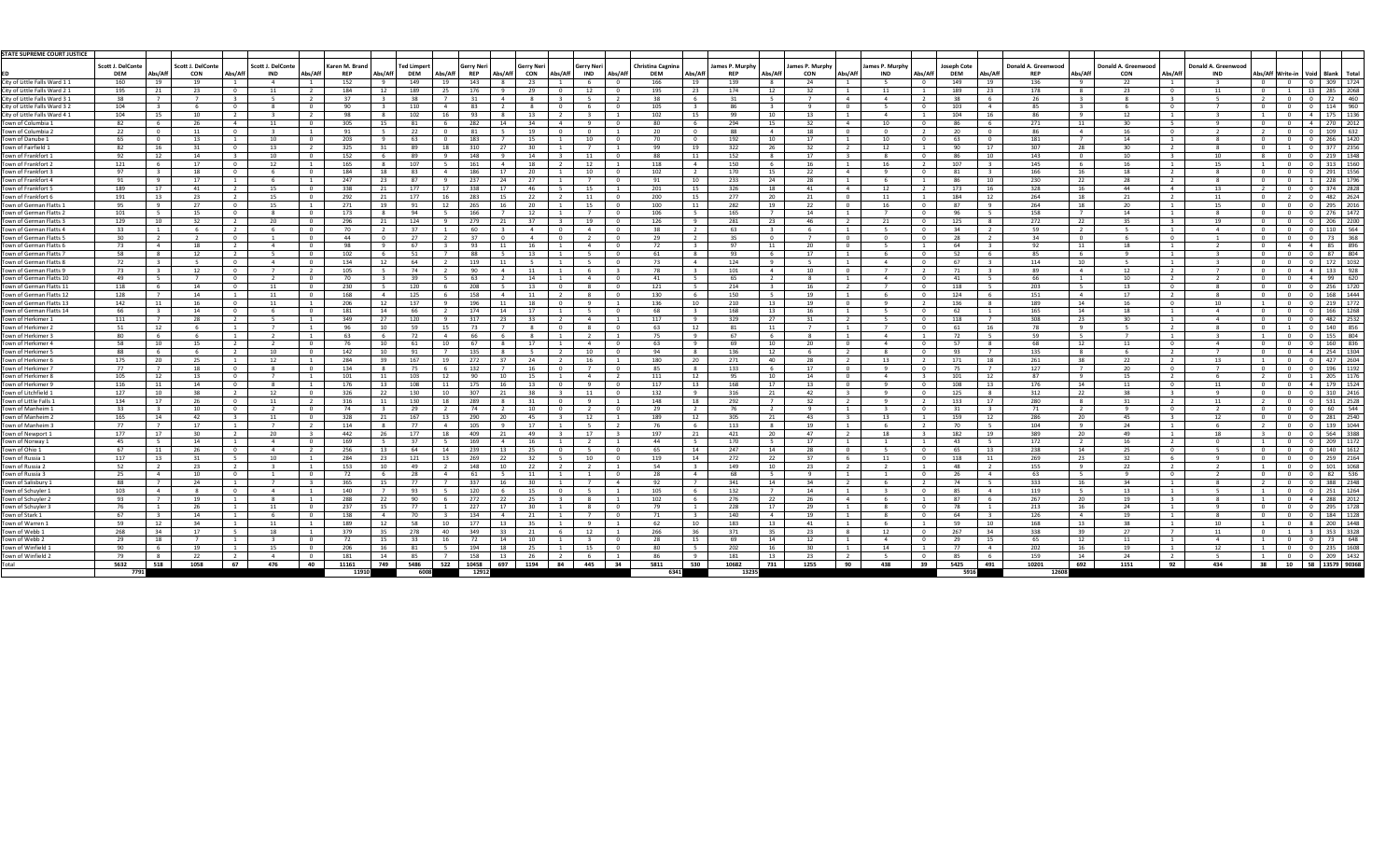| <b>REPRESENTATIVE IN CONGRESS</b>                         |                      |                         |                      |                |                      |                |                            |                |                       |                |                       |                         |                          |                |                |              |                  |              |                      |            |
|-----------------------------------------------------------|----------------------|-------------------------|----------------------|----------------|----------------------|----------------|----------------------------|----------------|-----------------------|----------------|-----------------------|-------------------------|--------------------------|----------------|----------------|--------------|------------------|--------------|----------------------|------------|
| 21st District                                             |                      |                         |                      |                |                      |                |                            |                |                       |                |                       |                         |                          |                |                |              |                  |              |                      |            |
|                                                           | <b>Tedra L. Cobb</b> |                         | <b>Tedra L. Cobb</b> |                | <b>Tedra L. Cobb</b> |                | Elise M. Stefanik          |                | Elise M. Stefanik     |                | Elise M. Stefanik     |                         | <b>Elise M. Stefanik</b> |                | Lynn Kahn      |              |                  |              |                      |            |
| ED                                                        | <b>DEM</b>           | Abs/Aff                 | <b>WOR</b>           | Abs/Aff        | <b>WEP</b>           | Abs/Aff        | <b>REP</b>                 | Abs/Aff        | <b>CON</b>            | Abs/Aff        | <b>IND</b>            | Abs/Aff                 | <b>REF</b>               | Abs/Aff        | <b>GRE</b>     |              | Abs/Aff Write-in |              | Void   Blank   Total |            |
| Town of Manheim 1 LD 10                                   | 34                   |                         |                      | $\mathbf{0}$   |                      |                | 77                         | $\overline{3}$ | 8                     |                |                       | $\overline{0}$          |                          | $\mathbf{0}$   | $\Omega$       |              | $\Omega$         |              |                      | 136        |
| Town of Manheim 2 LD 10                                   | 175                  | 13                      |                      | $\overline{0}$ |                      | $\Omega$       | 333                        | 20             | 41                    | $\mathbf{3}$   | -6                    | $\overline{0}$          | $\overline{3}$           | $\overline{0}$ | $\overline{7}$ |              | $\bf{0}$         | $\Omega$     | 25                   | 635        |
| Town of Ohio 1 LD 15                                      | 64                   | 14                      |                      | $\overline{0}$ | $\overline{3}$       | $\overline{0}$ | 258                        | 15             | 21                    | $\mathbf 0$    |                       | $\mathbf{0}$            | $\mathbf{0}$             | $\mathbf{0}$   |                | $\Omega$     |                  | $\mathbf 0$  | 16                   | 403        |
| Town of Russia 1 LD 17                                    | 133                  | 17                      |                      | $\mathbf{0}$   |                      | $\Omega$       | 286                        | 22             | 36                    | 5.             |                       | $\Omega$                | 3                        | $\Omega$       | 3              | $\Omega$     |                  | $\mathbf{0}$ | 25                   | 541        |
| Town of Russia 2 LD 15                                    | 53                   | $\overline{3}$          |                      | $\mathbf{0}$   |                      | $\Omega$       | 167                        | 10             | 17                    | $2^{\circ}$    | -3                    |                         | $\overline{0}$           | $\Omega$       |                | $\Omega$     | $\Omega$         | $\Omega$     | 8                    | 267        |
| Town of Salisbury 1 LD 16                                 | 87                   | $\overline{\mathbf{3}}$ |                      | 4              |                      | $\Omega$       | 388                        | 18             | 30 <sup>°</sup>       | $\overline{2}$ |                       | $\overline{2}$          |                          | $\Omega$       |                | $\Omega$     | $\mathbf 0$      |              | 35                   | 587        |
| Town of Webb 1 LD 15                                      | 312                  | 41                      | 12                   | -1             | q                    | $\Omega$       | 363                        | 33             | 19                    | $\overline{7}$ | -9                    | $\mathbf{0}$            |                          | $\Omega$       |                | $\Omega$     | $\mathbf 0$      | $\Omega$     | 19                   | 832        |
| Town of Webb 2 LD 15                                      | 38                   | 16                      |                      | $\overline{0}$ |                      |                | 73                         | 16             | $\overline{7}$        |                | $\mathbf{R}$          | $\mathbf{0}$            | $\Omega$                 | $\Omega$       |                | $\Omega$     | $\mathbf{0}$     |              |                      | 162        |
| Total                                                     | 896                  | 108                     | 28                   | 5              | 24                   | $\mathbf{0}$   | 1945                       | 137            | 179                   | 21             | 34                    | $\overline{\mathbf{3}}$ | 10                       | $\mathbf 0$    | 29             | $\mathbf 1$  | $\overline{2}$   | 0            |                      | $141$ 3563 |
| Candidate Total                                           |                      |                         |                      |                |                      |                |                            |                |                       |                |                       |                         |                          |                |                |              |                  |              |                      |            |
|                                                           |                      |                         |                      |                |                      |                |                            |                |                       |                |                       |                         |                          |                |                |              |                  |              |                      |            |
| <b>REPRESENTATIVE IN CONGRESS</b><br><b>22nd District</b> |                      |                         |                      |                |                      |                |                            |                |                       |                |                       |                         |                          |                |                |              |                  |              |                      |            |
|                                                           | Anthony J. Brindisi  |                         | Anthony J. Brindisi  |                | Anthony J. Brindisi  |                | <b>Anthony J. Brindisi</b> |                | <b>Claudia Tenney</b> |                | <b>Claudia Tenney</b> |                         | <b>Claudia Tenney</b>    |                |                |              |                  |              |                      |            |
| ED                                                        | <b>DEM</b>           | Abs/Aff                 | <b>WOR</b>           | Abs/Aff        | <b>IND</b>           | Abs/Aff        | <b>WEP</b>                 | Abs/Aff        | <b>REP</b>            | Abs/Aff        | <b>CON</b>            | Abs/Aff                 | <b>REF</b>               | Abs/Aff        | Write-in       | Void         | <b>Blank</b>     | <b>Total</b> |                      |            |
| City of Little Falls Ward 1 1 LD 12                       | 214                  | 17                      | 2                    | 3              | 5                    |                | 3                          |                | 143                   | 10             | 24                    | $\overline{0}$          | 1                        | $\Omega$       | $\mathcal{P}$  | $\Omega$     | -5               | 431          |                      |            |
| City of Little Falls Ward 2 1 LD 12                       | 252                  | 27                      | 6                    | -1             | 13                   | $\Omega$       | 2                          | $\Omega$       | 168                   | 12             | 26                    | $\Omega$                | 2                        | $\Omega$       | $\Omega$       |              | -5               | 517          |                      |            |
| City of Little Falls Ward 3 1 LD 12                       | 46                   | 11                      |                      | $\Omega$       |                      | 2              | 0                          | $\Omega$       | 34                    | $2^{\circ}$    | - q                   | $\overline{2}$          | $\Omega$                 | $\Omega$       | $\Omega$       | $\Omega$     |                  | 115          |                      |            |
| City of Little Falls Ward 3 2 LD 10                       | 134                  | -4                      | $\overline{3}$       | $\overline{0}$ |                      | $\mathbf{0}$   |                            | $\Omega$       | 84                    | $\overline{3}$ | 6                     | $\overline{0}$          | -1                       | $\overline{0}$ | $\Omega$       | $\Omega$     | $\bf{0}$         | 240          |                      |            |
| City of Little Falls Ward 4 1 LD 12                       | 140                  | 18                      | 3                    | -1             |                      |                |                            | $\Omega$       | 91                    | 8              | 10                    | $\overline{2}$          | $\mathbf{0}$             | $\mathbf{0}$   | $\Omega$       |              |                  | 284          |                      |            |
| Town of Columbia 1 LD 7                                   | 110                  | 10                      |                      | -1             |                      | $\overline{0}$ |                            | $\overline{0}$ | 312                   | 16             | 30                    | $\overline{\mathbf{3}}$ |                          | $\mathbf{0}$   | $\overline{0}$ |              |                  | 503          |                      |            |
| Town of Columbia 2 LD 13                                  | 35                   | $\overline{0}$          | ຳ                    | $\mathbf{0}$   |                      | $\Omega$       | $\Omega$                   | $\Omega$       | 92                    | $\overline{4}$ | 16                    |                         |                          | $\overline{0}$ | $\Omega$       | $\Omega$     |                  | 158          |                      |            |
| Town of Danube 1 LD 14                                    | 99                   |                         |                      | $\mathbf{0}$   |                      | $\Omega$       | <sup>n</sup>               | $\Omega$       | 208                   | 12             | 19                    |                         | 3                        | $\Omega$       | $\Omega$       | $\Omega$     |                  | 355          |                      |            |
| Town of Fairfield 1 LD 16                                 | 142                  | 16                      |                      | $\overline{2}$ | 12                   | $\Omega$       |                            |                | 335                   | 30             | 30                    | $\Delta$                | $\mathcal{D}$            | $\Omega$       | $\Omega$       |              |                  | 589          |                      |            |
| Town of Frankfort 1 LD 8                                  | 133                  | 17                      |                      | $\overline{0}$ | 10                   | $\Omega$       |                            | $\Omega$       | 144                   | 6              | 10 <sup>°</sup>       | $\overline{\mathbf{3}}$ | 2                        | $\overline{0}$ | $\Omega$       | $\Omega$     |                  | 337          |                      |            |
| Town of Frankfort 2 LD 9                                  | 168                  | 10                      | 5                    | $\overline{0}$ | 12                   | $\overline{0}$ |                            | $\mathbf{0}$   | 175                   | 5 <sup>5</sup> | 10                    |                         |                          | $\mathbf{0}$   | $\overline{0}$ | $\mathbf{0}$ | $\overline{2}$   | 390          |                      |            |
| Town of Frankfort 3 LD 9                                  | 143                  | $\overline{4}$          | $5\phantom{.0}$      | $\overline{0}$ | $\overline{7}$       | $\overline{0}$ | $\mathbf{3}$               | $\mathbf{1}$   | 185                   | 14             | 19                    | $\overline{2}$          | $\mathbf{1}$             | $\overline{0}$ | $\mathbf{1}$   | $\mathbf{0}$ |                  | 389          |                      |            |
| Town of Frankfort 4 LD 8                                  | 145                  | 17                      | 2                    | $\overline{0}$ | 8                    | $\overline{0}$ | $\overline{0}$             | $\overline{0}$ | 226                   | 24             | 25                    | $\overline{0}$          | 1                        | $\Omega$       | $\mathbf 0$    | $\Omega$     |                  | 449          |                      |            |
| Town of Frankfort 5 LD 8                                  | 271                  | 25                      | $5\overline{)}$      | $\overline{0}$ | 15                   |                |                            | $\overline{1}$ | 324                   | 14             | 36                    | $\overline{4}$          |                          | $\overline{0}$ |                | $\Omega$     | -5               | 707          |                      |            |
| Town of Frankfort 6 LD 9                                  | 286                  | 22                      | 8                    | $\mathbf{0}$   | 12                   | $\mathbf{0}$   | 6                          | $\Omega$       | 272                   | 12             | 23                    | $\overline{2}$          |                          |                | $\mathbf{0}$   |              | -6               | 656          |                      |            |
| Town of German Flatts 1 LD 7                              | 152                  | 16                      | 12                   | $\mathbf{1}$   | 5                    |                | $\Omega$                   | $\mathbf{0}$   | 277                   | 15             | 17                    |                         | $\overline{3}$           | $\overline{0}$ | $\mathbf 0$    | $\Omega$     |                  | 504          |                      |            |
| Town of German Flatts 2 LD 1                              | 160                  | -6                      |                      | $\overline{0}$ | 5                    | $\overline{0}$ |                            | $\mathbf{0}$   | 167                   | 6              | 13                    |                         |                          | $\mathbf{0}$   | $\Omega$       | $\Omega$     |                  | 368          |                      |            |
| Town of German Flatts 3 LD 4                              | 184                  | 19                      | $\overline{7}$       | $\mathbf{0}$   | 10                   | $\overline{0}$ | 3                          | $\Omega$       | 276                   | 18             | 28                    | $\overline{0}$          | 4                        | $\Omega$       |                | $\Omega$     | $\mathbf 0$      | 550          |                      |            |
| Town of German Flatts 4 LD 5                              | 57                   |                         | $\overline{3}$       | $\overline{0}$ | 6                    | $\overline{0}$ |                            | $\Omega$       | 67                    | 4              | $\overline{2}$        | $\overline{0}$          | $\mathbf{0}$             | $\overline{0}$ | $\overline{0}$ | $\Omega$     | $\mathbf 0$      | 141          |                      |            |
| Town of German Flatts 5 LD 6                              | 43                   | $\overline{\mathbf{3}}$ | $\overline{2}$       | $\mathbf{0}$   | $\overline{2}$       | $\Omega$       | $\Omega$                   | $\Omega$       | 38                    | $\mathbf{0}$   | $\Delta$              | $\Omega$                | $\Omega$                 | $\overline{0}$ | $\Omega$       | $\Omega$     | $\mathbf{0}$     | 92           |                      |            |
| Town of German Flatts 6 LD 6                              | 103                  | - 5                     | .5                   | $\overline{2}$ |                      | $\mathbf{0}$   | $\Omega$                   | $\Omega$       | 81                    | 8              | 13                    | $\Omega$                | $\Omega$                 | $\Omega$       | $\Omega$       |              | -5               | 224          |                      |            |
| Town of German Flatts 7 LD 4                              | 85                   | 8                       | $\overline{3}$       | $\mathbf{1}$   | $\overline{7}$       |                |                            | $\overline{0}$ | 77                    | 5 <sup>5</sup> | $\overline{7}$        | $\overline{0}$          | -1                       | $\mathbf{0}$   | $\overline{0}$ | $\Omega$     | 5                | 201          |                      |            |
| Town of German Flatts 8 LD 5                              | 104                  | $\overline{4}$          |                      | $\mathbf{1}$   | 1                    | $\overline{0}$ | $\overline{0}$             | 1              | 125                   | 8              | 6                     |                         | $\overline{2}$           | $\overline{0}$ |                |              | $\overline{2}$   | 258          |                      |            |
| Town of German Flatts 9 LD 4                              | 107                  | $\overline{4}$          | 6                    | $\overline{0}$ | 8                    | $\mathbf{3}$   | $\mathcal{D}$              | $\mathbf{0}$   | 84                    | $\overline{3}$ | 10                    | $\overline{0}$          | $\mathbf{0}$             | $\mathbf 0$    | $\mathbf{0}$   | $\Omega$     |                  | 231          |                      |            |
| Town of German Flatts 10 LD 5                             | 61                   | $5\overline{5}$         | $\overline{2}$       | $\overline{0}$ | $\overline{3}$       | $\overline{0}$ | $\overline{2}$             | -1             | 65                    | $\overline{3}$ | 9                     | $\overline{0}$          | $\mathbf{0}$             | $\mathbf{1}$   |                | $\mathbf{0}$ | $\overline{2}$   | 155          |                      |            |
| Town of German Flatts 11 LD 6                             | 186                  | 9                       |                      | $\overline{0}$ |                      |                | 3                          | $\mathbf{0}$   | 203                   | $\mathbf{0}$   | 14                    |                         |                          | $\mathbf{0}$   | $\mathbf{0}$   |              | -6               | 430          |                      |            |
| Town of German Flatts 12 LD 6                             | 155                  | 10                      |                      | $\mathbf{0}$   | 8                    | $\mathbf{0}$   |                            | $\Omega$       | 166                   | $2^{\circ}$    | 10                    |                         |                          |                | $\Omega$       | $\Omega$     | 2                | 361          |                      |            |
| Town of German Flatts 13 LD 5                             | 185                  | 15                      | $5\overline{)}$      | $\overline{0}$ | 11                   |                |                            | $\overline{0}$ | 193                   | 11             | 12                    | $\bf{0}$                | $\overline{3}$           | $\Omega$       | $\mathbf 0$    | $\Omega$     | -6               | 443          |                      |            |
| Town of German Flatts 14 LD 5                             | 91                   | $5\phantom{.0}$         | $\overline{2}$       | $\overline{0}$ | 5                    | $\overline{0}$ |                            | $\overline{0}$ | 174                   | 13             | 19                    |                         | $\overline{3}$           | $\mathbf{0}$   | $\mathbf{0}$   |              | $\overline{2}$   | 317          |                      |            |
| Town of Herkimer 1 LD 2                                   | 229                  | 13                      | $\overline{7}$       | $\overline{0}$ | 11                   | $\overline{2}$ |                            | $\overline{0}$ | 313                   | 23             | 25                    | $\overline{\mathbf{3}}$ | $\overline{2}$           | $\Omega$       | $\overline{0}$ | $\Omega$     |                  | 633          |                      |            |
| Town of Herkimer 2 LD 2                                   | 93                   | 20                      | $\overline{3}$       | $\overline{0}$ | $\overline{7}$       |                |                            | $\overline{0}$ | 73                    | 6              | 6                     |                         | $\mathbf{0}$             | $\overline{0}$ | $\overline{0}$ | $\Omega$     | $\overline{3}$   | 214          |                      |            |
| Town of Herkimer 3 LD 2                                   | 110                  | 8                       | $\overline{3}$       | $\mathbf{0}$   | $\overline{2}$       | $2^{\circ}$    | 3                          | $\overline{0}$ | 60                    | $\overline{a}$ | -6                    |                         | $\mathbf{0}$             | $\mathbf 0$    | $\mathbf{0}$   | $\Omega$     | $\overline{2}$   | 201          |                      |            |
| Town of Herkimer 4 LD 2                                   | 96                   | 16                      | 11                   | $\overline{0}$ | $\overline{3}$       | $\overline{0}$ |                            | $\overline{0}$ | 56                    | 6              | 10                    |                         | $\overline{2}$           | $\overline{0}$ | $\overline{0}$ | $\Omega$     |                  | 209          |                      |            |
| Town of Herkimer 5 LD 1                                   | 138                  | 14                      | 6                    | $\overline{0}$ | 6                    | $\overline{0}$ | $\Omega$                   | $\overline{0}$ | 139                   | $\overline{7}$ | -6                    |                         |                          | $\mathbf 0$    | $\mathbf{0}$   |              |                  | 326          |                      |            |
| Town of Herkimer 6 LD 3                                   | 257                  | 32                      | 6                    | $\overline{2}$ | 12                   |                | 3                          | $\overline{0}$ | 281                   | 28             | 21                    |                         | $\overline{2}$           | $\overline{0}$ | 2              | $\mathbf{0}$ | $\overline{3}$   | 651          |                      |            |
| Town of Herkimer 7 LD 3                                   | 131                  | $\overline{7}$          | 3                    | $\overline{2}$ | $\overline{7}$       |                |                            | $\overline{0}$ | 120                   | 6              | 14                    | $\mathbf{0}$            | -2                       | $\Omega$       | $\Omega$       | $\Omega$     |                  | 298          |                      |            |
| Town of Herkimer 8 LD 1                                   | 138                  | 16                      | -5                   | $\overline{2}$ | 6                    |                |                            | $\Omega$       | 93                    | 10             | 14                    | $\Omega$                | $\overline{2}$           | $\Omega$       |                | $\Omega$     | -5               | 294          |                      |            |
| Town of Herkimer 9 LD 3                                   | 159                  | 19                      |                      | $\overline{0}$ | -3                   | $\Omega$       |                            |                | 168                   | 13             | 15                    | $\overline{0}$          |                          | $\Omega$       | $\Omega$       | $\Omega$     |                  | 381          |                      |            |
|                                                           |                      |                         |                      |                |                      |                |                            |                |                       |                |                       |                         |                          |                |                |              |                  |              |                      |            |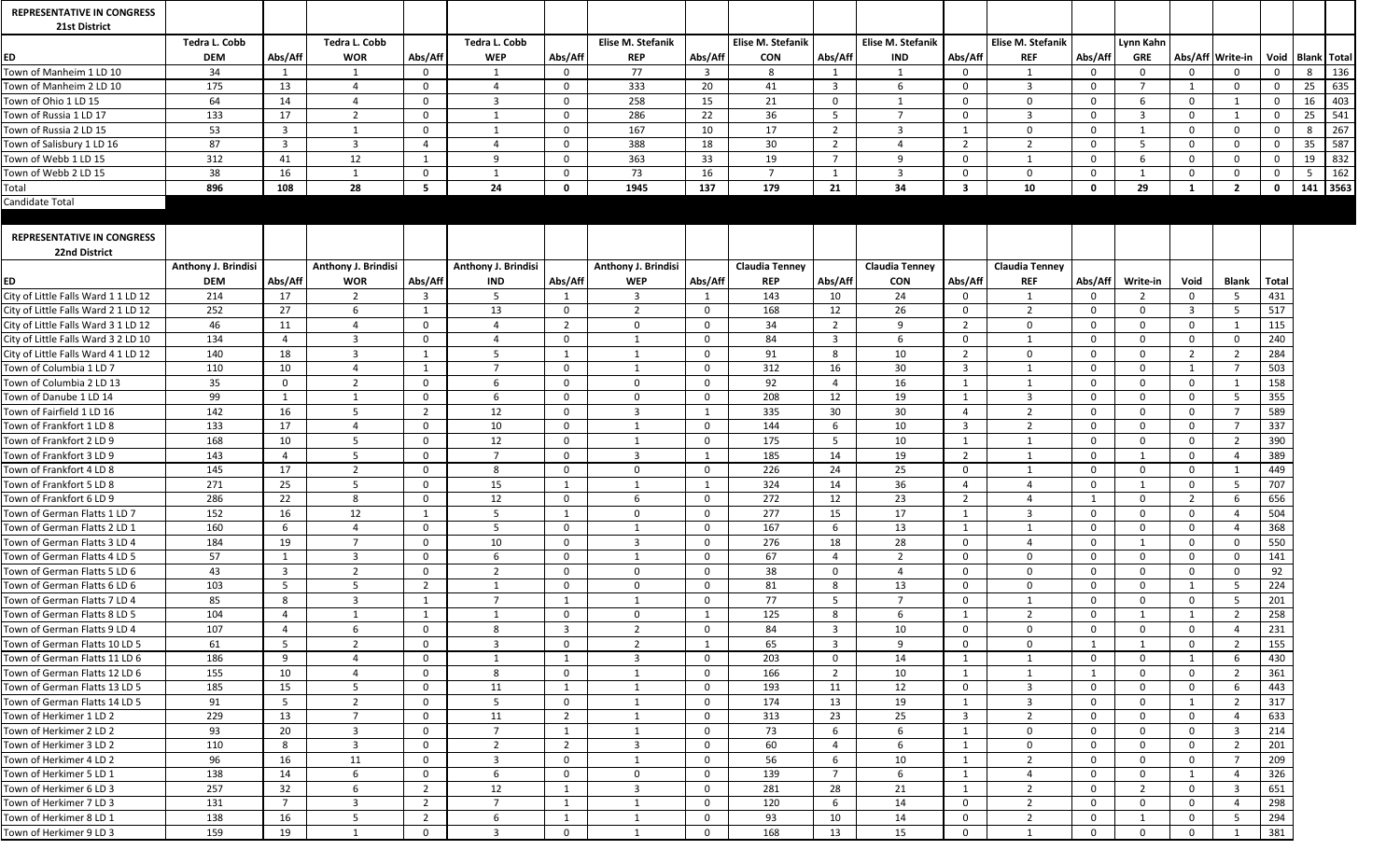| Town of Litchfield 1 LD 13   | 191  | 11  |     |    |     |    |    | 321   | 19  | 38  |    |    |      |    |     | 604   |
|------------------------------|------|-----|-----|----|-----|----|----|-------|-----|-----|----|----|------|----|-----|-------|
| Town of Little Falls 1 LD 14 | 216  | 21  |     |    |     |    |    | 322   | 11  | 32  |    |    |      |    | 12  | 632   |
| Town of Manheim 3 LD 10      | 103  | 8   |     |    |     |    |    | 110   | -8  | 15  |    |    |      |    |     | 261   |
| Town of Newport 1 LD 17      | 293  | 23  | 13  |    | Τp  |    |    | 420   | 23  | 40  |    |    |      |    |     | 847   |
| Town of Norway 1 LD 16       | 79   |     |     |    |     |    |    | 175   |     | 11  |    |    |      |    |     | 293   |
| Town of Russia 3 LD 17       | 44   |     |     |    |     |    |    | 69    |     |     |    |    |      |    |     | 134   |
| Town of Schuyler 1 LD 11     | 164  |     |     |    |     |    |    | 116   |     |     |    |    |      |    |     | 316   |
| Town of Schuyler 2 LD 11     | 151  | 13  |     |    | 12  |    |    | 267   | 20  | 20  |    |    |      |    |     | 503   |
| Town of Schuyler 3 LD 11     | 136  |     |     |    | 10  |    |    | 224   | 11  | 27  |    |    | - 11 |    |     | 432   |
| Town of Stark 1 LD 14        | 90   |     |     |    |     |    |    | 151   |     | 17  |    |    |      |    |     | 282   |
| Town of Warren 1 LD 7        | 88   | 14  |     |    | 10  |    |    | 188   | 10  | 35  |    |    |      |    |     | 362   |
| Town of Winfield 1 LD 13     | 121  | 12  |     |    | 13  |    |    | 209   | 13  | 20  |    |    |      |    |     | 402   |
| Town of Winfield 2 LD 13     | 122  | 11  |     |    |     |    |    | 176   | 11  | 24  |    |    |      |    |     | 358   |
| Total                        | 7140 | 597 | 235 | 22 | 353 | 32 | 64 | 8837  | 513 | 867 | 56 | 83 |      | 15 | 190 | 19028 |
| Candidate Total              | 8443 |     |     |    |     |    |    | 10362 |     |     |    |    |      |    |     |       |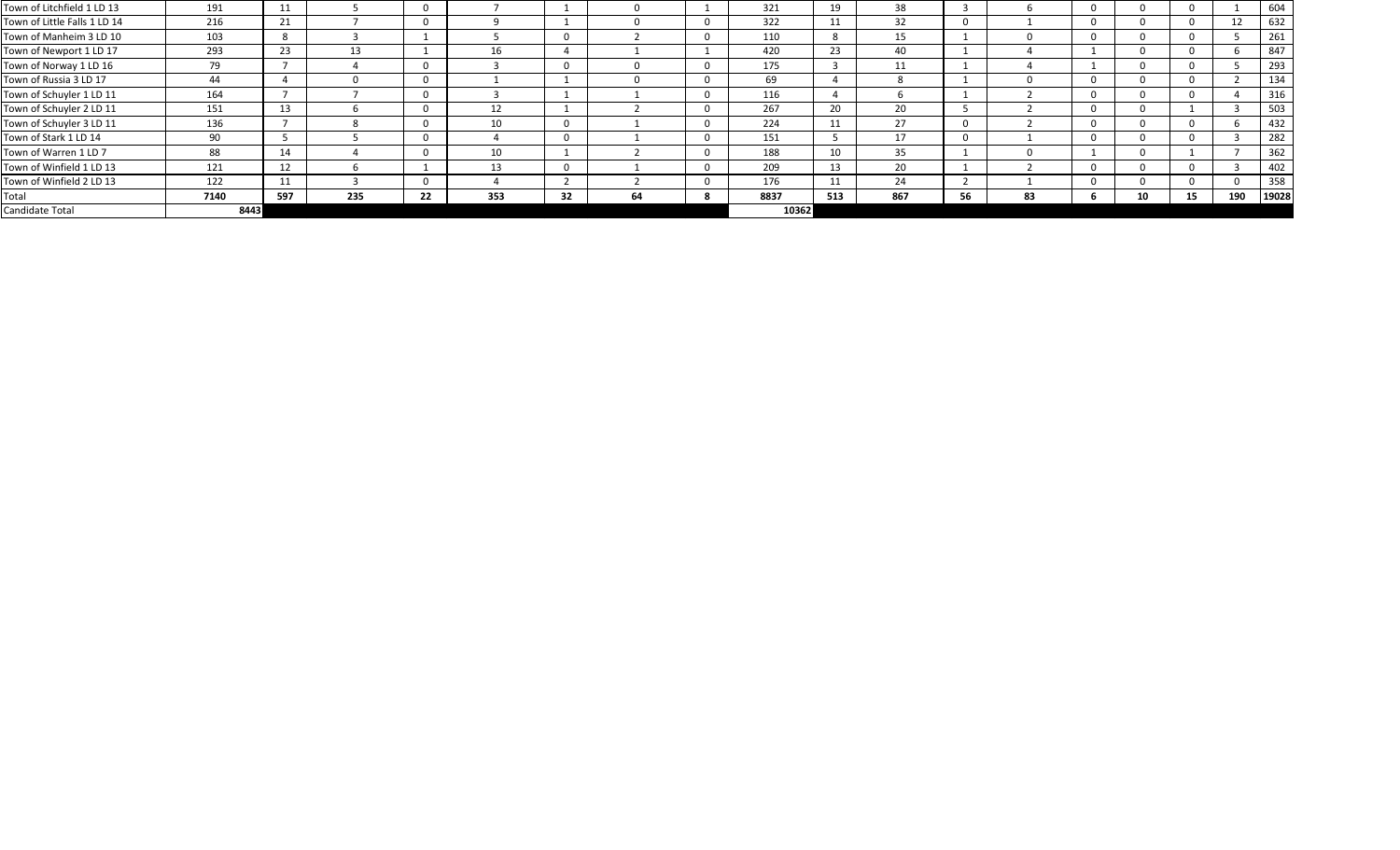| STATE SENATOR 49th District (Vote for 1)        |                                         |                |                                         |                |                                         |                 |                                |                |                                |                         |                                |                |                                |                |              |                |              |       |
|-------------------------------------------------|-----------------------------------------|----------------|-----------------------------------------|----------------|-----------------------------------------|-----------------|--------------------------------|----------------|--------------------------------|-------------------------|--------------------------------|----------------|--------------------------------|----------------|--------------|----------------|--------------|-------|
| ED                                              | <b>Michelle Ostrelich</b><br><b>DEM</b> | Abs/Aff        | <b>Michelle Ostrelich</b><br><b>WOR</b> | Abs/Aff        | <b>Michelle Ostrelich</b><br><b>WEP</b> | Abs/Aff         | James N. Tedisco<br><b>REP</b> | Abs/Aff        | James N. Tedisco<br><b>CON</b> | Abs/Aff                 | James N. Tedisco<br><b>IND</b> | Abs/Aff        | James N. Tedisco<br><b>REF</b> | Abs/Aff        | Write-in     | Void           | <b>Blank</b> | Total |
| Town of Fairfield 1 LD 16                       | 100                                     | 16             | -9                                      | - 2            |                                         |                 | 344                            | 30             | 31                             | $\overline{2}$          | 9                              | $\Omega$       |                                | $\overline{0}$ |              | $\Omega$       | 42           | 589   |
| Town of Manheim 1 LD 10                         | 31                                      |                | $\overline{2}$                          | $\Omega$       | $\overline{1}$                          | $\cap$          | 80                             |                | 8                              | $\overline{0}$          | 1                              | $\overline{0}$ | $\Omega$                       | $\Omega$       |              | $\Omega$       |              | 136   |
| Town of Manheim 2 LD 10                         | 172                                     | 13             | -6                                      | - 0            | -8                                      | - 0             | 324                            | 21             | 45                             | -3                      | $\overline{7}$                 | $\overline{0}$ | $\overline{2}$                 | $\Omega$       |              | $\Omega$       | 34           | 635   |
| Town of Manheim 3 LD 10                         | 77                                      | $\overline{7}$ | -3                                      | - 0            |                                         | ۹               | 121                            | $\Omega$       | 20                             |                         | 3                              | $\Omega$       |                                | $\Omega$       |              | $\Omega$       | 17           | 261   |
| Town of Ohio 1 LD 15                            | 62                                      | 14             | 6                                       | $\Omega$       |                                         | $\Omega$        | 264                            | 13             | 25                             | $\overline{0}$          | -1                             | $\mathbf{0}$   | $\Omega$                       | $\Omega$       |              | $\Omega$       | 14           | 403   |
| Town of Russia 1 LD 17                          | 129                                     | 13             | $5\overline{)}$                         | - 0            | -3                                      | - 0             | 291                            | 23             | 35                             | - 7                     | 9                              | $\mathbf{0}$   |                                | $\overline{0}$ |              | $\Omega$       | 25           | 541   |
| Town of Russia 2 LD 15                          | 54                                      | $\overline{2}$ | 3                                       | $\Omega$       | $\overline{2}$                          | $\cap$          | 163                            | 11             | 18                             | $\overline{2}$          | $\overline{2}$                 |                | ຳ                              | $\Omega$       |              | $\Omega$       |              | 267   |
| Town of Russia 3 LD 17                          | 27                                      |                | $\mathbf 0$                             | - റ            | - 0                                     | $\Omega$        | 77                             |                | 10                             |                         | $\overline{2}$                 | $\Omega$       | $\Omega$                       | $\Omega$       |              | $\Omega$       |              | 134   |
| Town of Salisbury 1 LD 16                       | 84                                      |                | $\overline{3}$                          | - 5            | ्द                                      | $\Omega$        | 396                            | 15             | 27                             | -3                      | 5                              | $\overline{2}$ | $\overline{2}$                 | $\overline{0}$ |              | $\Omega$       | 38           | 587   |
| Town of Webb 1 LD 15                            | 259                                     | 35             | 12                                      | $\Omega$       | 8                                       |                 | 405                            | 38             | 23                             | - 7                     | $\overline{7}$                 | $\mathbf 0$    | 5 <sub>1</sub>                 | $\Omega$       |              | $\Omega$       | 32           | 832   |
| Town of Webb 2 LD 15                            | 36                                      | 15             | $\overline{2}$                          | $\overline{0}$ | $\mathbf{1}$                            | $\Omega$        | 73                             | 16             | - 8                            |                         | $\overline{3}$                 | $\Omega$       | $\Omega$                       | $\mathbf 0$    |              | $\overline{0}$ |              | 162   |
| Total                                           | 1031                                    | 124            | 51                                      | $\overline{z}$ | 33                                      | 11              | 2538                           | 176            | 250                            | 27                      | 49                             | -3             | 15                             | $\Omega$       |              | $\mathbf{0}$   | 232          | 4547  |
| Candidate Total                                 | 1257                                    |                |                                         |                |                                         |                 | 3058                           |                |                                |                         |                                |                |                                |                |              |                |              |       |
|                                                 |                                         |                |                                         |                |                                         |                 |                                |                |                                |                         |                                |                |                                |                |              |                |              |       |
| <b>STATE SENATOR 51st District (Vote for 1)</b> |                                         |                |                                         |                |                                         |                 |                                |                |                                |                         |                                |                |                                |                |              |                |              |       |
|                                                 | Joyce St. George                        |                | Joyce St. George                        |                | James L. Seward                         |                 | James L. Seward                |                | James L. Seward                |                         | James L. Seward                |                |                                |                |              |                |              |       |
| <b>ED</b>                                       | <b>DEM</b>                              | Abs/Aff        | <b>WEP</b>                              | Abs/Aff        | <b>REP</b>                              | Abs/Aff         | <b>CON</b>                     | Abs/Aff        | <b>IND</b>                     | Abs/Aff                 | <b>REF</b>                     | Abs/Aff        | Write-in                       | Void           | <b>Blank</b> | Total          |              |       |
| City of Little Falls Ward 1 1 LD 12             | 138                                     | 18             | 6                                       | $\overline{2}$ | 192                                     | 10              | 27                             |                | $\overline{7}$                 | $\mathbf{0}$            | 2                              | $\overline{0}$ | $\Omega$                       | $\overline{0}$ | 28           | 431            |              |       |
| City of Little Falls Ward 2 1 LD 12             | 170                                     | 22             |                                         |                | 241                                     | 14              | 30                             |                | 12                             | $\overline{0}$          | $\overline{0}$                 | $\overline{0}$ | - 0                            | - 3            | 19           | 517            |              |       |
| City of Little Falls Ward 3 1 LD 12             | 39                                      | $\Lambda$      | $\overline{0}$                          | $\overline{0}$ | 38                                      | -8              | 9                              | ຳ              |                                | $\overline{0}$          | $\overline{\mathbf{1}}$        | $\mathcal{D}$  | - 0                            | $\Omega$       |              | 115            |              |       |
| City of Little Falls Ward 3 2 LD 10             | 82                                      | - 3            | $\overline{3}$                          | -0             | 115                                     |                 | 13                             |                |                                | $\Omega$                |                                | $\Omega$       | - 0                            | $\Omega$       | 12           | 240            |              |       |
| City of Little Falls Ward 4 1 LD 12             | 91                                      | 16             | $\overline{3}$                          | - 0            | 123                                     | 10              | 18                             |                |                                |                         | $\overline{0}$                 | $\Omega$       | - 0                            |                | 14           | 284            |              |       |
| Town of Columbia 1 LD 7                         | 70                                      |                | $\boldsymbol{\Lambda}$                  | $\Omega$       | 346                                     | 18              | 36                             |                | 5                              |                         | $\overline{3}$                 | $\mathbf 0$    | $\Omega$                       |                |              | 503            |              |       |
| Town of Columbia 2 LD 13                        | 15                                      | $\Omega$       |                                         | $\Omega$       | 107                                     | -5              | 15                             | $\cap$         |                                |                         | $\mathbf{1}$                   | $\overline{0}$ | - 0                            | $\Omega$       |              | 158            |              |       |
| Town of Danube 1 LD 14                          | 52                                      | $\Omega$       | $\overline{2}$                          | $\Omega$       | 231                                     | 12              | 25                             |                | $\mathsf{q}$                   | $\overline{0}$          | $\overline{0}$                 | $\mathbf 0$    | - 0                            | $\Omega$       | 23           | 355            |              |       |
| Town of Frankfort 1 LD 8                        | 76                                      | $\overline{7}$ | -5                                      | - 0            | 182                                     | 15              | 16                             |                |                                | 0                       | $\mathbf 0$                    | $\Omega$       | $\Omega$                       | $\overline{0}$ | 24           | 337            |              |       |
| Town of Frankfort 2 LD 9                        | 95                                      | $\overline{3}$ | -5                                      | - 0            | 206                                     | 11              | 13                             | - 2            | 15                             | $\mathbf{0}$            | -1                             | $\overline{0}$ | - 0                            | $\overline{0}$ | 39           | 390            |              |       |
| Town of Frankfort 3 LD 9                        | 78                                      | $\overline{2}$ | $\overline{2}$                          |                | 230                                     | 17              | 21                             | $\overline{2}$ | $\mathbf{q}$                   | $\overline{0}$          | 2                              | $\overline{0}$ | $\Omega$                       | $\mathbf 0$    | 25           | 389            |              |       |
| Town of Frankfort 4 LD 8                        | 75                                      | 8              | $\overline{\mathbf{3}}$                 | $\mathbf{1}$   | 268                                     | 30 <sup>°</sup> | 30 <sup>°</sup>                | $\mathbf{1}$   | $7\overline{ }$                | $\overline{0}$          | $\overline{2}$                 | $\overline{0}$ | $\overline{0}$                 | $\overline{0}$ | 24           | 449            |              |       |
| Town of Frankfort 5 LD 8                        | 149                                     | 17             | -5.                                     | $\Omega$       | 415                                     | 22              | 41                             |                | 11                             |                         |                                | $\Omega$       | - 0                            | $\Omega$       | 41           | 707            |              |       |
| Town of Frankfort 6 LD 9                        | 153                                     | 12             | 6                                       |                | 362                                     | 23              | 29                             |                | 11                             | $\Omega$                |                                | $\Omega$       | $\Omega$                       | $\overline{0}$ | 57           | 656            |              |       |
| Town of German Flatts 1 LD 7                    | 86                                      | 10             | $\overline{7}$                          | - 0            | 326                                     | 21              | 22                             |                |                                | $\Omega$                |                                | $\Omega$       | - 0                            | $\Omega$       | 26           | 504            |              |       |
| Town of German Flatts 2 LD 1                    | 77                                      | $\overline{3}$ | $5\overline{)}$                         | $\overline{0}$ | 224                                     | 11              | 17                             |                | 12                             | $\Omega$                | $\mathbf 0$                    | $\mathbf 0$    | $\Omega$                       | $\Omega$       | 18           | 368            |              |       |
| Town of German Flatts 3 LD 4                    | 98                                      | <b>Q</b>       | $\overline{4}$                          |                | 344                                     | 25              | 33                             | $\Omega$       | 14                             | $\overline{0}$          | $\overline{3}$                 | $\mathbf 0$    | - 0                            | $\Omega$       | 19           | 550            |              |       |
| Town of German Flatts 4 LD 5                    | 28                                      | -3             | 2                                       | - 0            | 83                                      | 2               | 6                              | $\cap$         | - 7                            | $\Omega$                | -1                             | $\Omega$       | - 0                            | $\Omega$       | Q            | 141            |              |       |
| Town of German Flatts 5 LD 6                    | 24                                      | $\overline{2}$ | $\mathbf 0$                             | - 0            | 49                                      | $\Omega$        | <u> 7</u>                      | $\Omega$       |                                | $\mathbf{0}$            | $\mathbf 0$                    | $\Omega$       | $\Omega$                       | $\Omega$       | ۰Q           | 92             |              |       |
| Town of German Flatts 6 LD 6                    | 57                                      | $\overline{2}$ | $\overline{3}$                          | - 0            | 110                                     | 12              | 18                             | ົາ             |                                | $\Omega$                | $\overline{0}$                 | $\overline{0}$ | - 0                            |                | 15           | 224            |              |       |
| Town of German Flatts 7 LD 4                    | 47                                      | -6             | $\boldsymbol{\Lambda}$                  |                | 109                                     | $\overline{z}$  | 10                             |                | -5                             | $\overline{0}$          | $\overline{2}$                 | $\mathbf 0$    | റ                              | $\Omega$       | <b>Q</b>     | 201            |              |       |
| Town of German Flatts 8 LD 5                    | 62                                      | $\Omega$       | $\overline{2}$                          | $\Omega$       | 157                                     | 14              | 8                              |                | $\overline{3}$                 | $\overline{0}$          | $\overline{\mathbf{1}}$        | $\overline{0}$ | - 0                            | $\Omega$       | 10           | 258            |              |       |
| Town of German Flatts 9 LD 4                    | 62                                      | - 3            | -6                                      | - 0            | 111                                     | -5              | 14                             | $\cap$         | 13                             | -3                      |                                | $\Omega$       | - 0                            |                | 13           | 232            |              |       |
| Town of German Flatts 10 LD 5                   | 30                                      |                | $\overline{3}$                          | - 2            | 91                                      | $\overline{2}$  | 8                              |                |                                | $\mathbf{0}$            | $\mathbf 0$                    |                | $\Omega$                       |                |              | 155            |              |       |
| Town of German Flatts 11 LD 6                   | 111                                     |                | $\overline{ }$                          | $\Omega$       | 254                                     | 8               | 26                             |                | $\overline{2}$                 | $\Omega$                | $\overline{0}$                 | $\mathbf 0$    | - 0                            | $\Omega$       | 17           | 430            |              |       |
| Town of German Flatts 12 LD 6                   | 111                                     | - 5            | $\overline{2}$                          | - 0            | 203                                     |                 | 12                             |                | 12                             | $\Omega$                | $\mathbf 0$                    |                | റ                              | $\Omega$       |              | 361            |              |       |
| Town of German Flatts 13 LD 5                   | 112                                     | -9             | $\overline{3}$                          | $\Omega$       | 256                                     | 16              | 14                             | $\Omega$       | 13                             | $\overline{0}$          | $\overline{0}$                 | $\overline{0}$ | - 0                            | $\Omega$       | 20           | 443            |              |       |
| Town of German Flatts 14 LD 5                   | 58                                      | - 3            | -5                                      | - റ            | 193                                     | 14              | 19                             |                |                                |                         | $\overline{2}$                 | $\Omega$       | - 0                            | - 0            | 14           | 317            |              |       |
| Town of Herkimer 1 LD 2                         | 102                                     | -8             | $\overline{2}$                          |                | 398                                     | 27              | 34                             | $\overline{3}$ |                                |                         | $\overline{3}$                 | $\overline{0}$ | $\Omega$                       | $\overline{0}$ | 47           | 633            |              |       |
| Town of Herkimer 2 LD 2                         | 58                                      | 11             | -3                                      | $\Omega$       | 99                                      | 13              | $\overline{ }$                 |                | $\overline{ }$                 |                         | $\overline{0}$                 | $\mathbf 0$    | - 0                            | $\Omega$       | 14           | 214            |              |       |
| Town of Herkimer 3 LD 2                         | 67                                      | 4              | $\overline{2}$                          |                | 92                                      | $\overline{z}$  | 8                              |                | $\overline{2}$                 | $\Omega$                | $\overline{2}$                 | $\mathbf 0$    | $\Omega$                       | $\Omega$       | 15           | 201            |              |       |
| Town of Herkimer 4 LD 2                         | 49                                      | -8             |                                         | - 0            | 97                                      | 14              | 16                             |                | -6                             | $\mathbf{0}$            | $\overline{a}$                 | $\overline{0}$ | - 0                            | $\Omega$       | 13           | 209            |              |       |
| Town of Herkimer 5 LD 1                         | 74                                      |                | $\overline{2}$                          |                | 179                                     | 14              | q                              |                |                                | $\Omega$                |                                | $\Omega$       |                                |                | 29           | 326            |              |       |
| Town of Herkimer 6 LD 3                         | 144                                     | 12             | -6                                      |                | 348                                     | 46              | 26                             |                | 15                             | $\overline{2}$          | $\mathbf{0}$                   |                | $\Omega$                       | $\overline{0}$ | 49           | 651            |              |       |
| Town of Herkimer 7 LD 3                         | 72                                      | $\overline{7}$ |                                         | - 0            | 170                                     | -8              | 17                             | $\Omega$       | -5                             | $\overline{0}$          | $\overline{3}$                 | $\mathbf 0$    | - 0                            | $\Omega$       | 15           | 298            |              |       |
| Town of Herkimer 8 LD 1                         | 92                                      | 14             | 5                                       | - 0            | 131                                     | 12              | 12                             | $\cap$         | -5                             |                         | $\overline{0}$                 | $\mathbf 0$    | $\Omega$                       | $\Omega$       | 22           | 294            |              |       |
| Town of Herkimer 9 LD 3                         | 87                                      | 11             |                                         | - 0            | 221                                     | 20              | 14                             | $\cap$         | -8                             | $\Omega$                | $\overline{0}$                 | $\overline{0}$ | - 0                            | $\Omega$       | 19           | 381            |              |       |
| Town of Litchfield 1 LD 13                      | 108                                     | $\overline{7}$ | $\overline{2}$                          | - 0            | 378                                     | 25              | 42                             |                | 10                             | $\Omega$                | 3                              | $\Omega$       | - 0                            | $\overline{0}$ | 26           | 604            |              |       |
| Town of Little Falls 1 LD 14                    | 116                                     | 15             | $\overline{2}$                          |                | 388                                     | 15              | 39                             |                | 10                             |                         | -1                             | $\mathbf 0$    |                                | $\overline{0}$ | 42           | 632            |              |       |
| Town of Newport 1 LD 17                         | 173                                     | 19             | $5\overline{)}$                         |                | 510                                     | 26              | 42                             |                | 19                             | $\overline{\mathbf{3}}$ |                                | $\mathbf 0$    | - 0                            | $\overline{0}$ | 47           | 847            |              |       |
| Town of Norway 1 LD 16                          | 41                                      | $\Lambda$      | 3                                       | $\overline{0}$ | 205                                     |                 | 14                             |                | -6                             | $\overline{0}$          | $\overline{4}$                 |                | - 0                            |                | __           | 293            |              |       |
| Town of Schuyler 1 LD 11                        | 94                                      |                | 8                                       |                | 169                                     |                 |                                |                | $\overline{3}$                 | $\Omega$                | $\overline{0}$                 | $\Omega$       |                                | - 0            | 24           | 316            |              |       |
| Town of Schuyler 2 LD 11                        | 73                                      | $\overline{z}$ |                                         |                | 313                                     | 25              | 25                             |                | 10                             |                         | ີ                              | $\cap$         |                                |                | 35           | 503            |              |       |
| Town of Schuyler 3 LD 11                        | 66                                      |                |                                         | $\Omega$       | 277                                     | 16              | 29                             |                |                                | $\Omega$                |                                | $\Omega$       |                                |                | 29           | 432            |              |       |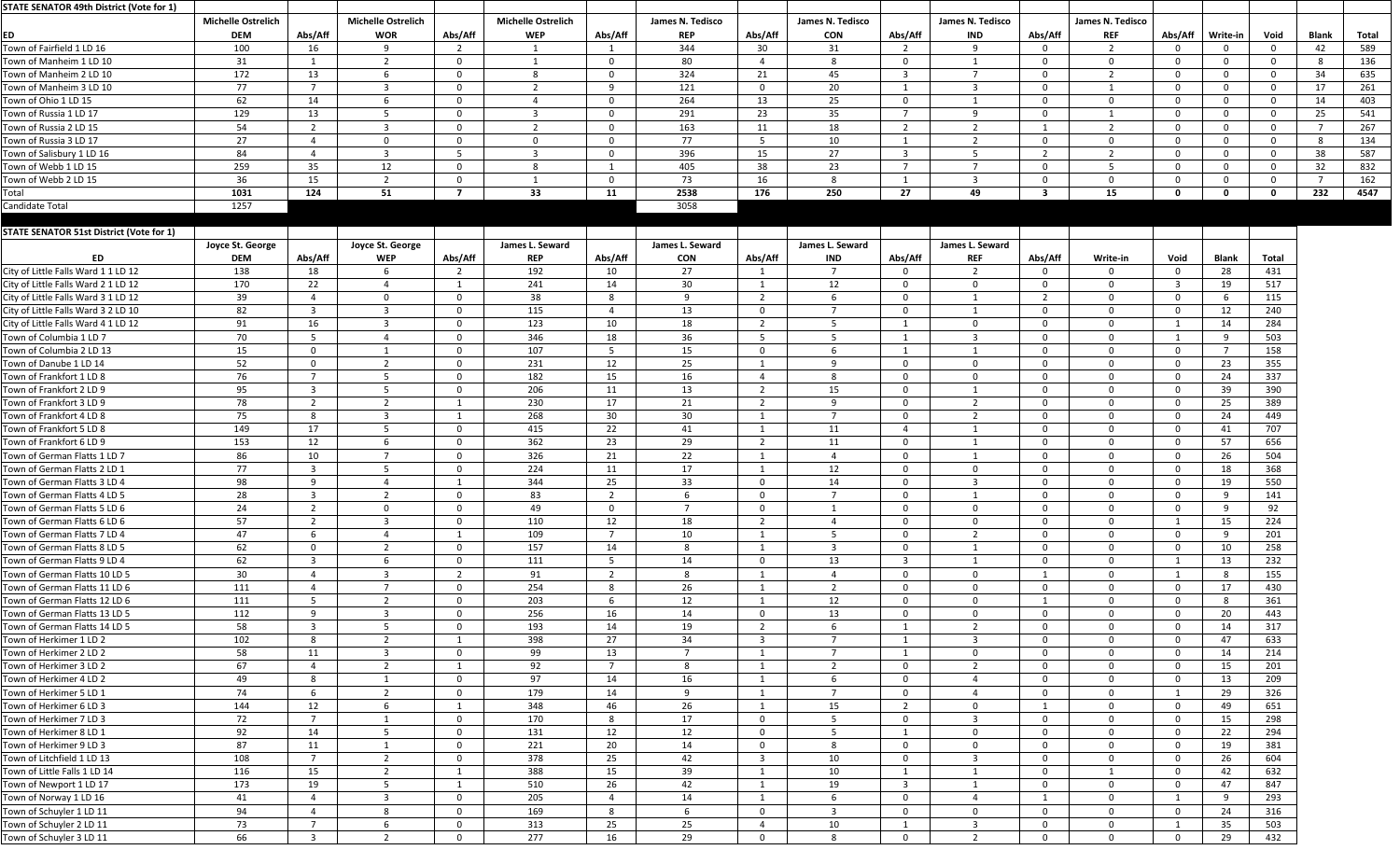| <b>Candidate Total</b>   | 4409 |     |     |    | 12609                 |     |     |     |                      |    |  |                     |      |       |
|--------------------------|------|-----|-----|----|-----------------------|-----|-----|-----|----------------------|----|--|---------------------|------|-------|
| Total                    | 3880 | 347 | 167 | 15 | 10431                 | 672 | 980 | 378 | <b>Section</b><br>23 | ОZ |  | $\ddot{\sim}$<br>ᅩᄼ | 1013 | 18045 |
| Town of Winfield 2 LD 13 |      |     |     |    | $\mathcal{L}$<br>بے ے | --  |     |     |                      |    |  |                     |      | 358   |
| Town of Winfield 1 LD 13 |      |     |     |    | 260                   |     |     |     |                      |    |  |                     |      | 402   |
| Town of Warren 1 LD 7    |      |     |     |    | 226                   | ᅩ   |     |     |                      |    |  |                     |      | 362   |
| Town of Stark 1 LD 14    |      |     |     |    | 180                   |     |     |     |                      |    |  |                     | --   | 282   |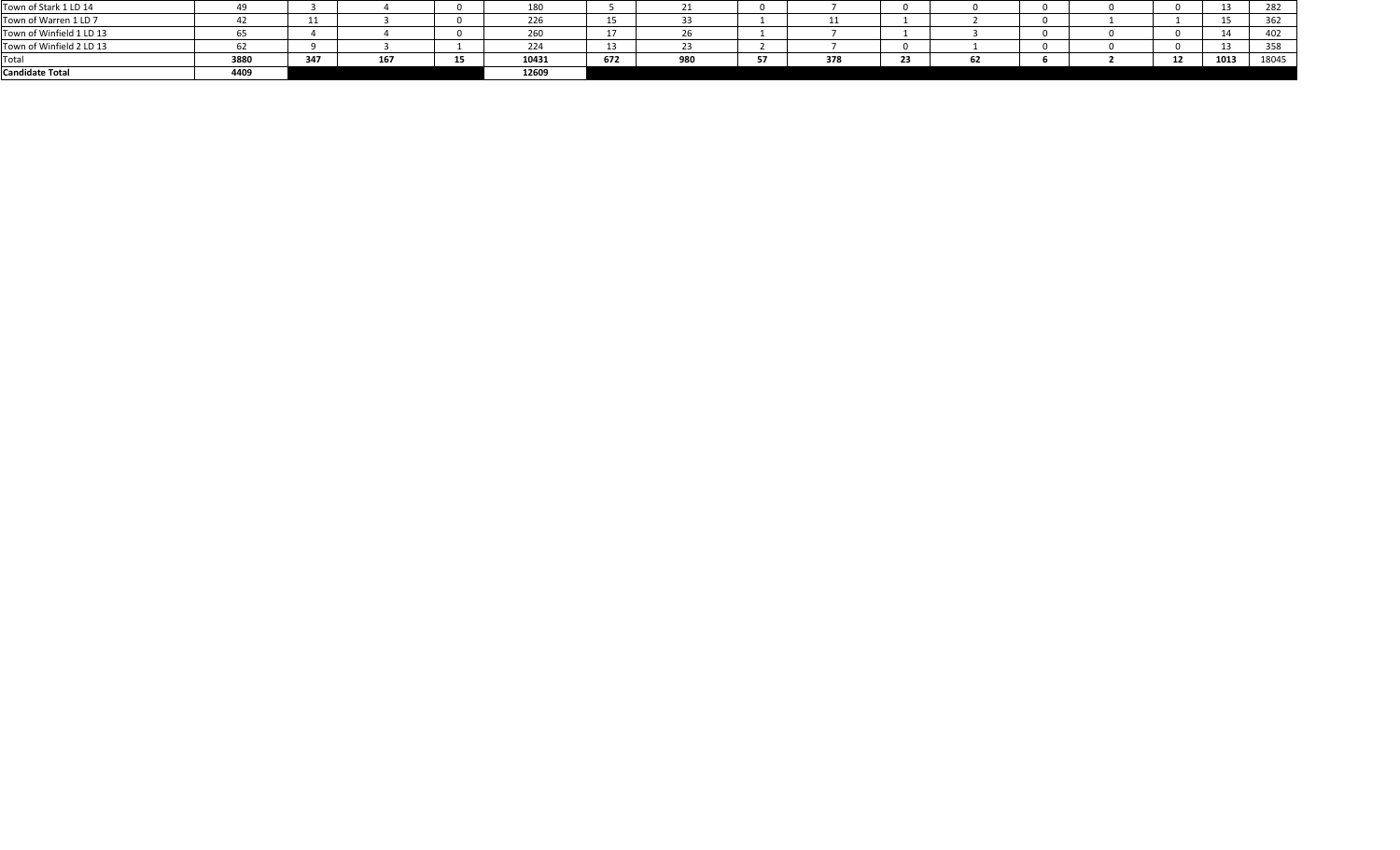| <b>MEMBER OF ASSEMBLY</b>                                                                                                                                       |                 |                      |                                         |                |                   |              |                        |                       |                         |                         |                        |                |                          |                |          |                |                 |       |
|-----------------------------------------------------------------------------------------------------------------------------------------------------------------|-----------------|----------------------|-----------------------------------------|----------------|-------------------|--------------|------------------------|-----------------------|-------------------------|-------------------------|------------------------|----------------|--------------------------|----------------|----------|----------------|-----------------|-------|
| <b>101st District</b>                                                                                                                                           |                 |                      |                                         |                |                   |              |                        |                       |                         |                         |                        |                |                          |                |          |                |                 |       |
|                                                                                                                                                                 | Chad J. McEvoy  |                      |                                         |                | Chad J. McEvoy    |              | <b>Brian D. Miller</b> |                       | <b>Brian D. Miller</b>  |                         | <b>Brian D. Miller</b> |                | <b>Brian D. Miller</b>   |                |          |                |                 |       |
| ED                                                                                                                                                              | <b>DEM</b>      |                      | Abs/Aff   Chad J. McEvoy<br><b>WOR</b>  | Abs/Aff        | <b>WEP</b>        | Abs/Aff      | <b>REP</b>             | Abs/Aff               | <b>CON</b>              | Abs/Aff                 | <b>IND</b>             | Abs/Aff        | <b>REF</b>               | Abs/Aff        | Write-in | Void           | <b>Blank</b>    | Total |
| City of Little Falls Ward 1 1 LD 12                                                                                                                             | 185             | 17                   |                                         |                |                   |              | 144                    | 10                    | 23                      |                         |                        |                |                          | 0              |          | $\Omega$       | 35              | 431   |
| City of Little Falls Ward 2 1 LD 12                                                                                                                             | 234             | 27                   | $\mathcal{D}$                           |                | $\mathbf{R}$      |              | 181                    | 9                     | 26                      | $\Omega$                | -8                     |                |                          | $\cap$         | $\Omega$ | ्२             | 21              | 517   |
| City of Little Falls Ward 3 1 LD 12                                                                                                                             | 45              | - 6                  | 3                                       |                | $\Omega$          | <sup>n</sup> | 34                     | 6                     | 6                       | $\overline{2}$          |                        |                | $\cap$                   | $\overline{2}$ | ∩        | $\Omega$       |                 | 115   |
| City of Little Falls Ward 3 2 LD 10                                                                                                                             | 122             | -3                   | -6                                      |                |                   | $\Omega$     | 82                     | $\overline{4}$        |                         | $\mathbf{0}$            |                        |                | $\Omega$                 | $\overline{0}$ | 0        | $\Omega$       | 10              | 240   |
| City of Little Falls Ward 4 1 LD 12                                                                                                                             | 122             | 16                   | q                                       | $\cap$         | ຳ                 | $\Omega$     | 93                     | 9                     | $\mathsf{q}$            | $\overline{3}$          | 4                      |                | $\Omega$                 | $\overline{0}$ | $\Omega$ |                | 15              | 284   |
| Town of Columbia 1 LD 7                                                                                                                                         | 86              | - 6                  | 4                                       |                | $\mathbf{r}$      | $\Omega$     | 314                    | 18                    | 34                      | -3                      | 7                      |                |                          | $\overline{0}$ | $\Omega$ |                | 25              | 503   |
| Town of Columbia 2 LD 13                                                                                                                                        | 23              | $\Omega$             | $\overline{0}$                          |                | . വ               | <sup>n</sup> | 104                    | -5                    | 16                      | $\overline{0}$          |                        |                |                          | $\overline{0}$ | $\Omega$ | $\overline{0}$ |                 | 158   |
| Town of German Flatts 1 LD 7                                                                                                                                    | 101             | -9                   | -7                                      |                |                   | $\Omega$     | 301                    | 21                    | 19                      |                         |                        | $\Omega$       | $\overline{\phantom{a}}$ | $\overline{0}$ | $\Omega$ | $\Omega$       | 35              | 504   |
| Town of German Flatts 2 LD 1                                                                                                                                    | 117             | $\overline{5}$       | 5                                       |                | ્ર                | $\Omega$     | 182                    | 8                     | 10 <sup>°</sup>         |                         | 6                      |                |                          | $\mathbf 0$    | - 0      | $\Omega$       | 30 <sup>°</sup> | 368   |
| Town of German Flatts 3 LD 4                                                                                                                                    | 132             | 11                   | $\overline{2}$                          |                |                   | $\Omega$     | 309                    | 24                    | 31                      | $\Omega$                | 11                     | $\cap$         |                          | $\Omega$       | $\Omega$ | $\overline{0}$ | 20              | 550   |
| Town of German Flatts 4 LD 5                                                                                                                                    | 37              |                      | 3                                       |                | $\Omega$          | $\Omega$     | 71                     | 3                     | 6                       | $\mathbf{0}$            |                        | - 0            |                          | $\overline{0}$ | $\Omega$ | $\Omega$       | 14              | 141   |
| Town of German Flatts 5 LD 6                                                                                                                                    | 32              | $\overline{2}$       | $\overline{2}$                          |                | $\Omega$          | $\Omega$     | 41                     | $\mathbf 0$           | $\overline{4}$          | $\Omega$                |                        |                | $\Omega$                 | $\overline{0}$ | $\Omega$ | $\Omega$       | 10              | 92    |
| Town of German Flatts 6 LD 6                                                                                                                                    | 86              | - 5                  | $\overline{3}$                          |                | $\Omega$          | $\Omega$     | 90                     | 9                     | 16                      | - 1                     | 3                      | $\Omega$       | $\Omega$                 | $\Omega$       |          | $\mathbf 0$    | <b>q</b>        | 224   |
| Town of German Flatts 7 LD 4                                                                                                                                    | 60              | $\overline{7}$       |                                         |                | ຳ                 | $\Omega$     | 92                     | $\overline{7}$        | 10 <sup>°</sup>         |                         |                        | $\cap$         |                          | $\overline{0}$ | $\Omega$ | $\Omega$       | 10              | 201   |
| Town of German Flatts 8 LD 5                                                                                                                                    | 79              | $\overline{3}$       |                                         |                |                   | $\Omega$     | 140                    | 9                     | 8                       |                         | ຳ                      |                |                          |                | $\Omega$ | $\Omega$       |                 | 258   |
|                                                                                                                                                                 |                 | $\Lambda$            | $\overline{\phantom{a}}$                | $\cap$         |                   | $\Omega$     |                        |                       |                         |                         |                        |                | $\mathcal{D}$            |                |          | $\Omega$       | 11              |       |
| Town of German Flatts 9 LD 4                                                                                                                                    | 80              |                      |                                         |                | 2                 |              | 97                     | $\overline{4}$        | 12                      | $\mathbf 0$             | 6<br>ຳ                 | $\overline{3}$ |                          | $\overline{0}$ | $\Omega$ |                | 15              | 232   |
| Town of German Flatts 10 LD 5                                                                                                                                   | 47              | $\Delta$             | $\overline{3}$                          |                |                   |              | 70                     | $\overline{2}$        | 8                       | $\overline{2}$          | ി                      |                | $\Omega$                 | - 0            | $\Omega$ |                | 13              | 155   |
| Town of German Flatts 11 LD 6                                                                                                                                   | 140             | $\Lambda$            | 6                                       |                |                   | $\Omega$     | 230                    | 6                     | 14                      |                         |                        |                | $\cap$                   | $\overline{0}$ | 0        | $\overline{0}$ | 24              | 430   |
| Town of German Flatts 12 LD 6                                                                                                                                   | 134             | 8                    | -3                                      |                | $\mathbf{r}$      | $\Omega$     | 169                    | $\overline{3}$        | 12                      |                         | 8                      |                |                          | $\overline{1}$ | $\Omega$ | $\Omega$       | 18              | 361   |
| Town of German Flatts 13 LD 5                                                                                                                                   | 137             | 11                   | 9                                       |                | ຳ                 | $\Omega$     | 228                    | 14                    | 13                      | $\overline{0}$          |                        |                | $\Omega$                 | $\overline{0}$ | $\Omega$ | $\Omega$       | 25              | 443   |
| Town of German Flatts 14 LD 5                                                                                                                                   | 65              | $\Lambda$            | $\Omega$                                |                |                   | $\cap$       | 187                    | 13                    | 16                      |                         |                        |                | $\cap$                   | $\Omega$       | $\Omega$ | $\Omega$       | 24              | 317   |
| Town of Litchfield 1 LD 13                                                                                                                                      | 139             | -9                   | 3                                       |                |                   | <sup>n</sup> | 352                    | 22                    | 35                      | $\overline{\mathbf{3}}$ | 8                      |                |                          | $\overline{0}$ |          | $\Omega$       | 27              | 604   |
| Town of Little Falls 1 LD 14                                                                                                                                    | 162             | 20                   | 6                                       |                |                   | $\Omega$     | 335                    | 9                     | 33                      |                         | ຳ                      | $\overline{2}$ | $\mathcal{D}$            | 0              |          | $\Omega$       | 58              | 632   |
| Town of Warren 1 LD 7                                                                                                                                           | 62              | 13                   | $\overline{7}$                          |                |                   | $\Omega$     | 195                    | 14                    | 36                      | - 1                     | $\Delta$               |                | $\cap$                   | $\Omega$       |          |                | 24              | 362   |
| Town of Winfield 1 LD 13                                                                                                                                        | 92              | -5                   | $\overline{3}$                          |                |                   | $\Omega$     | 222                    | 15                    | 25                      |                         | 10                     | - 0            | 2                        | $\mathbf 0$    | -0       | $\overline{0}$ | 22              | 402   |
| Town of Winfield 2 LD 13                                                                                                                                        | 84              | $\overline{9}$       | -3                                      |                |                   | $\Omega$     | 198                    | 13                    | 21                      | $\overline{2}$          | ຳ                      |                | - 0                      | - 0            |          |                | 23              | 358   |
| Total                                                                                                                                                           | 2603            | 209                  | 105                                     | <b>Q</b>       | 55                |              | 4461                   | 257                   | 450                     | 27                      | 122                    | -9             | 24                       | $\overline{a}$ | 4        | - 7            | 532             | 8882  |
|                                                                                                                                                                 | 2985            |                      |                                         |                |                   |              | 5354                   |                       |                         |                         |                        |                |                          |                |          |                |                 |       |
|                                                                                                                                                                 |                 |                      |                                         |                |                   |              |                        |                       |                         |                         |                        |                |                          |                |          |                |                 |       |
|                                                                                                                                                                 |                 |                      |                                         |                |                   |              |                        |                       |                         |                         |                        |                |                          |                |          |                |                 |       |
| <b>MEMBER OF ASSEMBLY</b>                                                                                                                                       |                 |                      |                                         |                |                   |              |                        |                       |                         |                         |                        |                |                          |                |          |                |                 |       |
| 118th District                                                                                                                                                  |                 |                      |                                         |                |                   |              |                        |                       |                         |                         |                        |                |                          |                |          |                |                 |       |
|                                                                                                                                                                 | Keith A. Rubino |                      |                                         |                | Robert J. Smullen |              | Robert J. Smullen      |                       | Robert J. Smullen       |                         |                        |                |                          |                |          |                |                 |       |
| ED                                                                                                                                                              | <b>DEM</b>      |                      | Abs/Aff   Keith A. Rubino<br><b>WOR</b> | Abs/Aff        | <b>REP</b>        | Abs/Aff      | <b>CON</b>             | Abs/Aff               | <b>REF</b>              | Abs/Aff                 | Write-in               | Void           | <b>Blank</b>             | <b>Total</b>   |          |                |                 |       |
| Town of Danube 1 LD 14                                                                                                                                          | 79              | - റ                  | 12                                      |                | 205               | 11           | 18                     |                       | $\Omega$                | $\Omega$                |                        |                | 29                       |                |          |                |                 |       |
|                                                                                                                                                                 |                 |                      | 17                                      | $\overline{2}$ |                   |              |                        | $\overline{2}$        | $\overline{a}$          | $\mathbf{0}$            | -5                     | $\Omega$       |                          | 355            |          |                |                 |       |
| Town of Fairfield 1 LD 16                                                                                                                                       | 120             | 20                   |                                         |                | 327               | 28           | 33                     |                       |                         | $\mathbf{0}$            | 3                      |                | 31                       | 589            |          |                |                 |       |
| Town of Herkimer 1 LD 2                                                                                                                                         | 196             | 11                   | 17                                      | $\overline{2}$ | 308               | 25           | 28                     | $\overline{2}$        | $\Omega$                | $\Omega$                |                        |                | 40                       | 633            |          |                |                 |       |
| Town of Herkimer 2 LD 2                                                                                                                                         | 89              | 14<br>$\overline{7}$ | 12                                      |                | 67                | 11           |                        | $\overline{2}$<br>- 1 |                         |                         | -2<br>$\Omega$         |                | 11                       | 214            |          |                |                 |       |
|                                                                                                                                                                 | 107             |                      | -5                                      |                | 58                |              |                        | - 1                   | $\mathbf{R}$            |                         |                        |                | 10                       | 201            |          |                |                 |       |
| Town of Herkimer 3 LD 2<br>Town of Herkimer 4 LD 2                                                                                                              | 83              | 13                   | 11                                      |                | 62                | 8<br>- 7     | 14                     |                       | 3                       | $\mathbf 0$             | $\Omega$<br>ຳ          |                | 13                       | 209            |          |                |                 |       |
|                                                                                                                                                                 | 138             | 12                   | 12                                      |                | 117               |              |                        | $\overline{0}$        |                         | $\Omega$                |                        |                | 29                       | 326            |          |                |                 |       |
| Town of Herkimer 5 LD 1<br>Town of Herkimer 6 LD 3                                                                                                              | 251             | 20                   | 19                                      | -3             | 260               | 38           | 23                     | -1                    |                         | $\Omega$                | $\Omega$               |                | 35                       | 651            |          |                |                 |       |
| Town of Herkimer 7 LD 3                                                                                                                                         | 120             | $\overline{7}$       | 9                                       | - 3            | 124               |              | 17                     | $\overline{0}$        | 3                       | $\mathbf{0}$            |                        |                | -8                       | 298            |          |                |                 |       |
|                                                                                                                                                                 | 135             | 13                   | 11                                      | $\overline{2}$ | 93                | 11           | 13                     | $\mathbf{0}$          |                         | $\Omega$                |                        |                | 14                       | 294            |          |                |                 |       |
| Town of Herkimer 8 LD 1<br>Town of Herkimer 9 LD 3                                                                                                              | 154             | 19                   | 6                                       | $\Omega$       | 157               | 13           | 14                     | $\overline{0}$        |                         | $\Omega$                | $\mathcal{D}$          | $\overline{3}$ | 12                       | 381            |          |                |                 |       |
| Town of Manheim 1 LD 10                                                                                                                                         | 33              | $\mathbf{B}$         | -3                                      |                | 77                |              |                        | $\Omega$              |                         | $\Omega$                | 3                      |                | -8                       | 136            |          |                |                 |       |
| Town of Manheim 2 LD 10                                                                                                                                         | 193             | 14                   | 16                                      | - 0            | 308               | 20           | 33                     | $\overline{3}$        | $\overline{3}$          | $\Omega$                | 8                      |                | 36                       | 635            |          |                |                 |       |
| Town of Manheim 3 LD 10                                                                                                                                         | 94              | -6                   | $5\overline{)}$                         |                | 111               | 10           | 16                     |                       | $\overline{0}$          | $\mathbf{0}$            |                        | $\Omega$       | 16                       | 261            |          |                |                 |       |
| Town of Newport 1 LD 17                                                                                                                                         | 239             | 17                   | 18                                      |                | 428               | 25           | 42                     | - 1                   |                         | $\Omega$                | 17                     |                | 53                       | 847            |          |                |                 |       |
| Town of Norway 1 LD 16                                                                                                                                          | 54              | 6                    | $\overline{7}$                          | $\overline{0}$ | 182               |              | 14                     | $\overline{1}$        | $\overline{2}$          |                         | -5                     | $\overline{0}$ | 17                       | 293            |          |                |                 |       |
| Town of Ohio 1 LD 15                                                                                                                                            | 73              | 14                   | $5\overline{)}$                         | $\Omega$       | 248               | 12           | 25                     | $\mathbf{0}$          | $\overline{2}$          | $\overline{0}$          |                        | $\Omega$       | 23                       | 403            |          |                |                 |       |
|                                                                                                                                                                 | 138             | 15                   | 10                                      |                | 279               | 23           | 32                     | -5                    | $\overline{a}$          | $\Omega$                | -8                     |                | 27                       | 541            |          |                |                 |       |
|                                                                                                                                                                 | 58              | $\overline{2}$       | $\overline{4}$                          |                | 164               | 11           | 17                     | $\overline{2}$        |                         | $\mathbf{0}$            | $\Omega$               | - 0            | $\overline{7}$           | 267            |          |                |                 |       |
|                                                                                                                                                                 | 35              | $\Delta$             |                                         |                | 70                |              | q                      | - 1                   | $\Omega$                | $\Omega$                | .5                     |                | 4                        | 134            |          |                |                 |       |
|                                                                                                                                                                 | 103             | -6                   | 10                                      | -3             | 372               | 17           | 28                     | $\overline{2}$        | 3                       |                         | $\Omega$               | $\cap$         | 42                       | 587            |          |                |                 |       |
|                                                                                                                                                                 | 114             | - 6                  | 10                                      |                | 138               |              | 11                     | -1                    | $\Omega$                | $\Omega$                | $\Omega$               |                | 31                       | 316            |          |                |                 |       |
| Town of Russia 1 LD 17<br>Town of Russia 2 LD 15<br>Town of Russia 3 LD 17<br>Town of Salisbury 1 LD 16<br>Town of Schuyler 1 LD 11<br>Town of Schuyler 2 LD 11 | 117             | $\mathsf{q}$         | 11                                      | - 0            | 275               | 23           | 23                     | 4                     | $\overline{2}$          | $\mathbf{0}$            | $\Omega$               |                | 38                       | 503            |          |                |                 |       |
| Town of Schuyler 3 LD 11                                                                                                                                        | 91              | ຳ                    | 8                                       |                | 239               | 16           | 22                     | $\mathbf 0$           | $\overline{\mathbf{3}}$ | $\mathbf 0$             | $\overline{0}$         |                | 51                       | 432            |          |                |                 |       |
| Town of Stark 1 LD 14                                                                                                                                           | 74              | -3                   | -6                                      |                | 151               |              | 16                     | $\Omega$              | $\overline{2}$          | $\Omega$                | $\Omega$               |                | 25                       | 282            |          |                |                 |       |
| Town of Webb 1 LD 15                                                                                                                                            | 306             | 40                   | 19                                      |                | 342               | 34           | 25                     | -6                    | 4                       | $\Omega$                |                        |                | 54                       | 832            |          |                |                 |       |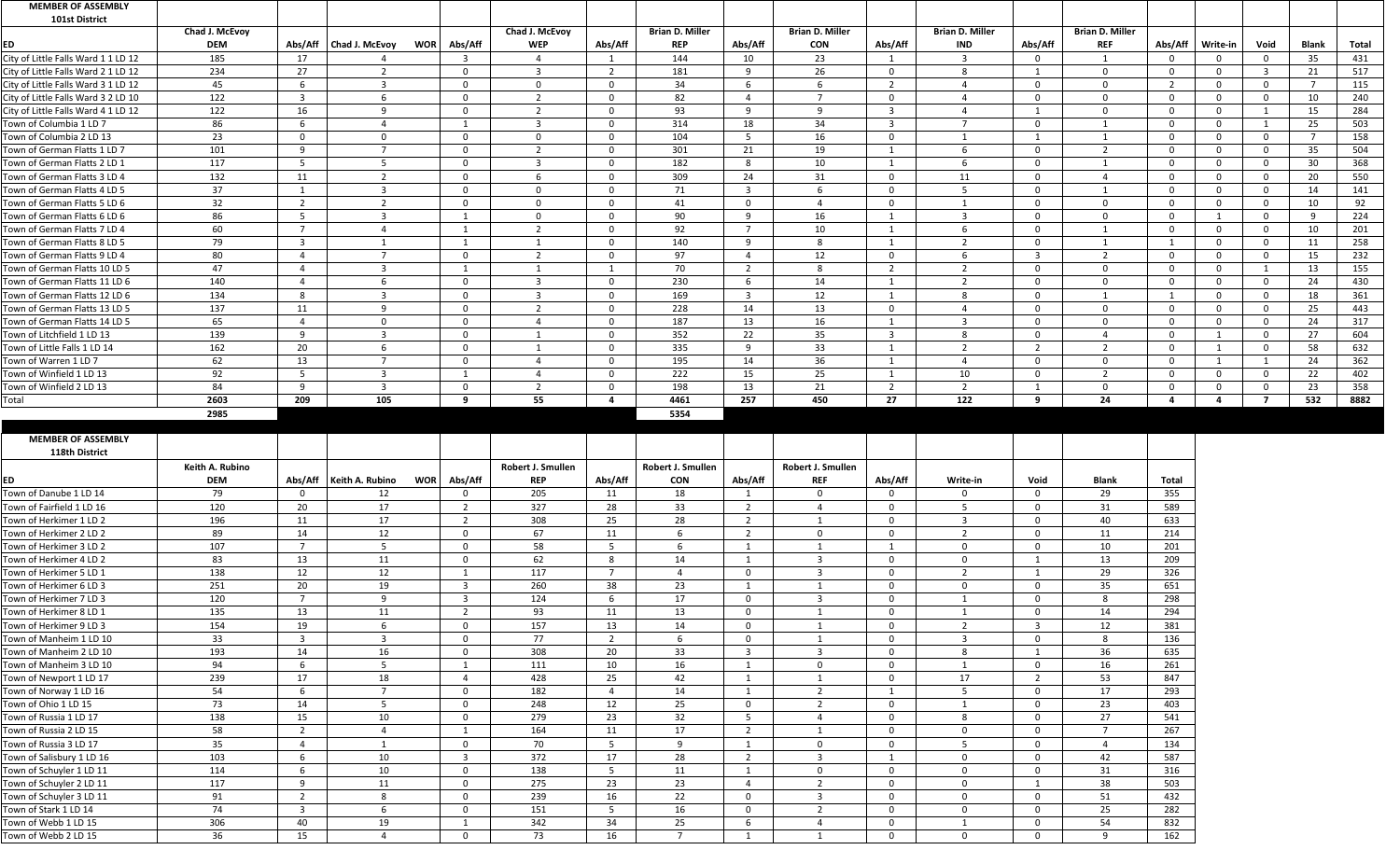| Total                     | 3230                        | 298     | 268                         | 23      | 5235                | 391     | 502                 | 38      | 47                  |         | 65       |      | 673          | 10782        |
|---------------------------|-----------------------------|---------|-----------------------------|---------|---------------------|---------|---------------------|---------|---------------------|---------|----------|------|--------------|--------------|
|                           | 3819                        |         |                             |         | 6216                |         |                     |         |                     |         |          |      |              |              |
|                           |                             |         |                             |         |                     |         |                     |         |                     |         |          |      |              |              |
| <b>MEMBER OF ASSEMBLY</b> |                             |         |                             |         |                     |         |                     |         |                     |         |          |      |              |              |
| 119th District            |                             |         |                             |         |                     |         |                     |         |                     |         |          |      |              |              |
|                           | <b>Marianne Buttenschon</b> |         | <b>Marianne Buttenschon</b> |         | Dennis B. Bova, Jr. |         | Dennis B. Bova, Jr. |         | Dennis B. Bova, Jr. |         |          |      |              |              |
| <b>ED</b>                 | <b>DEM</b>                  | Abs/Aff | <b>IND</b>                  | Abs/Aff | <b>REP</b>          | Abs/Aff | <b>CON</b>          | Abs/Aff | <b>REF</b>          | Abs/Aff | Write-in | Void | <b>Blank</b> | <b>Total</b> |
| Town of Frankfort 1 LD 8  | 115                         | 13      |                             |         | 148                 |         | 13                  |         |                     |         |          |      | 27           | 337          |
| Town of Frankfort 2 LD 9  | 139                         |         | 15                          |         | 158                 |         | 13                  |         |                     |         |          |      | 48           | 390          |
| Town of Frankfort 3 LD 9  | 126                         |         | 12                          |         | 182                 | 16      | 15                  |         |                     |         |          |      | 30           | 389          |
| Town of Frankfort 4 LD 8  | 122                         | 16      |                             |         | 225                 | 19      | 24                  |         |                     |         |          |      |              | 449          |
| Town of Frankfort 5 LD 8  | 252                         | 21      | 13                          |         | 327                 | 18      | 30 <sup>°</sup>     |         |                     |         |          |      | 36           | 707          |
| Town of Frankfort 6 LD 9  | 248                         | 21      |                             |         | 264                 | 14      | 20                  |         |                     |         |          |      |              | 656          |
| Total                     | 1002                        | 81      | 75                          |         | 1304                | 81      | 115                 | 12      | 20                  |         |          |      | 232          | 2928         |
|                           | 1163                        |         |                             |         | 1532                |         |                     |         |                     |         |          |      |              |              |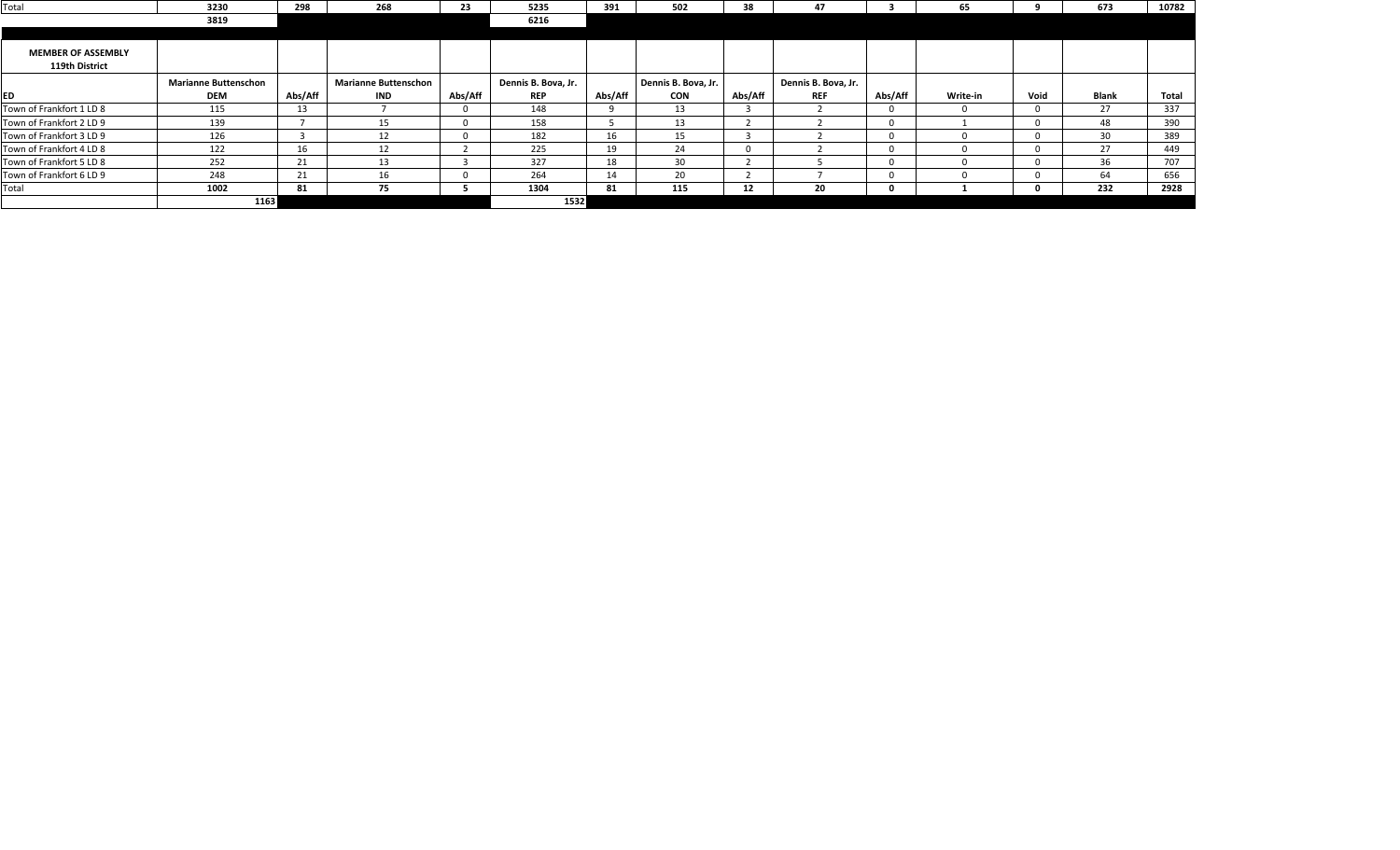| <b>CORONER District 4</b>     |                       |                |                    |                |              |              |
|-------------------------------|-----------------------|----------------|--------------------|----------------|--------------|--------------|
| <b>ED</b>                     | Harry J. Enea Jr. REP |                | Abs/Aff   Write-in | Void           | <b>Blank</b> | <b>Total</b> |
| Town of Columbia 1 LD 7       | 398                   | 24             | $\mathbf{1}$       | $\mathbf{1}$   | 79           | 503          |
| Town of Columbia 2 LD 13      | 123                   | 6              | $\overline{0}$     | $\overline{0}$ | 29           | 158          |
| Town of Frankfort 1 LD 8      | 238                   | 20             | 4                  | $\mathbf 0$    | 75           | 337          |
| Town of Frankfort 2 LD 9      | 282                   | 10             | 9                  | $\overline{0}$ | 89           | 390          |
| Town of Frankfort 3 LD 9      | 285                   | 20             | $\overline{0}$     | $\mathbf{1}$   | 83           | 389          |
| Town of Frankfort 4 LD 8      | 310                   | 30             | $\mathbf 0$        | $\mathbf 0$    | 109          | 449          |
| Town of Frankfort 5 LD 8      | 498                   | 22             | $\Omega$           | $\mathbf{1}$   | 186          | 707          |
| Town of Frankfort 6 LD 9      | 469                   | 32             | $\mathbf{1}$       | $\mathbf 0$    | 154          | 656          |
| Town of German Flatts 1 LD 7  | 401                   | 28             | $\overline{2}$     | $\mathbf 0$    | 73           | 504          |
| Town of German Flatts 2 LD 1  | 278                   | 10             | $\mathbf{1}$       | $\mathbf{1}$   | 78           | 368          |
| Town of German Flatts 3 LD 4  | 424                   | 33             | 4                  | $\mathbf{1}$   | 88           | 550          |
| Town of German Flatts 4 LD 5  | 108                   | 5              | $\mathbf{1}$       | $\mathbf{1}$   | 26           | 141          |
| Town of German Flatts 5 LD 6  | 66                    | $\mathbf{1}$   | $\overline{0}$     | $\overline{0}$ | 25           | 92           |
| Town of German Flatts 6 LD 6  | 165                   | 14             | $\mathbf{1}$       | $\mathbf{1}$   | 43           | 224          |
| Town of German Flatts 7 LD 4  | 153                   | 10             | $\overline{0}$     | $\mathbf 0$    | 38           | 201          |
| Town of German Flatts 8 LD 5  | 189                   | 14             | $\overline{0}$     | $\mathbf{1}$   | 54           | 258          |
| Town of German Flatts 9 LD 4  | 173                   | 9              | $\overline{0}$     | $\overline{0}$ | 50           | 232          |
| Town of German Flatts 10 LD 5 | 113                   | $\overline{7}$ | $\overline{2}$     | $\mathbf 0$    | 34           | 156          |
| Town of German Flatts 11 LD 6 | 327                   | 10             | $\overline{3}$     | $\mathbf 0$    | 90           | 430          |
| Town of German Flatts 12 LD 6 | 278                   | 11             | $\mathbf{1}$       | $\mathbf{1}$   | 70           | 361          |
| Town of German Flatts 13 LD 5 | 322                   | 20             | $\Omega$           | $\overline{0}$ | 101          | 443          |
| Town of German Flatts 14 LD 5 | 246                   | 18             | $\mathbf{1}$       | $\Omega$       | 52           | 317          |
| Town of Litchfield 1 LD 13    | 460                   | 29             | $\overline{0}$     | $\mathbf{1}$   | 114          | 604          |
| Town of Winfield 1 LD 13      | 296                   | 22             | $\overline{3}$     | $\overline{0}$ | 81           | 402          |
| Town of Winfield 2 LD 13      | 258                   | 21             | $\overline{0}$     | $\mathbf{1}$   | 78           | 358          |
| Total                         | 6860                  | 426            | 34                 | 11             | 1899         | 9230         |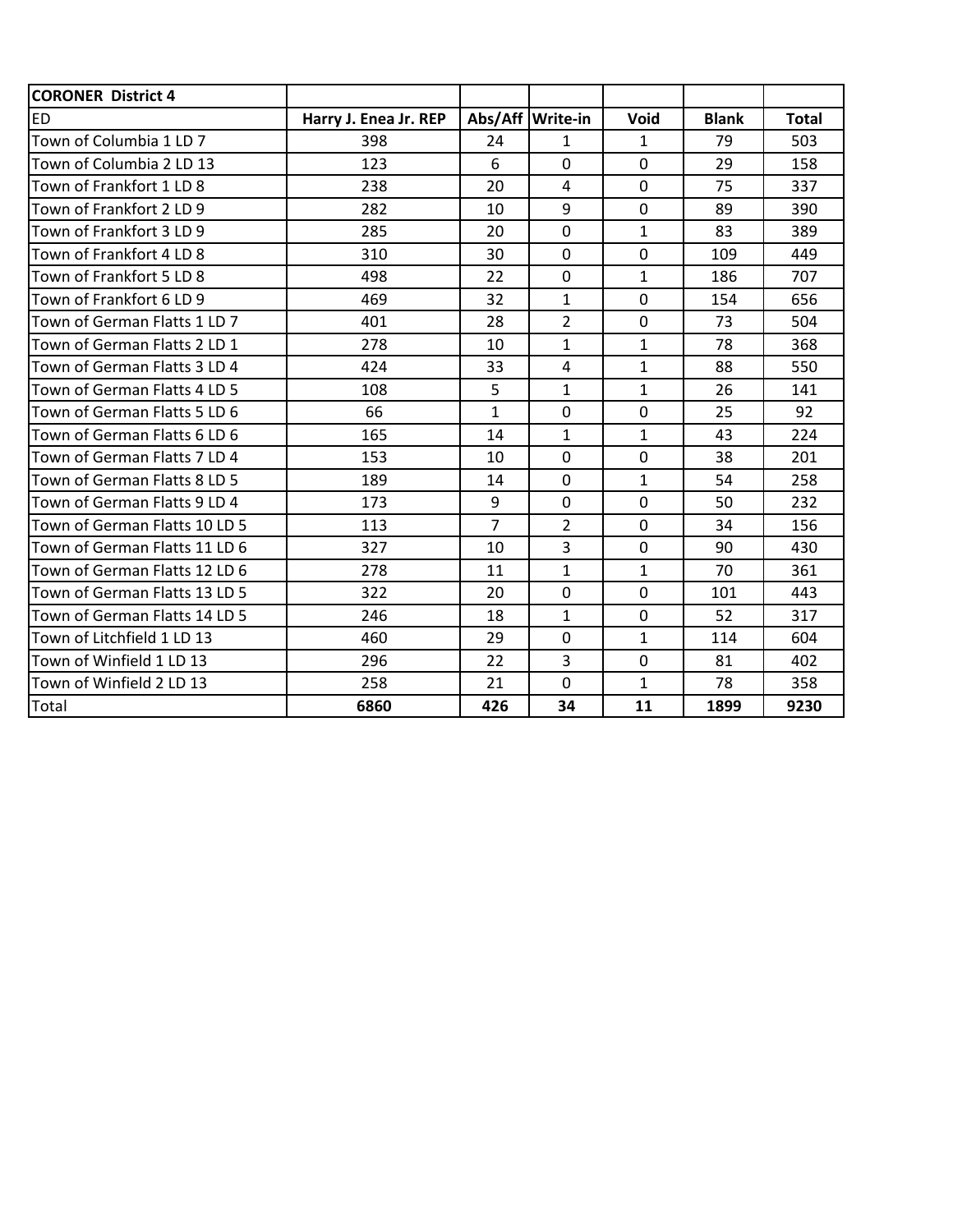| SUPERVISOR (To Fill Vacancy) (Vote for 1)          |                        |                |                        |                               |                             |                               |              |              |              |       |
|----------------------------------------------------|------------------------|----------------|------------------------|-------------------------------|-----------------------------|-------------------------------|--------------|--------------|--------------|-------|
|                                                    | <b>Frank Brown</b>     |                |                        |                               |                             |                               |              |              |              |       |
| <b>ED</b>                                          | <b>IND</b>             | Abs/Aff        | Write-in               | Void                          | <b>Blank</b>                | <b>Total</b>                  |              |              |              |       |
| Town of Danube                                     | 102                    | $\mathbf{3}$   | 18                     | $\overline{2}$                | 230                         | 355                           |              |              |              |       |
| <b>Candidate Total</b>                             | 105                    |                |                        |                               |                             |                               |              |              |              |       |
|                                                    |                        |                |                        |                               |                             |                               |              |              |              |       |
| <b>TOWN JUSTICE (Vote for 1)</b>                   |                        |                |                        |                               |                             |                               |              |              |              |       |
|                                                    | <b>Joseph Bellino</b>  |                |                        |                               |                             |                               |              |              |              |       |
| <b>ED</b>                                          | <b>REP</b>             | Abs/Aff        | Write-in               | Void                          | <b>Blank</b>                | <b>Total</b>                  |              |              |              |       |
| Town of Frankfort 1                                | 241                    | 20             | $\overline{2}$         | $\mathbf 0$                   | 74                          | 337                           |              |              |              |       |
| Town of Frankfort 2                                | 296                    | 14             | 4                      | 0                             | 76                          | 390                           |              |              |              |       |
| Town of Frankfort 3                                | 264                    | 20             | 1                      | 0                             | 104                         | 389                           |              |              |              |       |
| Town of Frankfort 4                                | 305                    | 30             | $\mathbf 0$            | $\mathbf 0$                   | 114                         | 449                           |              |              |              |       |
| Town of Frankfort 5                                | 493                    | 21             | $\overline{2}$         | 1                             | 190                         | 707                           |              |              |              |       |
| Town of Frankfort 6                                | 460                    | 30             | $\overline{2}$         | $\mathbf 0$                   | 164                         | 656                           |              |              |              |       |
| <b>Total</b>                                       | 2059                   | 135            | 11                     | $\mathbf{1}$                  | 722                         | 2928                          |              |              |              |       |
| <b>Candidate Total</b>                             | 2194                   |                |                        |                               |                             |                               |              |              |              |       |
|                                                    |                        |                |                        |                               |                             |                               |              |              |              |       |
| TOWN JUSTICE (Vote for 1)                          |                        |                |                        |                               |                             |                               |              |              |              |       |
|                                                    | <b>Daniel Engert</b>   |                | <b>Daniel Engert</b>   |                               |                             |                               |              |              |              |       |
| <b>ED</b><br>Town of German Flatts 1               | <b>REP</b>             | Abs/Aff        | <b>CON</b>             | Abs/Aff                       | Write-in                    | Void                          | <b>Blank</b> | <b>Total</b> |              |       |
|                                                    | 359                    | 27             | 33                     | 0                             | 0                           | $\mathbf 0$                   | 85           | 504          |              |       |
| Town of German Flatts 2                            | 243                    | 9              | 27                     | 0                             | $\overline{2}$              | $\mathbf 1$                   | 86           | 368          |              |       |
| Town of German Flatts 3<br>Town of German Flatts 4 | 373<br>94              | 32             | 61                     | 1                             | $\mathbf{1}$                | $\mathbf{1}$                  | 81<br>27     | 550          |              |       |
| Town of German Flatts 5                            | 57                     | $\overline{4}$ | 13<br>$\overline{7}$   | $\mathbf{1}$                  | $\mathbf{1}$                | $\mathbf{1}$                  | 27           | 141<br>92    |              |       |
| Town of German Flatts 6                            | 140                    | 1<br>13        | 27                     | 0                             | $\mathbf 0$<br>$\mathbf{1}$ | $\mathbf 0$<br>$\overline{2}$ | 40           | 224          |              |       |
| Town of German Flatts 7                            | 129                    | 8              | 21                     | $\mathbf 1$<br>$\overline{2}$ | $\mathbf 0$                 | 0                             | 41           | 201          |              |       |
| Town of German Flatts 8                            | 176                    | 12             | 14                     | $\overline{2}$                | $\mathbf 0$                 | $\mathbf{1}$                  | 53           | 258          |              |       |
| Town of German Flatts 9                            | 131                    | 5              | 32                     | 4                             | 0                           | 0                             | 60           | 232          |              |       |
| Town of German Flatts 10                           | 92                     | $\overline{4}$ | 14                     | $\overline{2}$                | $\mathbf{1}$                | $\mathbf{1}$                  | 41           | 155          |              |       |
| Town of German Flatts 11                           | 304                    | 11             | 26                     | $\mathbf 0$                   | $\mathbf{3}$                | $\mathbf 0$                   | 86           | 430          |              |       |
| Town of German Flatts 12                           | 242                    | 10             | 35                     | $\mathbf 1$                   | $\mathbf 0$                 | 0                             | 73           | 361          |              |       |
| Town of German Flatts 13                           | 293                    | 20             | 28                     | $\mathbf 0$                   | $\mathbf 0$                 | $\mathbf 0$                   | 102          | 443          |              |       |
| Town of German Flatts 14                           | 216                    | 18             | 26                     | $\mathbf 0$                   | $\mathbf{1}$                | $\mathbf 0$                   | 56           | 317          |              |       |
| <b>Total</b>                                       | 2849                   | 174            | 364                    | 14                            | 10                          | $\overline{\mathbf{z}}$       | 858          | 4276         |              |       |
| Candidate Total                                    | 3401                   |                |                        |                               |                             |                               |              |              |              |       |
|                                                    |                        |                |                        |                               |                             |                               |              |              |              |       |
| TOWN JUSTICE (Vote for 1)                          |                        |                |                        |                               |                             |                               |              |              |              |       |
|                                                    | <b>Douglas Gardner</b> |                | <b>Douglas Gardner</b> |                               | <b>Lloyd Don Hall</b>       |                               |              |              |              |       |
| <b>ED</b>                                          | <b>REP</b>             | Abs/Aff        | <b>DOU</b>             | Abs/Aff                       | <b>CON</b>                  | Abs/Aff                       | Write-in     | Void         | <b>Blank</b> | Total |
| Town of Manheim 1                                  | 77                     | 4              | $\mathbf{1}$           | 0                             | 40                          | $\mathbf{1}$                  | 1            | $\mathbf 0$  | 12           | 136   |
| Town of Manheim 2                                  | 325                    | 23             | 21                     | $\overline{2}$                | 183                         | $\overline{4}$                | 0            | 1            | 76           | 635   |
| Town of Manheim 3                                  | 119                    | 10             | 9                      | $\mathbf 0$                   | 55                          | 3                             | $\mathbf 0$  | $\mathbf 0$  | 65           | 261   |
| Total                                              | 521                    | 37             | 31                     | $\overline{2}$                | 278                         | 8                             | 1            | $\mathbf{1}$ | 153          | 1032  |
| Candidate Total                                    | 591                    |                |                        |                               | 286                         |                               |              |              |              |       |
|                                                    |                        |                |                        |                               |                             |                               |              |              |              |       |
| <b>TOWN JUSTICE (Vote for 1)</b>                   |                        |                |                        |                               |                             |                               |              |              |              |       |
|                                                    | <b>Shawn Fleming</b>   |                |                        |                               |                             |                               |              |              |              |       |
| <b>ED</b>                                          | <b>REP</b>             | Abs/Aff        | Write-in               | Void                          | <b>Blank</b>                | <b>Total</b>                  |              |              |              |       |
| Town of Ohio                                       | 303                    | 20             | 5                      | $\mathbf{1}$                  | 74                          | 403                           |              |              |              |       |
| Candidate Total                                    | 323                    |                |                        |                               |                             |                               |              |              |              |       |
|                                                    |                        |                |                        |                               |                             |                               |              |              |              |       |

| <b>SUPERINTENDENT OF HIGHWAYS</b> |                          |                |                    |                |                         |              |              |              |
|-----------------------------------|--------------------------|----------------|--------------------|----------------|-------------------------|--------------|--------------|--------------|
|                                   | Philip A. Johnson        |                | John J. Werczynski |                |                         |              |              |              |
| ED                                | <b>REP</b>               | Abs/Aff        | <b>CON</b>         | Abs/Aff        | Write-in                | Void         | <b>Blank</b> | <b>Total</b> |
| Town of Schuyler 1                | 159                      | $\overline{2}$ | 91                 | 11             | $\mathbf 0$             | 0            | 53           | 316          |
| Town of Schuyler 2                | 263                      | 17             | 159                | 17             | 3                       | 0            | 44           | 503          |
| Town of Schuyler 3                | 261                      | 15             | 105                | $\mathbf{3}$   | $\mathbf{1}$            | 0            | 47           | 432          |
| <b>Total</b>                      | 683                      | 34             | 355                | 31             | $\overline{\mathbf{4}}$ | 0            | 144          | 1251         |
| <b>Candidate Total</b>            | 717                      |                | 386                |                |                         |              |              |              |
| <b>TOWN JUSTICE</b>               |                          |                |                    |                |                         |              |              |              |
|                                   | <b>Debra Bronner</b>     |                |                    |                |                         |              |              |              |
| <b>ED</b>                         | <b>DEM</b>               | Abs/Aff        | Write-in           | Void           | <b>Blank</b>            | <b>Total</b> |              |              |
| Town of Stark                     | 196                      | $\overline{7}$ | $\mathbf{1}$       | $\mathbf{0}$   | 78                      | 282          |              |              |
| <b>Candidate Total</b>            | 203                      |                |                    |                |                         |              |              |              |
| TAX COLLECTOR (Vote for 1)        |                          |                |                    |                |                         |              |              |              |
|                                   | Serena De Rose           |                |                    |                |                         |              |              |              |
| ED                                | <b>DEM</b>               | Abs/Aff        | Write-in           | Void           | <b>Blank</b>            | <b>Total</b> |              |              |
| Town of Stark                     | 194                      | $\overline{7}$ | 0                  | $\mathbf{1}$   | 80                      | 282          |              |              |
| <b>Candidate Total</b>            | 201                      |                |                    |                |                         |              |              |              |
|                                   |                          |                |                    |                |                         |              |              |              |
| <b>TOWN JUSTICE (Vote for 1)</b>  |                          |                |                    |                |                         |              |              |              |
|                                   | <b>Patrick J. Venetz</b> |                | Patrick J. Venetz  |                |                         |              |              |              |
| ED                                | <b>REP</b>               | Abs/Aff        | <b>CON</b>         | Abs/Aff        | Write-in                | Void         | <b>Blank</b> | <b>Total</b> |
| Town of Webb 1                    | 472                      | $\mathbf{0}$   | 71                 | $\mathbf 0$    | $\mathbf 0$             | $\mathbf 0$  | $\mathbf 0$  | 543          |
| Town of Webb 2                    | 90                       | 17             | 14                 | $\overline{2}$ | 0                       | 0            | 39           | 162          |
| <b>Total</b>                      | 562                      | 17             | 85                 | $\overline{2}$ | $\mathbf 0$             | $\mathbf 0$  | 39           | 705          |
| <b>Candidate Total</b>            | 666                      |                |                    |                |                         |              |              |              |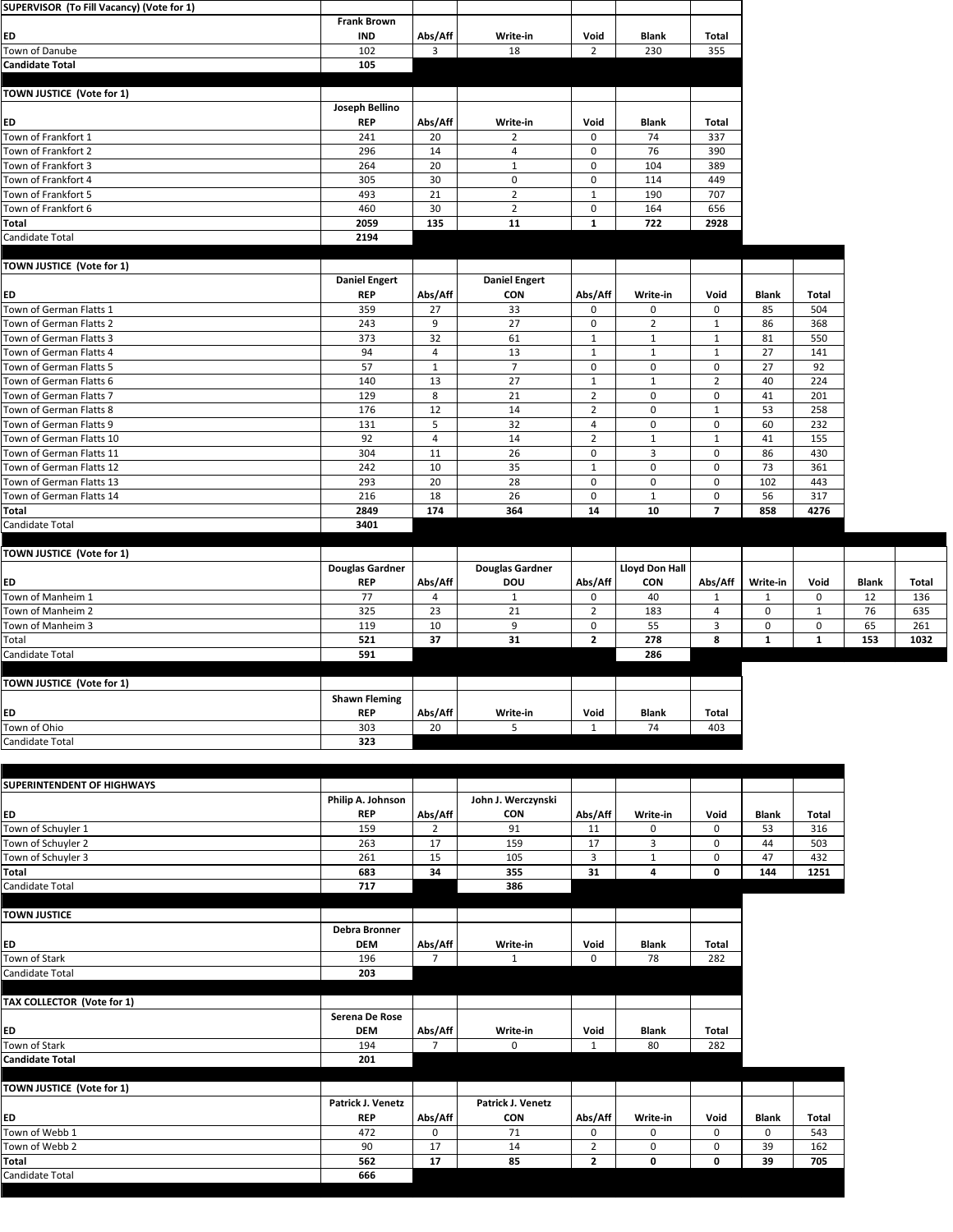| <b>Write Ins</b>                       |                                                                        |                                               |
|----------------------------------------|------------------------------------------------------------------------|-----------------------------------------------|
| Town                                   | <b>Office</b>                                                          | <b>Name</b>                                   |
| City of Little Falls Ward 1 District 1 | <b>Representative in Congress 22nd District</b>                        | Jason Hammersmith<br>Kenny Gee                |
|                                        |                                                                        |                                               |
| <b>Columbia District 1</b>             | <b>Coroner District 4</b>                                              | William Welch                                 |
| <b>Town of Danube</b>                  | <b>Town Supervisor</b>                                                 | Jessica Fredericks                            |
|                                        |                                                                        | Matt Hoose<br>Mark Warner                     |
|                                        |                                                                        | Tammy Helmer Bergen                           |
|                                        |                                                                        | Don Rice                                      |
|                                        |                                                                        | Jeremy Pellerin<br>Diane Fisher - 10          |
|                                        |                                                                        | Diane Fischer                                 |
|                                        |                                                                        | James Lasher                                  |
| <b>Fairfield</b>                       | <b>State Supreme Court Justice</b>                                     | Jenn Williams                                 |
|                                        | 118th Assembly District                                                | Patrick Vincent - 5                           |
| <b>Frankfort - District 1</b>          | Governor                                                               | David Ciccone                                 |
|                                        | <b>Coroner District 4</b>                                              | Marty Ciaccia                                 |
|                                        |                                                                        | John Waite<br>Vincent locovozzi               |
|                                        |                                                                        | Kim Myers                                     |
|                                        | <b>Town Justice</b>                                                    | John Waite                                    |
|                                        |                                                                        | <b>Kim Myers</b>                              |
| <b>Frankfort - District 2</b>          | Governor                                                               | Jeff Pirro                                    |
|                                        | 119th Assembly District<br><b>Coroner Ditrict 4</b>                    | <b>Richard Adams</b><br>Vincent locovozzi - 3 |
|                                        |                                                                        | Vinny locovozzi                               |
|                                        |                                                                        | V. locovozzi<br>Mark Benz                     |
|                                        |                                                                        | Roger Rabit                                   |
|                                        |                                                                        | Vincent G locovozzi                           |
|                                        | <b>Town Justice</b>                                                    | Daniel Lipiec<br>Rocco A Lamana - 2           |
|                                        |                                                                        | <b>Bugs Bunny</b>                             |
| <b>Frankfort - District 3</b>          | Representative in Congress 22nd District                               | <b>Heath Philips</b>                          |
|                                        | <b>Town Justice</b>                                                    | Paul Valasek                                  |
|                                        |                                                                        |                                               |
| <b>Frankfort - District 5</b>          | <b>Representative in Congress 22nd District</b><br><b>Town Justice</b> | Jimmy Carter<br>Frank Madia                   |
|                                        |                                                                        | Dougie Haman                                  |
| <b>Frankfort - District 6</b>          | <b>State Supreme Court Justice 5th Judicial Dist</b>                   | Kyle Treen                                    |
|                                        |                                                                        | Mark Scalise                                  |
|                                        | <b>Coroner District 4</b>                                              | Dan Enea                                      |
|                                        | <b>Town Justice</b>                                                    | Kerry McDowell<br>Steven Malara               |
|                                        |                                                                        |                                               |
| <b>German Flatts - District 1</b>      | Governor<br><b>Lieutenant Governor</b>                                 | Philip Kane<br>Paul Joyce                     |
|                                        | <b>Coroner District 4</b>                                              | Chris Moser                                   |
|                                        |                                                                        | Dan Enea                                      |
| <b>German Flatts - District 2</b>      | <b>Coroner District 4</b>                                              | Terri Lee Bala                                |
|                                        | <b>Town Justice</b>                                                    | Wanda Sykes - 2                               |
| <b>German Flatts - District 3</b>      | <b>US Senator</b>                                                      | James Seward                                  |
|                                        | <b>Representative in Congress 22nd District</b>                        | Derrick Day                                   |
|                                        | <b>Coroner District 4</b>                                              | Carly Cassman<br>White Wade Wilson            |
|                                        |                                                                        | <b>Bradford Roberts - 2</b>                   |
|                                        | <b>Town Justice</b>                                                    | Carly Cassman                                 |
| <b>German Flatts - District 4</b>      | <b>Coroner District 4</b>                                              | <b>Cameron Darrow</b>                         |
|                                        | <b>Town Justice</b>                                                    | <b>Cameron Darrow</b>                         |
| <b>German Flatts - District 6</b>      | <b>Attorney General</b>                                                | Steven Getman                                 |
|                                        | <b>State Supreme Court Justice 5th Judicial Dist</b>                   | Steven Getman                                 |
|                                        |                                                                        | James Comey<br>Mary locovozzi                 |
|                                        |                                                                        | <b>Todd Bennet</b>                            |
|                                        | <b>Coroner District 4</b><br><b>Town Justice</b>                       | Leonard Hendrix<br>James Parker               |
|                                        |                                                                        |                                               |
| <b>German Flatts - District 8</b>      | <b>Representative in Congress 22nd District</b>                        | Jeff Howe                                     |
| <b>German Flatts - District 9</b>      | Governor                                                               | Cynthia Nixon                                 |
|                                        |                                                                        |                                               |
| <b>German Flatts - District 10</b>     | Governor<br>Comptroller                                                | Frank Yerra<br>Frank Yerina                   |
|                                        | <b>Representative in Congress 22nd District</b>                        | Frank Y                                       |
|                                        | <b>Coroner District 4</b>                                              | Cassidy French<br>James Hayes                 |
|                                        |                                                                        |                                               |
| <b>German Flatts - District 11</b>     | <b>Coroner District 4</b>                                              | Justin Jones<br>Justin D Jones                |
|                                        |                                                                        | Daniel Enea                                   |
|                                        | <b>Town Justice</b>                                                    | Justin Jones                                  |
|                                        |                                                                        | Justin D Jones<br>Daniel Enea                 |
|                                        |                                                                        |                                               |
| <b>German Flatts - District 12</b>     | <b>Coroner District 4</b>                                              | Vincent Enea                                  |
| <b>German Flatts - District 14</b>     | <b>Coroner District 4</b>                                              | <b>Ted Limpert</b>                            |
|                                        | <b>Town Justice</b>                                                    | <b>Ted Limpert</b>                            |
| <b>Herkimer - District 1</b>           | 118th Assembly                                                         | Patrick Vincent - 3                           |
|                                        |                                                                        |                                               |
| <b>Herkimer - District 2</b>           | <b>State Supreme Court Justice 5th Judicial Dist</b><br>118th Assembly | Ross Kelin<br>Patrick Vincent - 2             |